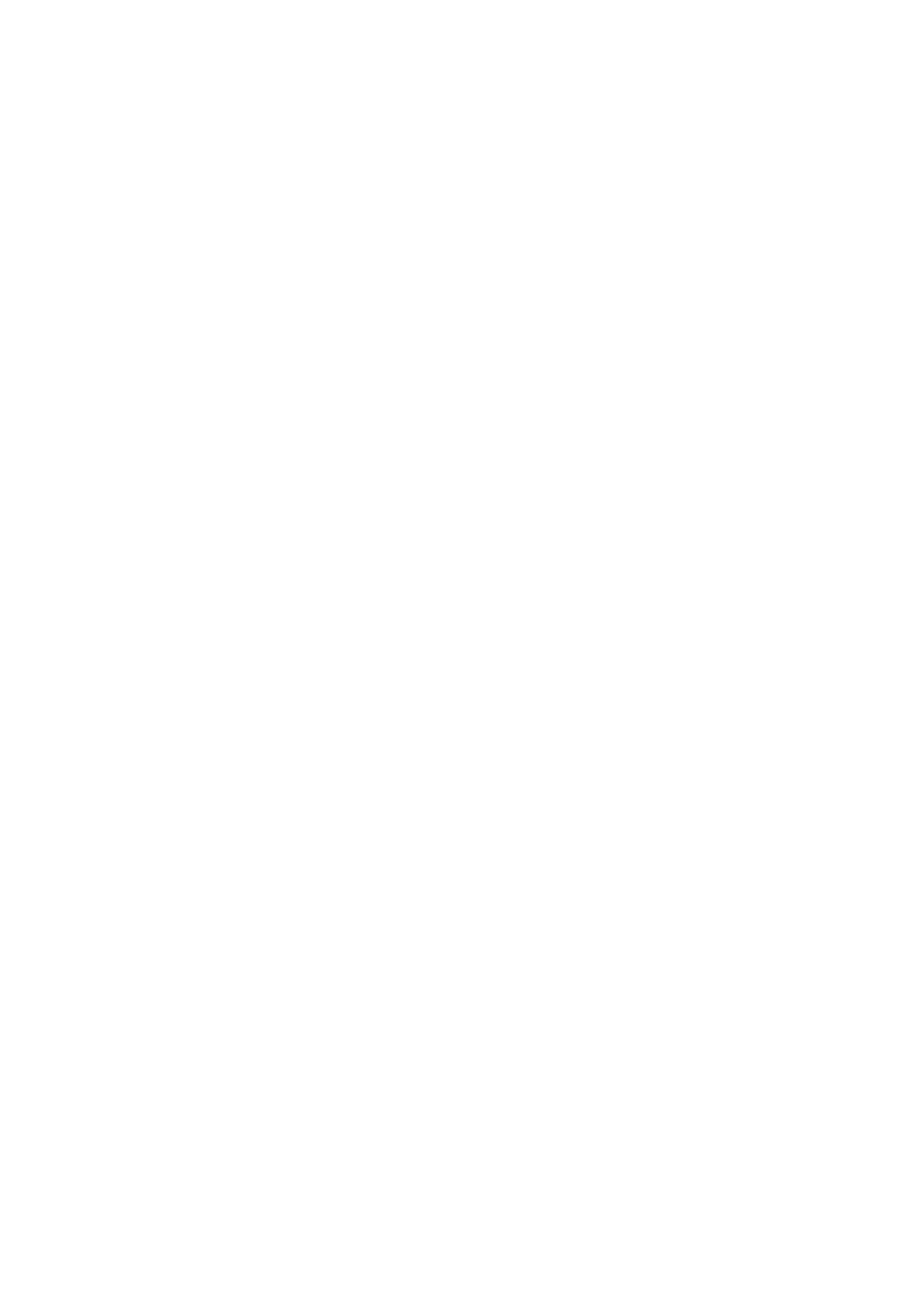# <span id="page-2-0"></span>**Declaration of Authorship**

I, Hernán E. BORRÉ, declare that this thesis titled, "Machine Learning for causal Inference on Observational Data" and the work presented in it are my own. I confirm that:

- This work was done wholly or mainly while in candidature for a research degree at this University.
- Where any part of this thesis has previously been submitted for a degree or any other qualification at this University or any other institution, this has been clearly stated.
- Where I have consulted the published work of others, this is always clearly attributed.
- Where I have quoted from the work of others, the source is always given. With the exception of such quotations, this thesis is entirely my own work.
- I have acknowledged all main sources of help.
- Where the thesis is based on work done by myself jointly with others, I have made clear exactly what was done by others and what I have contributed myself.

| Signed:             |  |
|---------------------|--|
| Hernán Emilio Borré |  |

Date: 28/08/2018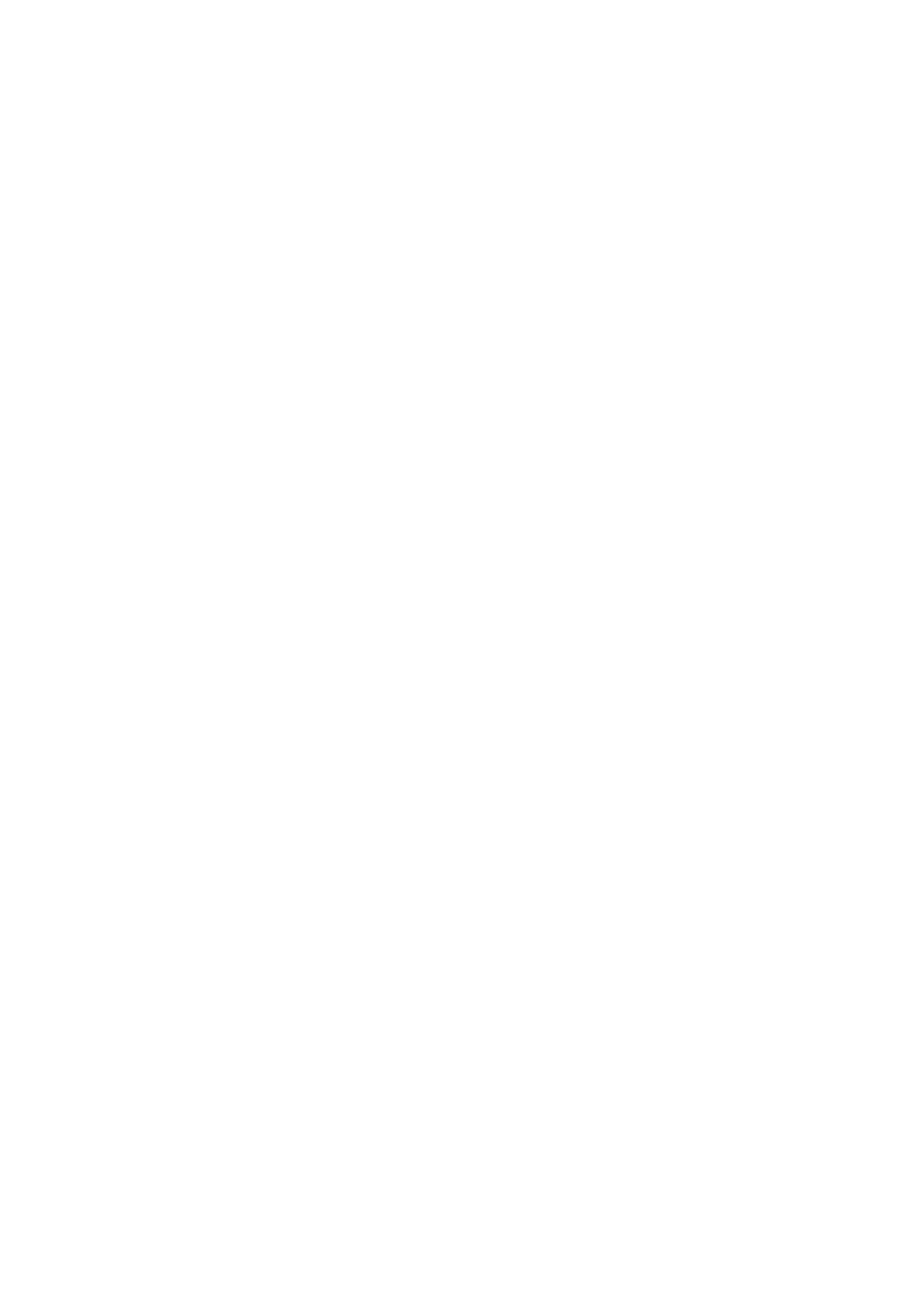"*Thirty years ago, we used to ask: Can a computer simulate all processes of logic? The answer was yes, but the question was surely wrong. We should have asked: Can logic simulate all sequences of cause and effect? And the answer would have been no. "*

Gregory Bateson, Mind and Nature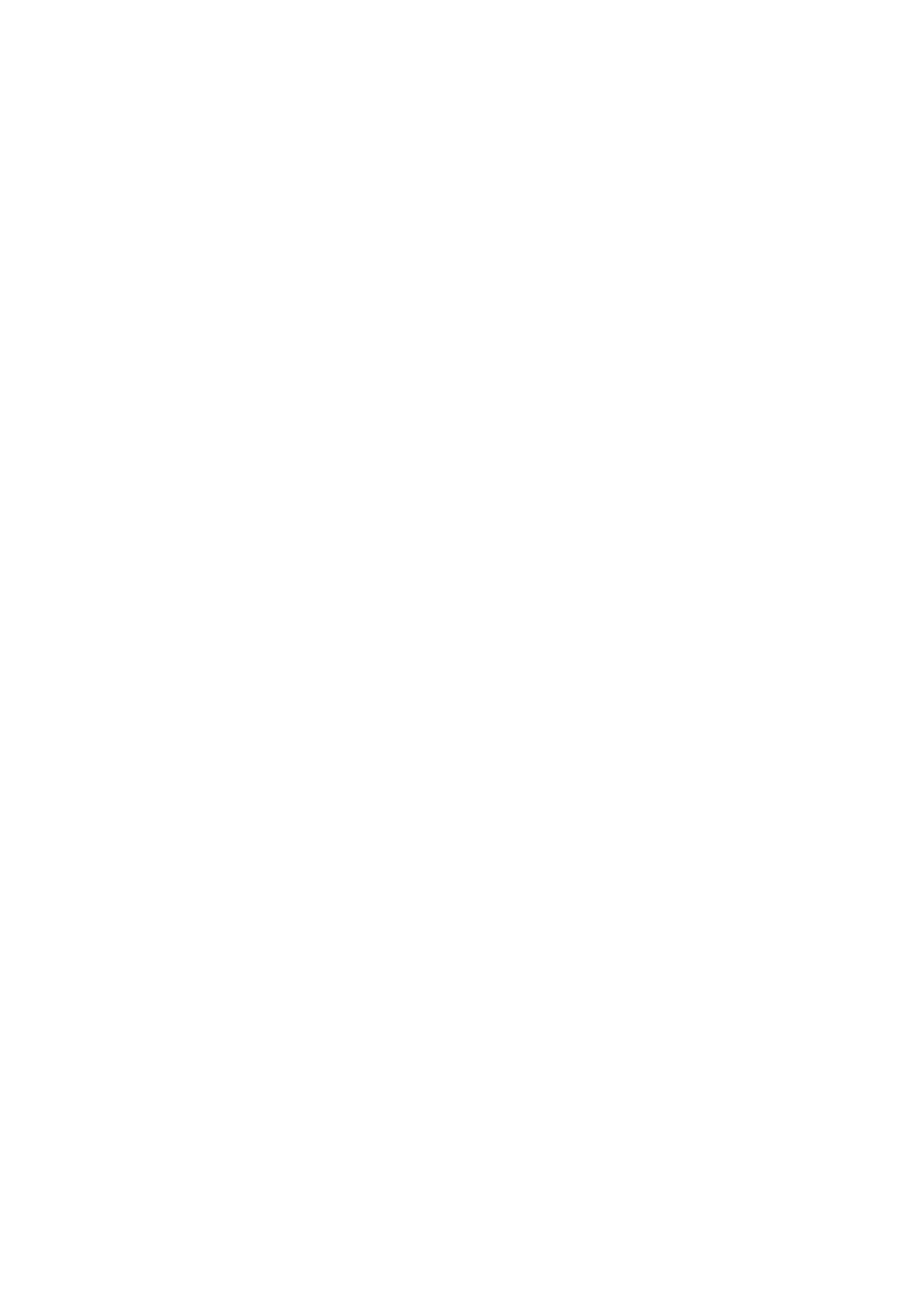#### <span id="page-6-0"></span>[UNIVERSITY OF ESSEX](HTTPS://WWW.ESSEX.AC.UK/)

# *Abstract*

#### [Faculty Name](http://faculty.university.com)

#### [School of Computer Science and Electronic Engineering](https://www.essex.ac.uk/departments/computer-science-and-electronic-engineering)

Master of Science in Artificial Intelligence

#### **Machine Learning for causal Inference on Observational Data**

by Hernán E. BORRÉ

The established scientific way to make claims about cause and effect is to perform a Randomized Controlled Trial (RCT). However, although RCTs are the best way to determine causal effects, the chances to perform such rigorous scientific experiments is, most often, either impossible or unethical. The Average Treatment Effect (ATE) is usually the outcome of the RCT experiments and this outcome is ideally proof of an effect under the studied population, which hopefully extends to other individuals. In contrast, it is most common to find Observational Data, in which the data that has been collected might be heavily unbalanced for treatment assignments, or the patients covariates might come from completely different distributions. Nevertheless, the ultimate goal of causal effects is to find the specific Individual Treatment Effect (ITE) for each patient. Identifying the Individual Treatment Effect is a topic that has always been important in the field of causality, especially within the machine learning community.

Applications of such predictions are related with medicine, but can be extensively used in financial investments, advertisement placements, recommender systems for retail and social sciences, and beyond.

The ability to learn complex non-linear relationships of some machine learning algorithms have been trying to detect and predict policies, in which given the particular features of an individual (patient) the algorithms could determine whether or not to apply the treatment to them.

In this thesis, the ITE will be predicted using a benchmark semi synthetic-dataset which has been unbalanced. Assuming *strong ignorability*, alternative machine learning techniques that had not been tested in past publications will be applied to predict the ITE from observational data. The results obtained are compared with state-ofthe-art outcomes; some of the algorithms applied in this work performed similarly to more complex, custom designed methods.

In addition, a full review of all recent literature in the machine learning applied to causal inference has been done.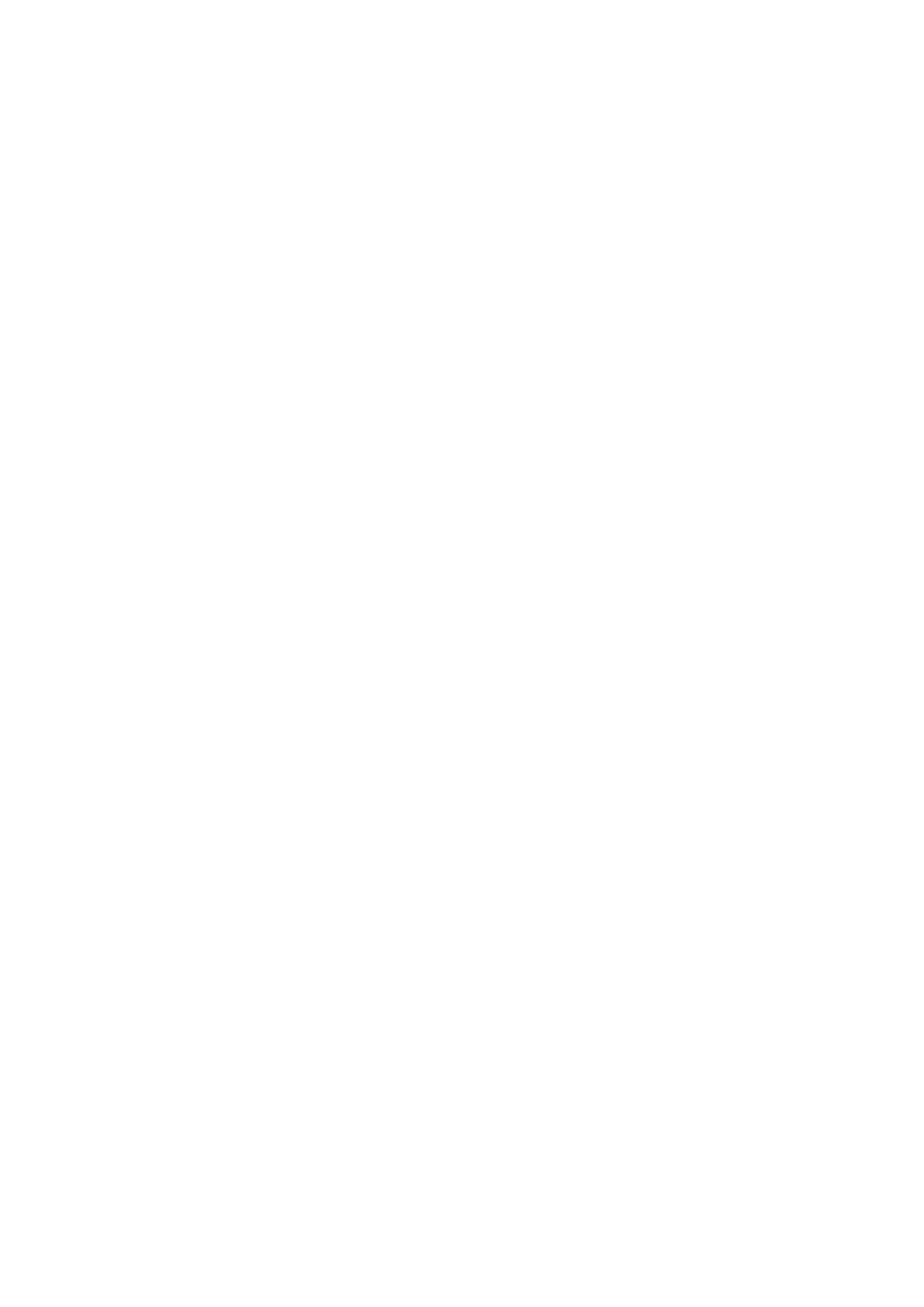# *Acknowledgements*

<span id="page-8-0"></span>First and foremost, I would like to thank my supervisor, Dr. Spyros Samothrakis. He has been an essential pillar in the whole process of this dissertation and my career; giving me not only academic professional support but also encouraging me to make the most out of this process.

Second, I would like to thanks my parents, who had always been listening to my issues, stress periods and emotional crisis, and cheered me up every time I needed them. Without them, I would not be able to be here writing this dissertation by any chance. They made me believe that everything is possible in life if you try hard enough and you are a honest person. Infinitely grateful to them, forever.

Third, to my former university Professors from Universidad Tecnológica Nacional, Factual Regional Buenos Aires, Dr. Oscar Bruno, Dr. Alejandro Prince and Dra. María Florencia Pollo-Cataneo, for their recommendation letters, support through the year and enlightenment in my professional career giving me always the best advice I could always get.

Fourth, I would like to thanks Dr. Uri Shalit, who offered me immediate help and advise on this dissertation's topic and who also helped me on the full IHDP dataset collection metrics for benchmark comparisons.

Fifth, to all my classmates (some of them friends now) who spent with me countless hours discussing about our passion, making the world a better place through Machine Learning and Artificial Intelligence.

Last but not least, I would like to thanks the Government of Argentina and the Argentinian Ministry of Education for giving me the chance of coming to study to one of the best universities in the world throughout the *BEC.AR* scholarship.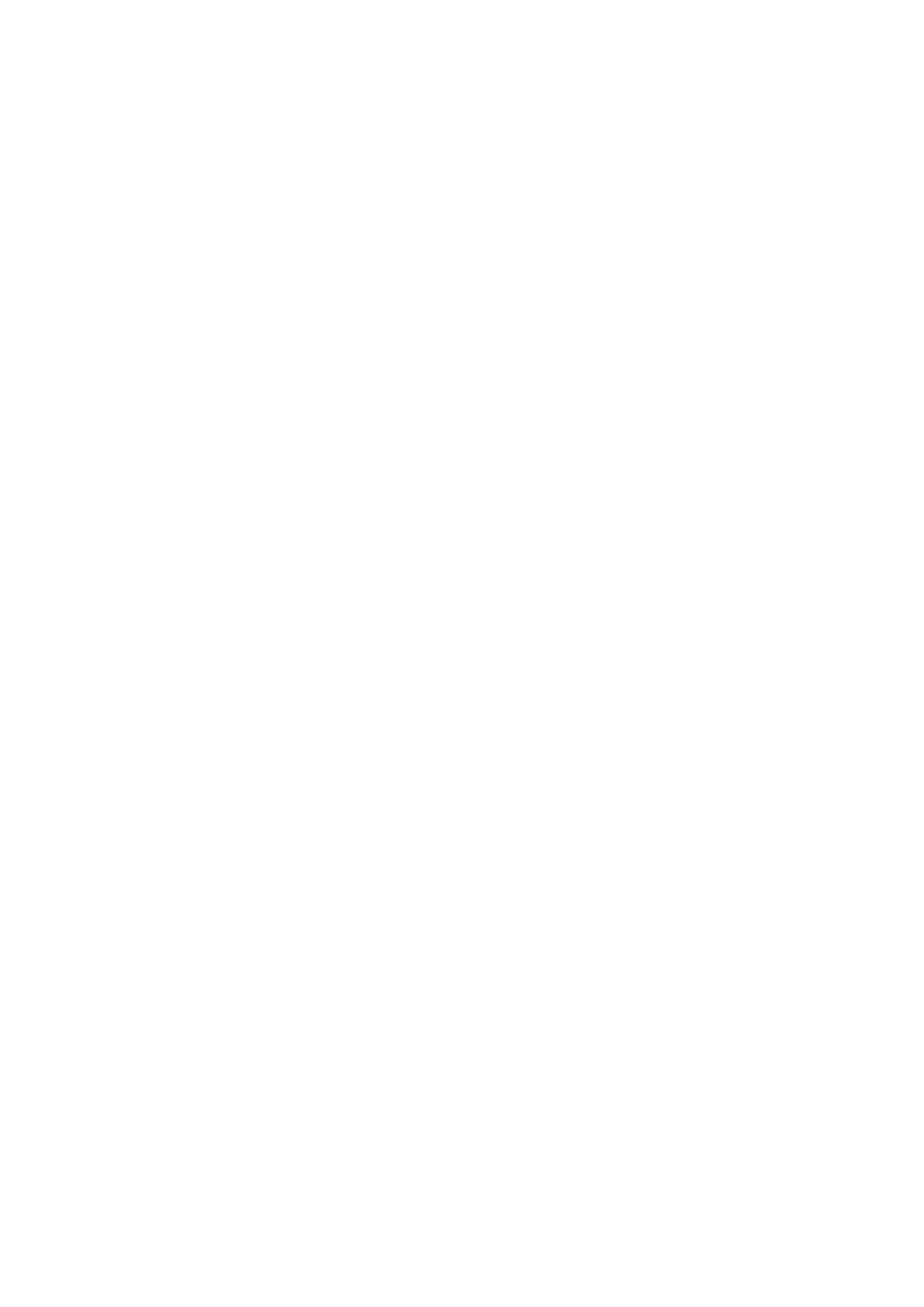# **Contents**

|                         |                          | <b>Declaration of Authorship</b>                                                                                                                                                                                                                               | iii                                                                                               |
|-------------------------|--------------------------|----------------------------------------------------------------------------------------------------------------------------------------------------------------------------------------------------------------------------------------------------------------|---------------------------------------------------------------------------------------------------|
|                         | <b>Abstract</b>          |                                                                                                                                                                                                                                                                | vii                                                                                               |
|                         |                          | Acknowledgements                                                                                                                                                                                                                                               | ix                                                                                                |
| 1                       | 1.1<br>1.2<br>1.3<br>1.4 | <b>Introduction</b>                                                                                                                                                                                                                                            | 1<br>1<br>$\overline{2}$<br>3<br>4                                                                |
| $\mathbf{2}$            | 2.1                      | <b>Background</b><br>2.0.1<br>2.0.2<br>The fundamental problem of causal analysis<br>2.0.3<br>2.0.4<br>2.0.5<br>2.0.6<br>2.1.1<br>Ordinary Least Squares (Linear Regression)<br>2.1.2<br>2.1.3<br>2.1.4<br>2.1.5<br>2.1.6<br>2.1.7<br>2.1.8<br>2.1.9<br>2.1.10 | 5<br>5<br>6<br>6<br>7<br>7<br>7<br>10<br>10<br>11<br>11<br>11<br>12<br>12<br>12<br>12<br>12<br>13 |
| 3                       | 3.1<br>3.2<br>3.3        | 2.1.11<br>Methodology                                                                                                                                                                                                                                          | 13<br>15<br>15<br>16<br>17                                                                        |
| $\overline{\mathbf{4}}$ | 4.1<br>4.2<br>4.3        | <b>Experiments</b><br>Machine learning methods applied to IHDP dataset<br>4.2.1<br>Domain Adaptation Neural Networks<br>4.2.2                                                                                                                                  | 19<br>20<br>27<br>27<br>27<br>27                                                                  |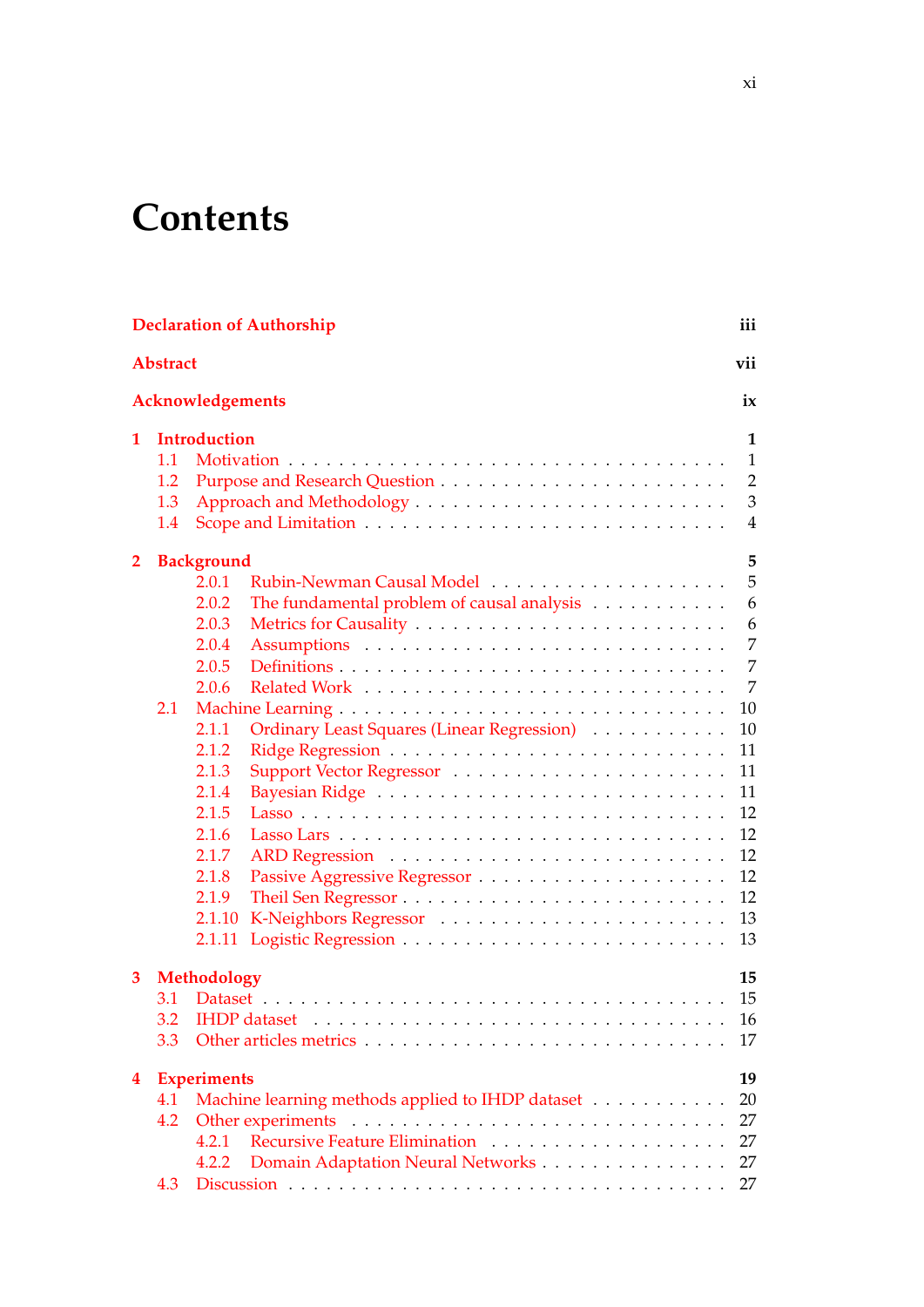|  | 5 Conclusions       |  |
|--|---------------------|--|
|  |                     |  |
|  | <b>Bibliography</b> |  |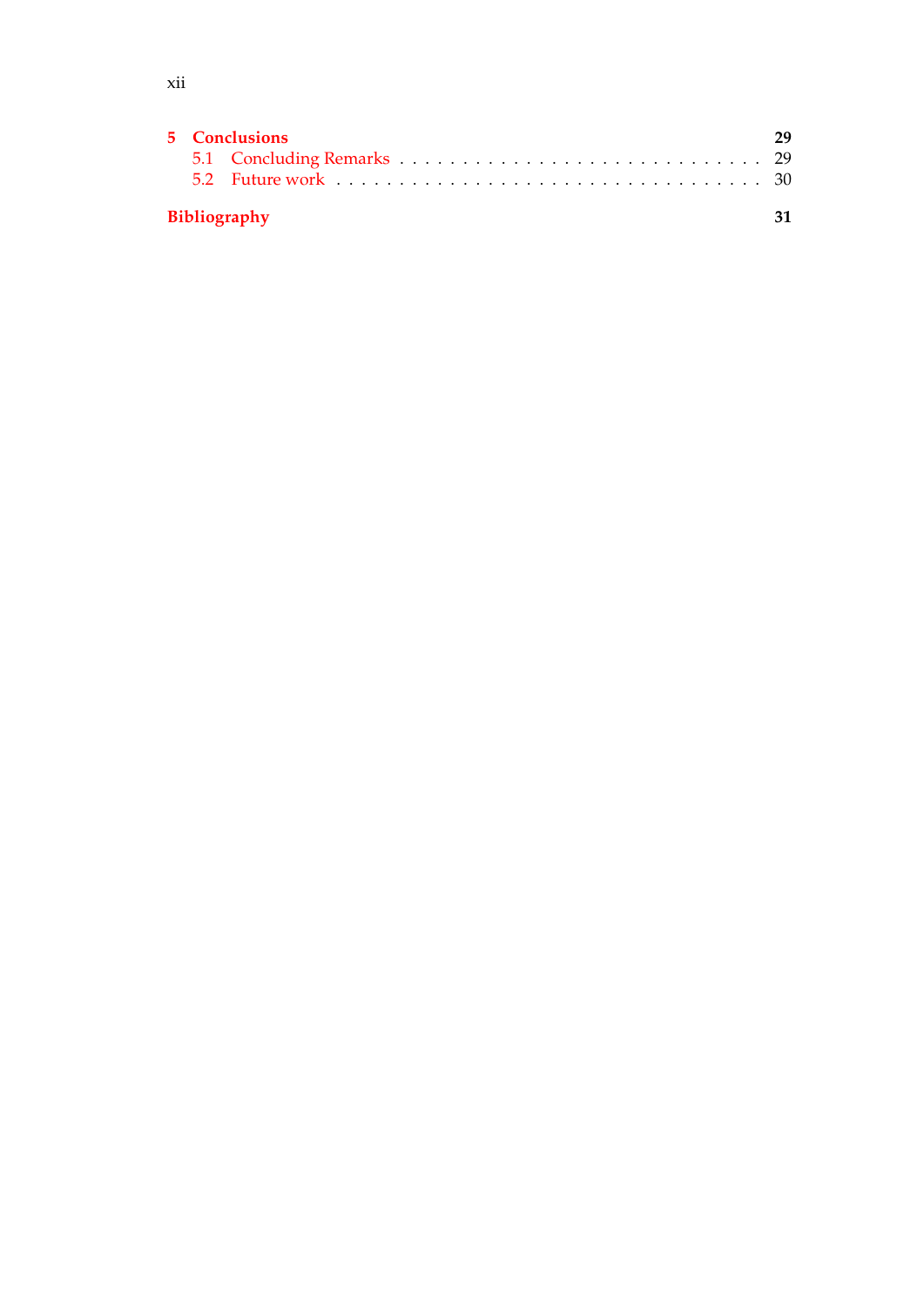# **List of Tables**

| 4.1 | IHDP 10 replications with traditional machine learning algorithms -                                                                                                                                                                  |    |
|-----|--------------------------------------------------------------------------------------------------------------------------------------------------------------------------------------------------------------------------------------|----|
|     | Within sample <i>and a subset of the subset of the subset of the subset of the subset of the subset of the subset of the subset of the subset of the subset of the subset of the subset of the subset of the subset of the subse</i> | 20 |
| 4.2 | IHDP 10 replications with traditional machine learning algorithms -                                                                                                                                                                  |    |
|     |                                                                                                                                                                                                                                      | 21 |
| 4.3 | IHDP 100 replications - Within sample                                                                                                                                                                                                | 21 |
| 4.4 |                                                                                                                                                                                                                                      | 21 |
| 4.5 | IHDP 100 replications already split dataset - Within sample                                                                                                                                                                          | 22 |
| 4.6 | IHDP 100 replications already split dataset - Out-of-sample                                                                                                                                                                          | 22 |
| 4.7 | IHDP 100 replications - No scaling - Within sample                                                                                                                                                                                   | 23 |
| 4.8 | IHDP 1000 replications - No Scaling - Out-of-sample                                                                                                                                                                                  | 23 |
| 4.9 | IHDP 100 replications - Scaled - Within sample                                                                                                                                                                                       | 23 |
|     | 4.10 IHDP 1000 replications - No Scaling - Out-of-sample 24                                                                                                                                                                          |    |
|     | 4.11 IHDP 100 replications logistic regressions - Within sample 24                                                                                                                                                                   |    |
|     | 4.12 IHDP 100 replications logistic regressions - Out-of-sample 24                                                                                                                                                                   |    |
|     | 4.13 IHDP 100 replications SVR Hyper-parameters tunning - Within sample 25                                                                                                                                                           |    |
|     | 4.14 IHDP 100 replications SVR Hyper-parameters tunning - Out-of-sample 25                                                                                                                                                           |    |
|     | 4.15 ICML 2017 - "Estimating individual treatment effect: generalization                                                                                                                                                             |    |
|     | bounds and algorithms" (Shalit, Johansson, and Sontag, 2017) 26                                                                                                                                                                      |    |
|     | 4.16 ICML 2017 - "Estimating individual treatment effect: generalization                                                                                                                                                             |    |
|     | bounds and algorithms" (Shalit, Johansson, and Sontag, 2017)                                                                                                                                                                         | 26 |
|     |                                                                                                                                                                                                                                      | 27 |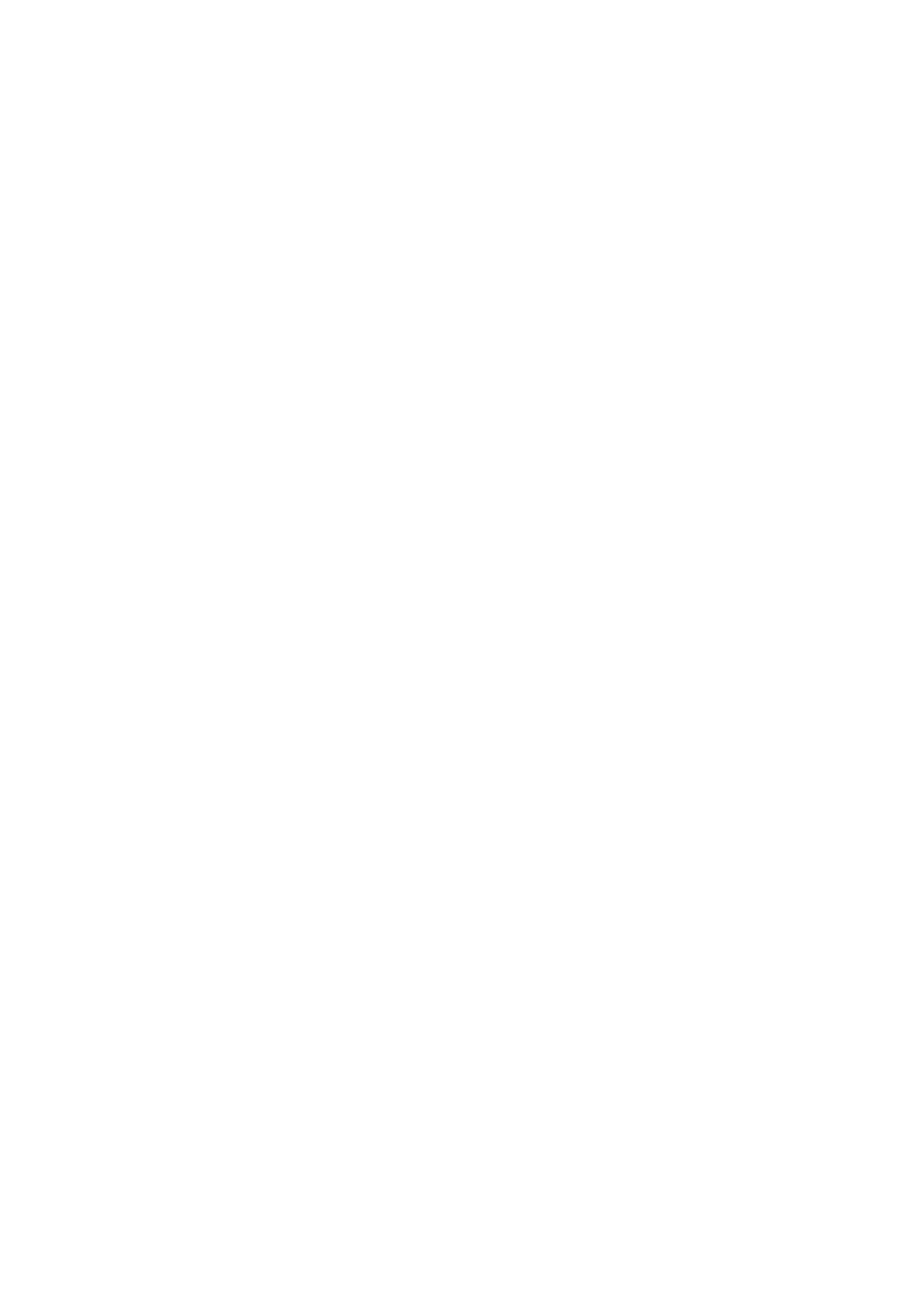# **List of Abbreviations**

- $ML$ **Machine Learning**
- **SVR Support Vector Regressor**
- $RL$ **Reinforcement Learning**
- **Neural Networks**  $NN$
- **LR Linear Regression**
- K Nearest Neighbours **KNN**
- **RCE** Randomized Controlled Experiment
- **ITE Individual Treatment Effect**
- **ATE Avarage Treatment Effect**
- PEHE Precision in Estimation of Heterogenous Effects
- **CATE** Conditional Average Treatment Effect
- **RCM** Rubin Casual Model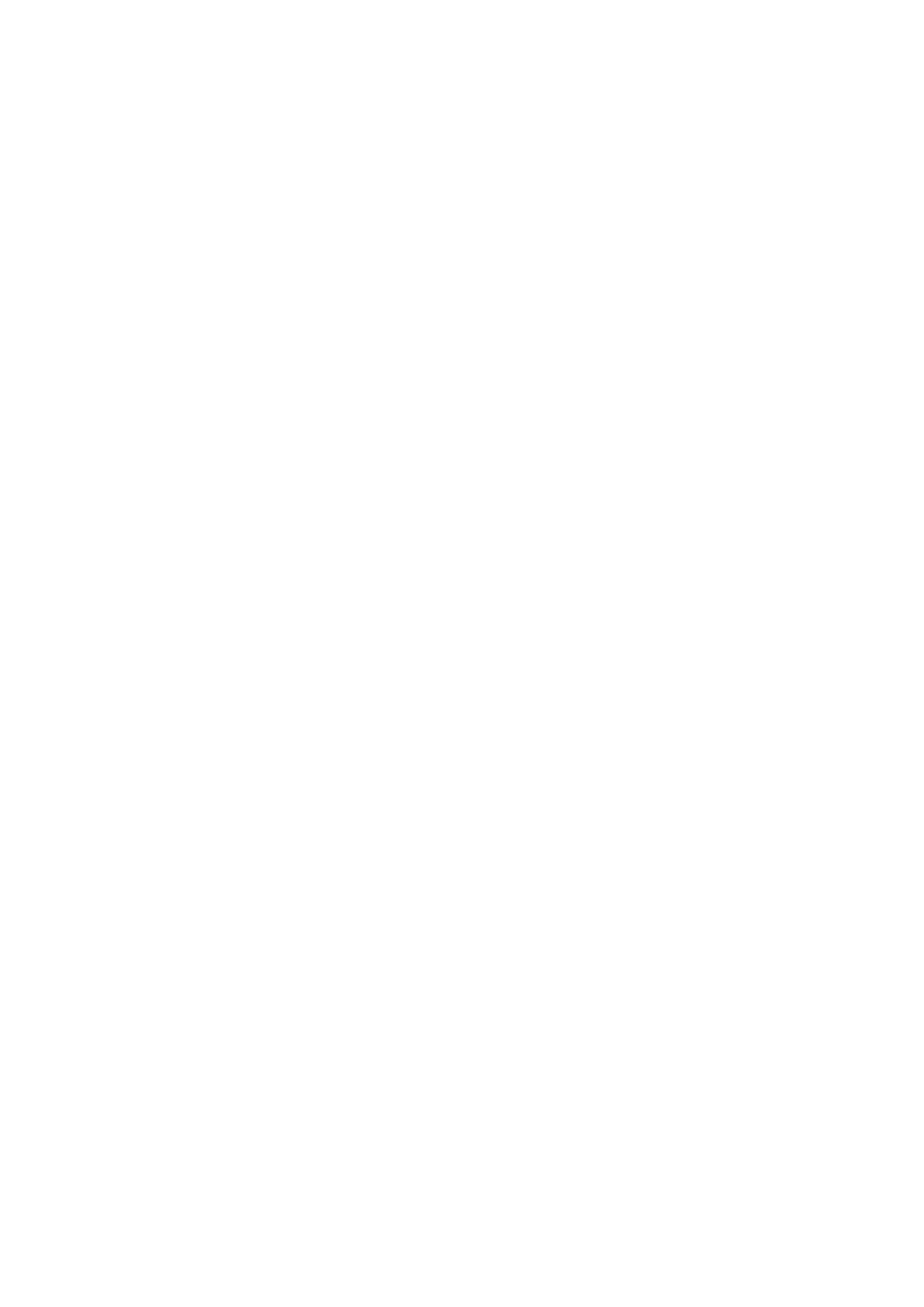# <span id="page-16-0"></span>**Chapter 1**

# **Introduction**

## <span id="page-16-1"></span>**1.1 Motivation**

Causality is often confused with correlation. Correlation does not imply causation. These inferences are often called *"spurious correlations"* and they often confuses the inference process in which humans make decisions.

A common definition of Causality is still not agreed by the scientific community nowadays.

The proven scientific way to make claims about cause and effect it is to perform what is called a Randomized Controlled Trial(RCT). In a Randomized Controlled Trial, a statistically representative portion of the population that will be participating of the experiment (trial), are exposed to a treatment(action), which could be either positive - apply the treatment - or neutral (control) -giving the patient a placebo or not treating the patient(*unit*) at all.

All these concepts are related to medical words since the field in which RCTs are applied the most, is medical trials. However, it is not the only industry in which these concept of dragging conclusions from a trial can be done. For example, it is widely used in social studies, but can also be applied to make decisions on buying, selling or holding a particular stock, or displaying an advertisement that generate more sales than the others in the advertisements industry.

Nevertheless, the Randomized Controlled Trials are the best way to detect causal effects, the possibility of perform such scientific rigorous experiments is, most of the times, either impossible or unethical. An example could be seem when trying to detect if driving while being under the effects of alcohol can affect (or not) the driver's skills. Another clear example of this is determining the causes of smoking in teenagers or young people in which, to perform a RCT would involve to take two groups of non-smoking teenagers, make half of the *units* smoke for several years - it depends on the experiment or the research question - and then determine if smoking in young people would cause something or not after that period. As the reader can infer, there are clearly ethical problems associated with performing full RCTs to determine causes and effects.

It is also important to let clear that, there are cases in which it would be impossible to analyze previously collected data without having in mind the RCT method. These cases are known as *observational data*. Observational data is defined as information that can be obtained from previously collected situations in which a formal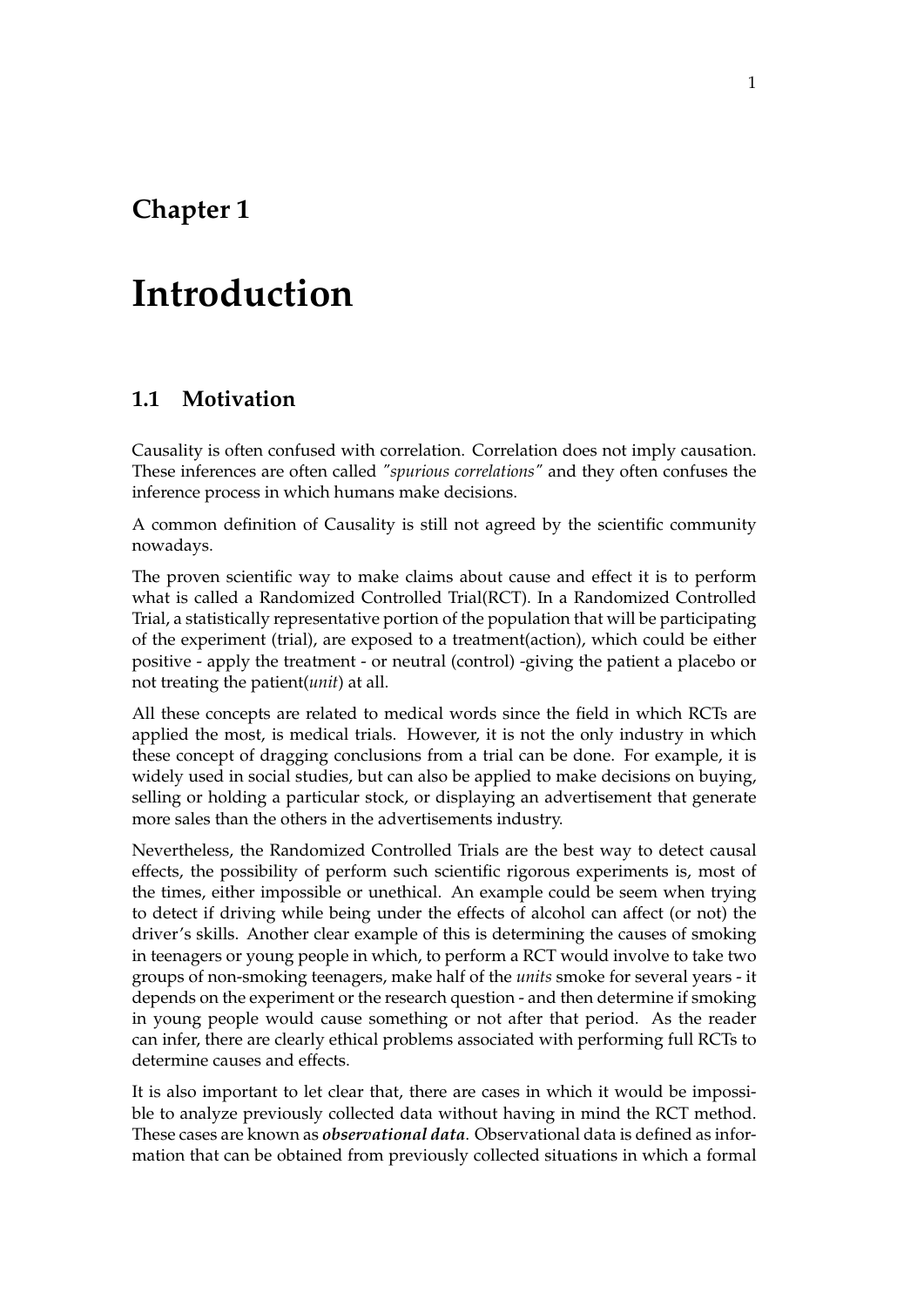randomized trial method has not been applied but it is still important to try to determine causes and effects from that data. This is the case in most organizations in the present since they would possibly be collecting massive amounts of data during the last decades but they could not or would not be able to establish a RCT process during collection of the metrics. Moreover, sometimes the data collection process happens in a non randomized controlled experiment. For example, a not so common disease that just affects a small percentage of the population might happen to appear within a wide range of people that makes the inference process difficult.

In the past, causal Inference methods have been a Statisticians only field. However, with recent advances of machine learning algorithms, more computer scientists and machine learning engineers have been trying to infer causes and relationships through traditional and new machine learning techniques.

The ability to learn complex non-linear relationships of some machine learning algorithms have been trying to detect and predict policies, in which given the particular features of an individual (patient) the algorithm could determine if to apply or not the treatment (action) to them. This concept is also known as Individual Treatment effect estimation or it could also be referred as Policy risk when predicting a binary class which is is to apply or not the treatment through the discovery of a certain threshold.

It is a matter of interest to be able to predict the individual ("customized") treatment effect because this would lead to better decisions(actions or treatments), specifically shaped for each person and not only relaying on the average of the whole studied population.

**The ultimately motivation of this work is to be able to predict the Individual Treatment Effects for new patients with the previously collected data using alternative machine learning techniques to the ones used in past research efforts.** Moreover, the compiling of a literature that can be understood by more computer scientist will be tried to present as well as running code of all the experiments performed will be released for others to build upon it.

### <span id="page-17-0"></span>**1.2 Purpose and Research Question**

The purpose of this dissertation is to predict the Individual Treatment Effect (ITE), the Average Treatment Effect (ATE) and the Precision in Estimation of Heterogeneous Effect (PEHE), for a widely adopted benchmark dataset in the field usually refer to this as IHDP (Infant Health Developed Program), which is a semi-synthetic dataset particularly unbalanced and created for the task of causal inference on observational data(Hill, [2011\)](#page-47-0).

The research experiments are about trying alternative machine learning methods without adding extra complexity, custom error loss or custom metric functions while learning and predicting, would be able to obtain similar or even better results than the state-of-the-art metrics based on the exact same benchmark dataset.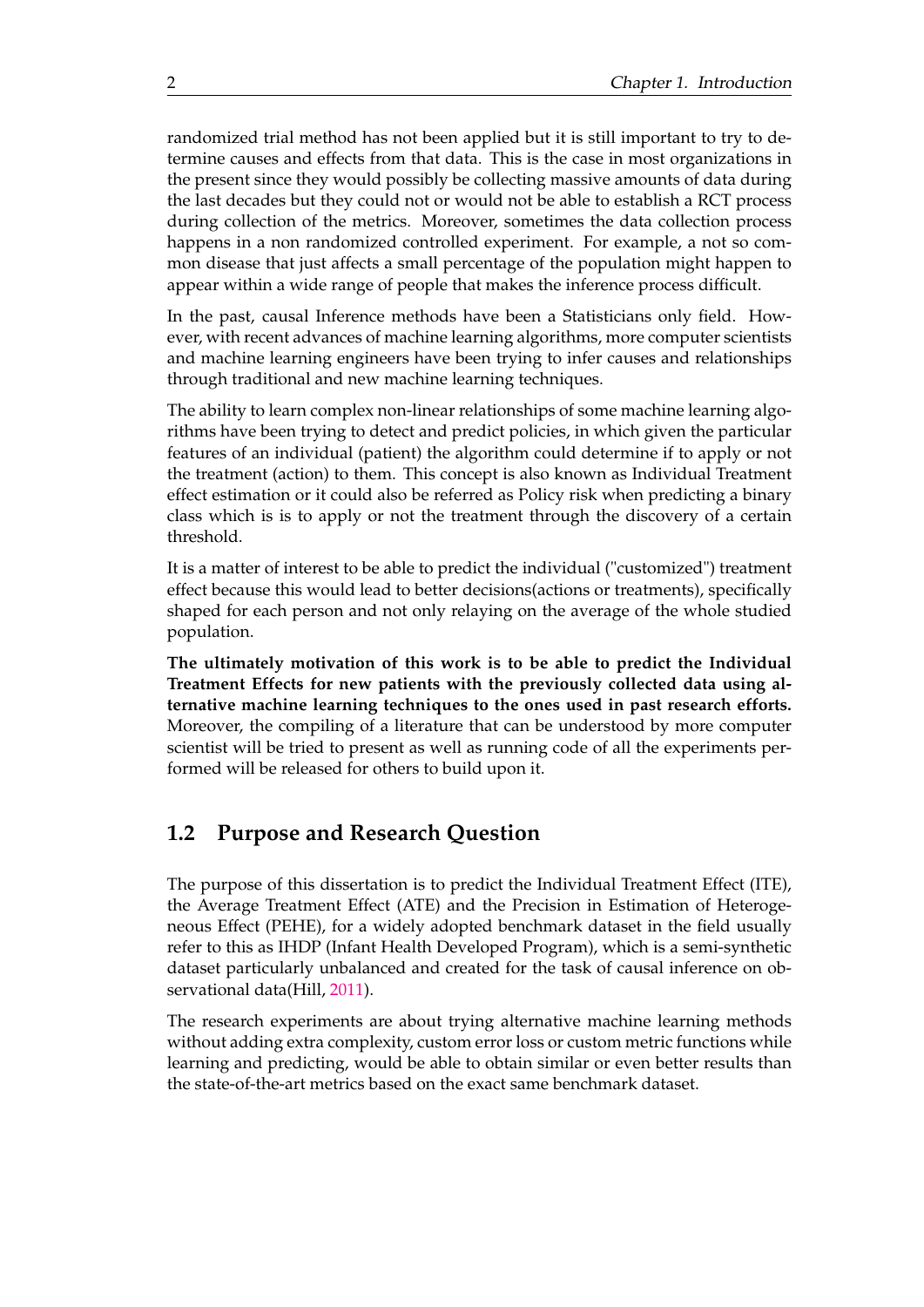## <span id="page-18-0"></span>**1.3 Approach and Methodology**

For causality analysis purposes, the Rubin Potential Outcomes Framework (*[Causal](#page-49-1) [Inference Using Potential Outcomes: Design, Modeling, Decisions](#page-49-1)*) and its notation will be used during this whole thesis. This model is also known as the Newman-Rubin causal model and it is an approach to statistical analysis of cause and effect based on the potential outcomes framework.

For the machine learning experiments, the latest version of the scikit-learn(*[User](#page-49-2) [guide: contents — scikit-learn 0.19.2 documentation](#page-49-2)*) python framework had been used. All their underlaying methods and default hyper-parameters had been used. Also, the mathematical notation of their documentation will be presented to describe each algorithm's functions and limitations.

The different algorithms had been tested with a benchmark *standard dataset* for causal inference from observational data, Infant Health and Development Program (IHDP), introduced by (Hill, [2011\)](#page-47-0), as a semi synthetic-dataset, based on real features obtained from a real an observational study (Gross, [1993\)](#page-47-1). Replications on this dataset had been created to get *10, 100 and 1,000 cases* to be able to train and predict the machine learning models on them and get the desired metric error results afterwards.

It is important to notice that, the testing method and the metrics used to determine the effectiveness of each algorithm, are different from the ones normally used to test machine learning algorithms and testing these algorithms within a causal framework differs substantially from the usual train/test paradigm of the machine learning field.

Since a synthetic-dataset has been used, the real Individual Treatment Effect is available to perform testing metrics. Therefore, the experiment results will consist of the performance of each algorithm based on Individual Treatment Effect, Average Treatment Effect (ATE) and Precision in Estimation of Heterogeneous Effect (PEHE). These three are the metrics displayed in the Experiments chapter for each algorithm trained. A detailed explanation of these formulas will be found in the next sections [2.0.3.](#page-21-1)

Also, it is important to notice that, the machine learning algorithms are trained just using the treatment applied (observed), the features (covariates in causal inference literature), and the observed outcome (usually known as *Y* or "Y factual"). After training, an completely unseen dataset during is used for **testing** purposes.

The already trained algorithm predicts just the *Y factual* based on the *unit* (also known as patient), features (covariates) for the both the cases the *unit* would have taken the treatment and likewise predicts the outcomes as if the *unit* would have taken the control treatment. Once both outcomes are predicted *("Y factual" and "Y counterfactual"*, the ATE, ITE and PEHE metrics are calculated. In addition, an average score and its deviation for each run of the *10, 100 and 1,000* replications of the IHDP had been run to evaluate these errors in bigger simulated scenarios.

The mathematical notation will be kept as minimum as possible to not confuse the reader with unnecessary information.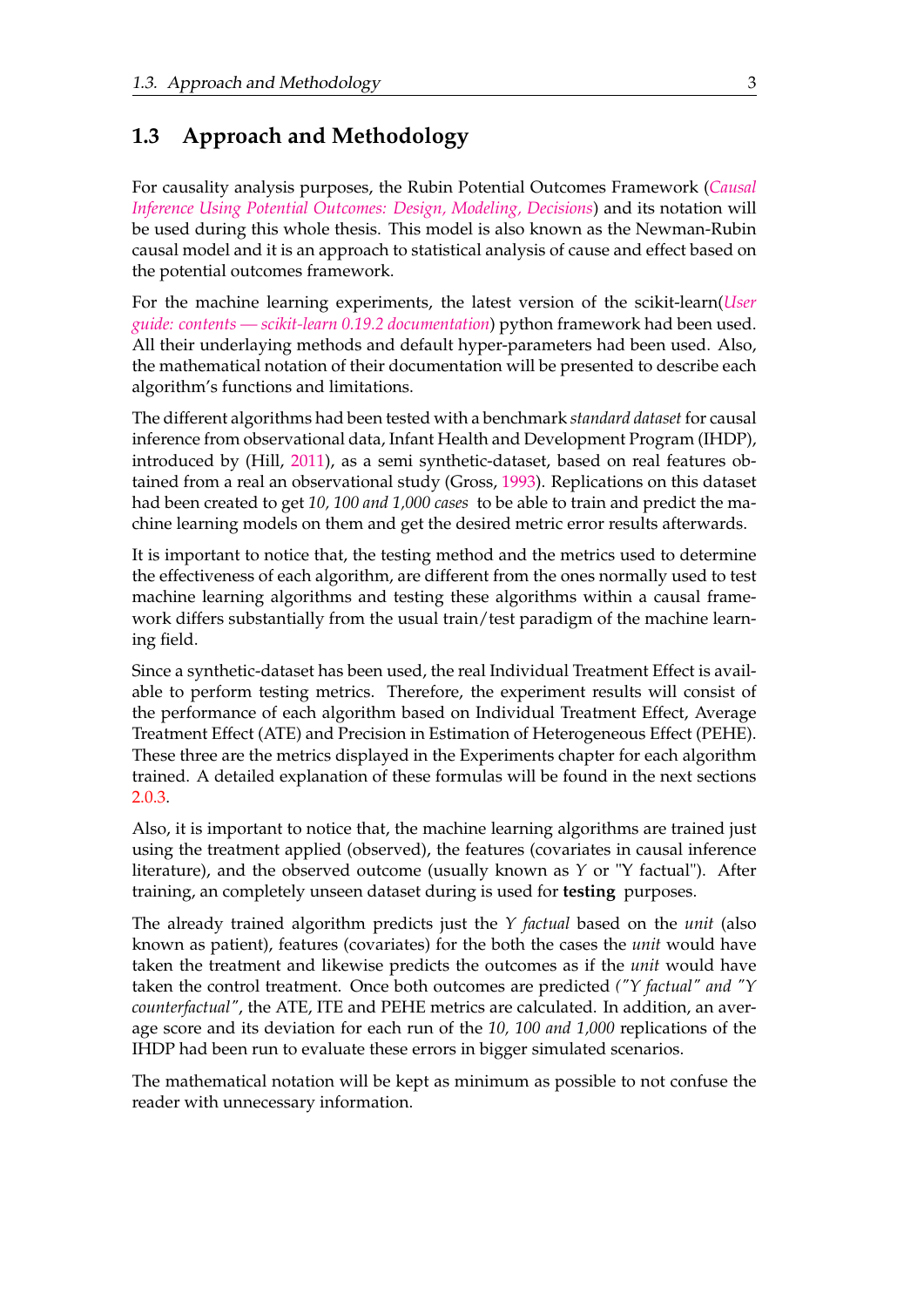## <span id="page-19-0"></span>**1.4 Scope and Limitation**

In this document, the outcomes of the applied treatment to a patient will be only analyzed with respect two possible actions (binary treatment). Multi-valued treatments are not going to be covered in the experiments nor in the developed code but they can be easily extended to cover these cases.

A binary treatment is applied but its outcome value is **continuous**. Different to the most common used case of four possibles scenarios in which usually just two can be observed or measured. All the experiments and the code developed can be applied to discrete outputs but other machine learning techniques could be more suitable for this type of predictions (classification algorithms). Also, there are cases in which the task is to predict weather to apply or not the treatment to an *individual* (also known as *unit* or *patient*). To predict in this cases turns out more into a classification task in which a threshold on the interval confidence of predicting to affirmatively apply the treatment is usually set and validated through trial and error against several continuous values to determine what would be the one that predicts with best accuracy. This is call as Policy Risk on causal inference literature.

This case is more similar to real world scenarios where the data was observed and finally a decision on applying or not the treatment (*action*) has to be made in order to peruse a desired result.

In this work, the cases in which the dataset contains outcomes in a binary form to predict weather or not to apply the treatment will not be covered.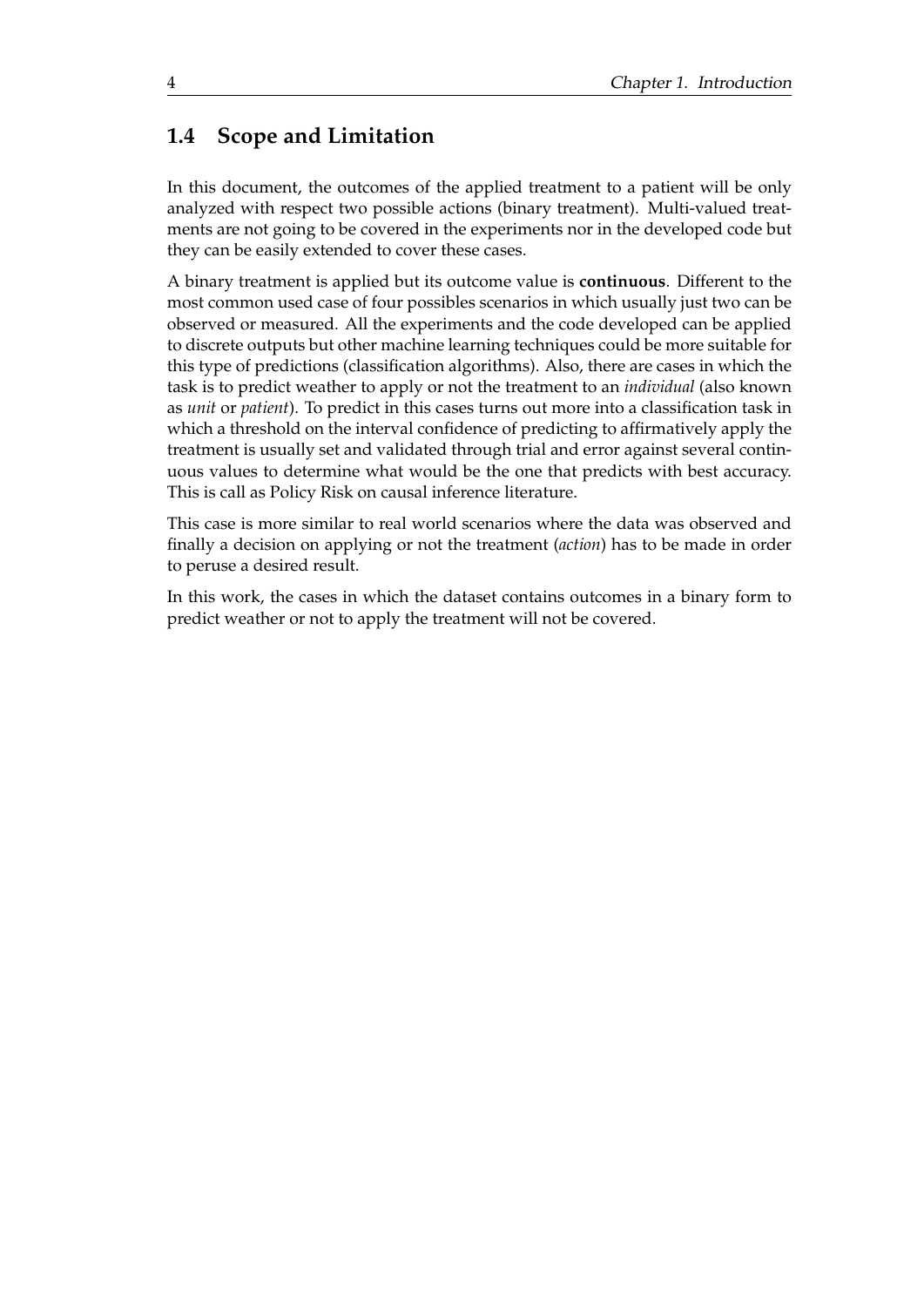## <span id="page-20-0"></span>**Chapter 2**

# **Background**

#### <span id="page-20-1"></span>**2.0.1 Rubin-Newman Causal Model**

The *Rubin causal model* (RCM) (Rubin, [2005\)](#page-49-3), also known as Rubin-Newman Potential Outcomes framework, is a extended statistical analysis frame to model *observational data* that Donald Rubin developed. He came up with the mentioned framework building it on top of the original Newman method that he developed in his 1923 masters thesis, extending it to non randomized controlled trials (observational data).

The Rubin-Newman potential outcomes framework consists in:

 $x_i \in X$ 

with an effectively applied treatment

 $t_i \in \{0, 1\}$ 

The two possible potential outcomes are defined by

$$
Y_0(x_i), Y_1(x_i) \in \mathcal{Y}
$$

Of one of them (the one which actually happened), we can observe its *factual* outcome

$$
y_i^F = t_i Y_1(x_i) + (1 - t_i) Y_0(x_i)
$$

And let  $(x_1, t_1, y_1^F)$ , . . . ,  $(x_n, t_n, y_n^F)$  be a *unit* from the factual distribution.

Consequently, let  $(x_1, 1 - t_1, y_1^{CF})$ , . . . ,  $(x_n, 1 - t_n, y_n^{CF})$  be the counterfactual sample.

Notice that all the factual outcomes  $y^F$  are known, whereas is never the case in any *unit* for the counterfactual outcomes *y CF* (except for testing phase and just when the dataset is semi-synthetic or synthetic).

It will be used as interchangeable terms the expressions  $y^F$  or  $y_f t$  referring to factual observed outcomes, while  $y^{FC}$  or  $y_cft$  will be pointing to counterfactual outcomes.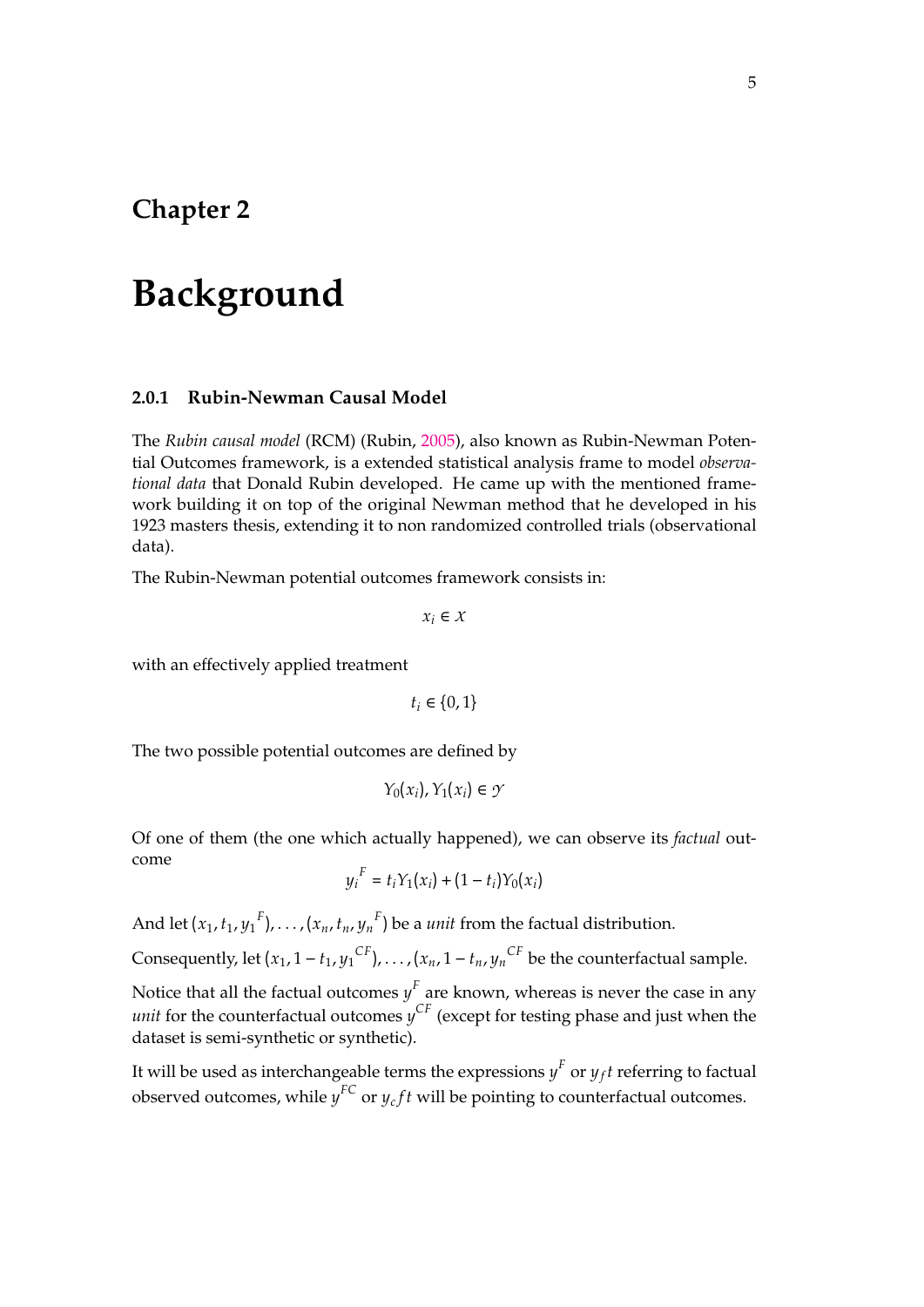#### <span id="page-21-0"></span>**2.0.2 The fundamental problem of causal analysis**

The *fundamental problem of causal analysis* states that it is impossible, given a *unit x* and assigning either the treatment  $t = 1$  or  $t = 0$  to that *unit*, to observe the counter factual outcome  $\mathbb{E}[Y_0|x, t = 1]$  *or*  $\mathbb{E}[Y_1|x, t = 0]$  (what would have happen or what would have been the outcome if the other treatment would have been given to the *unit x* ).

However, it is always possible to observe the outcome of the effectively applied treatment *t*, which is represented as  $\mathbb{E}[Y_0|x,t=0]$  or  $\mathbb{E}[Y_1|x,t=1]$  or in shorter terms,  $Y_0$  or  $Y_1$ .

In this dissertation, the focus is on the case when the causal graph is simple and known to be of the form  $(Y_1, Y_0) \leq x \leq t$ , with no hidden confounders.

This problem can be extended, as most of the problems and applications discussed under the Rubin-Newman Potential Outcomes Frameworks in this dissertation, as a multi-treatment experiment. It is important to notice that the problem of not having access to the result of the counter factual outcome *Y<sup>c</sup> f* is even worst when extending this problem to multi-treatment experiments since the missing values that matters for better Individual Treatment Effects are increased in the total order of possible treatments, except the one applied.

#### <span id="page-21-1"></span>**2.0.3 Metrics for Causality**

Three well-known metrics in the causality field are reported for each implemented machine learning technique applied.

The losses that will be reported are:

•  $\varepsilon_{\text{ITE}}$  : Error of Individual Treatment Effect - also known as the Conditional Average Treatment Effect (CATE) - and it is how well or bad perform the treatment on one particular *patient*

$$
ITE(x) := \mathbb{E}[y|X = x, t = 1] - E[y|X = x, t = 0] = \mathbb{E}[Y_{x1} - Y_{x0}]
$$

 $\bullet$   $\varepsilon_{\text{ATE}}$  : Error of Average Treatment Effect, as it name describes it, it represent the effect that the applied *treatment*, either  $t = 0$  or  $t = 1$  depending on the whole population effectively had. Note bold that, as an average, it can be not the best solution to treat a new *patient* with this treatment since its unique characteristics as a *unit* might make them experience wrong results or no results at all.

$$
ATE:=\mathbb{E}\big[ITE(x)\big]=\mathbb{E}\big[\delta\big]=\mathbb{E}\big[Y_1-Y_0\big], \forall x\in\mathbf{X}
$$

• *ε*<sub>PEHE</sub> : Precision in Estimation of Heterogeneous Effect is used to measure the precision trade-off between the Individual Treatment Effect and the Average Treatment Effect. It is important to notice that this metric *relates the ATE and ITE predictions*, penalizing the predictions that had been predicted right for one measure but wrong or not that accurate for the other one.

$$
PEHE(x) := \frac{1}{N} \sum_{i=1}^{N} ((y_{i1} - y_{i0}) - (\hat{y}_{i1} - \hat{y}_{i0}))^{2}
$$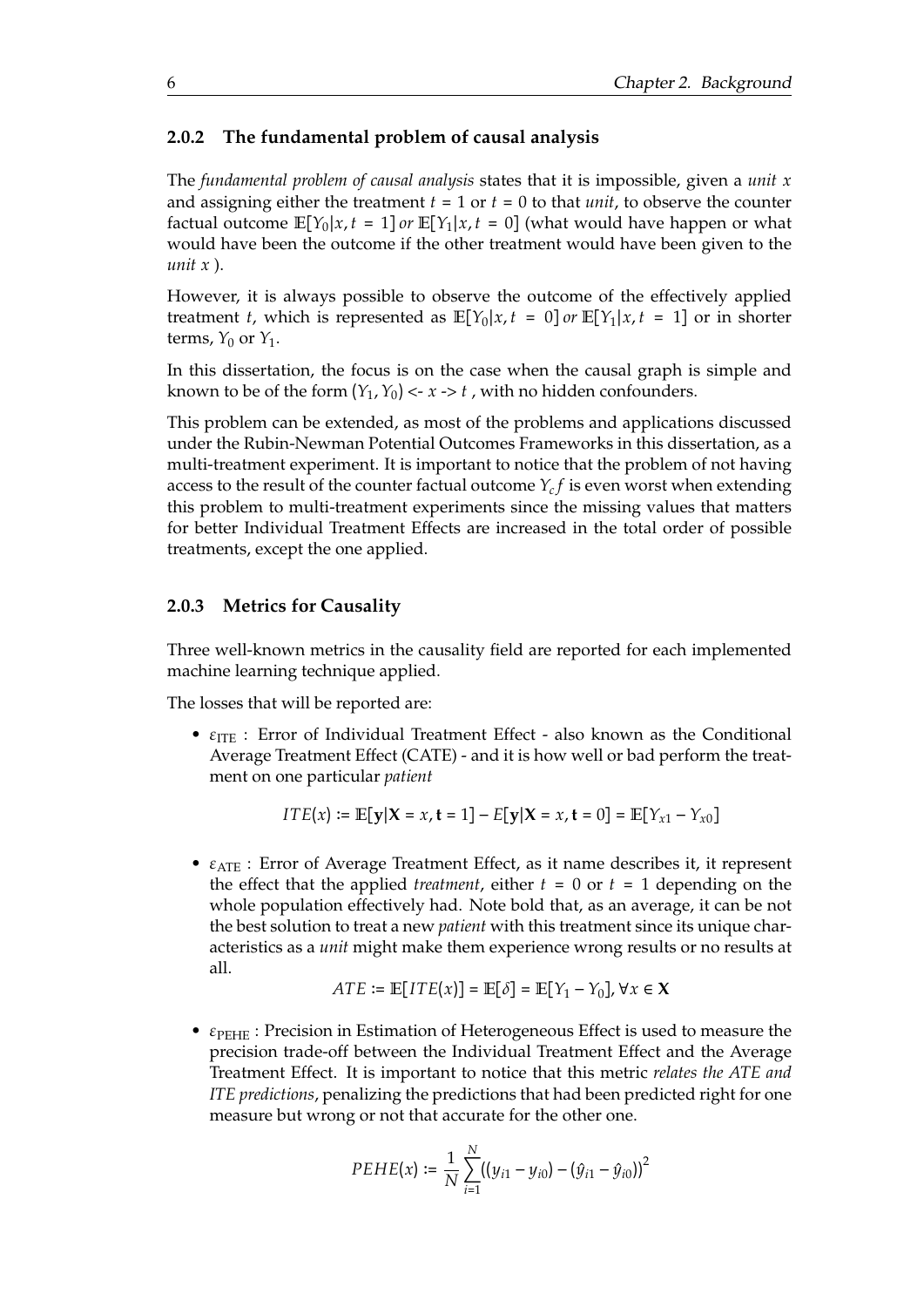#### <span id="page-22-0"></span>**2.0.4 Assumptions**

To work on the results, three important assumptions under the Rubin-Newman causal Framework shall be made:

- **Consistency**: For each *unit*, just one of the two potential outcomes can be observed. Hence, if  $t = 0$ , then  $y = Y_0$  will be the observed outcome or factual  $(y<sup>F</sup>)$ . However, if the applied treatment was  $t = 1$ , afterwards,  $y = Y<sub>1</sub>$  will be the available observed outcome or factual  $y^F$ .
- **Strong Ignorability**: Also known as *no unmeasured confounders*, this assumption can be stated by  $(Y_1, Y_0) \perp \perp t | x$ , and  $0 \lt p(t = 1 | x) \lt 1 \forall x$ . It is important to notice that to be able to state this assumption, a domain knowledge expert would have to assess the dataset and therefore, determine if there are no unmeasured confounders. That is the case for the dataset implemented in this work.
- **Common Support**: This assumption states that for each *unit x* ∈ *X*, there is a positive probability of being both treated (*t* = 1) and untreated (*t* = 0):

$$
0 < P(t = 1 | x) < 1
$$

#### <span id="page-22-1"></span>**2.0.5 Definitions**

In causal inference from observational data, several terms are used interchangeably and might confuse the reader.

This subsection *should be clear* before going further into this dissertation.

Some common synonyms are:

- **unit**: is the subject of the analysis, the one that will be applied the treatment. patient, individual, input,  $x_i$ ,  $x_i \in X$
- **covariates**: all the collected (observed) variable that have a direct effect on the outcome.

features(ML),  $x, x \in X$ 

• **treatment**: the possible different actions that can be applied to a *unit*. Usually binary, but can be multi-valued under the Rubin-Newman Potential Outcomes Framework.

action, *t*, *t* ∈ {0, 1}, *t* ∈ {0, . . . , *N*}

- **Outcome**: the measured result of applying a treatment *t* to a *unit x* observed outcome, result, factual, Y factual,  $y_f = y^F$
- **Counterfactual**: what would have been the result if the opposite treatment to the effectively applied would have been applied to a *unit* unobserved outcome,  $y_cf_t, y_cf$ ,  $Y^{CF}$

#### <span id="page-22-2"></span>**2.0.6 Related Work**

Potential outcomes are the framework to mathematically describe causality and counterfactuals (Rubin, [1978\)](#page-49-4).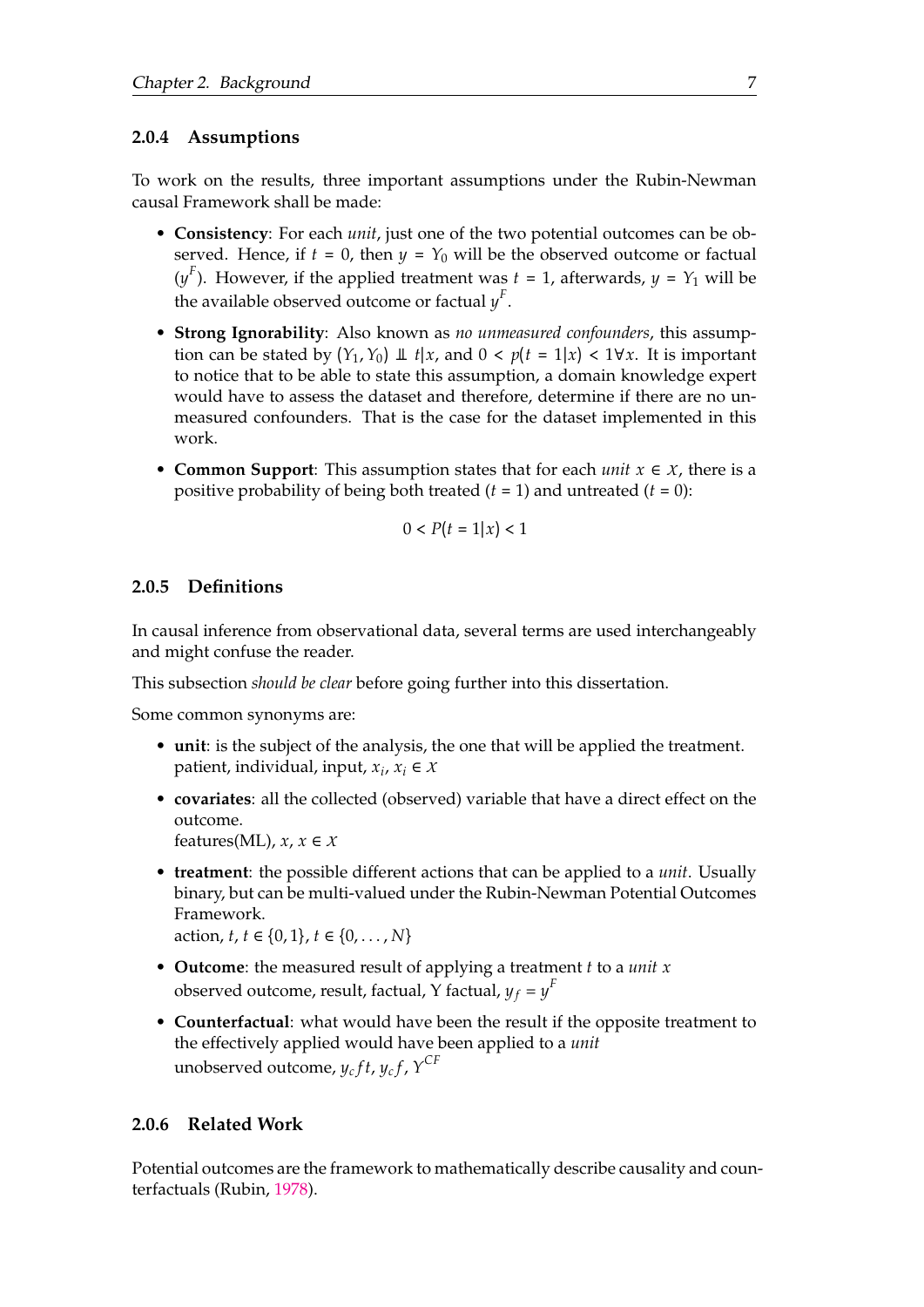Causality from observational data can be clearly applicable to a wide range of industries, e.g. advertisement placement selection, health care systems, finance or even to improve education (*[Recursive Partitioning for Heterogeneous Causal Effects \\*](#page-46-1)*;

Hoiles and Van Der Schaar, [2016;](#page-47-2) Bottou et al., [2013\)](#page-46-2). In particular, counterfactual inference in observational studies has been a topic of interested study in economics, statistics, health care, pharmaceutical companies, epidemiology and sociology (*[Causal Inference Using Potential Outcomes: Design, Modeling, Decisions](#page-49-1)*; Morgan and Winship, [2014;](#page-48-0) *[Causal Inference Using Potential Outcomes: Design, Modeling, De](#page-49-1)[cisions](#page-49-1)*; Chernozhukov et al., [2016\)](#page-47-3), whereas in machine learning the attention has been caught not less than a decade ago (Lang, [1995;](#page-48-1) Bottou et al., [2013;](#page-46-2) Swaminathan and Joachims, [2015a\)](#page-49-5). A lot of work in machine learning had been targeted for discovering the underlying causal graph from collected data (*[Nonlinear causal discovery](#page-47-4) [with additive noise models](#page-47-4)*; Maathuis et al., [2010;](#page-48-2) Triantafillou and Tsamardinos, [2015;](#page-49-6) Mooij et al., [2016\)](#page-48-3).

causal inference for counterfactual predictions is usually grouped by: parametric, non-parametric and doubly robust methods.

For parametric methods causal inference the relationships within features and actions pairs and rewards by implementing one or more parameters, trying to specifically model the relations within context, outcomes and actions (treatments). In these methods, linear and logistic regression (Prentice, [1976;](#page-48-4) Gelman and Hill, [2007\)](#page-47-5), random forests (Wager and Athey, [2015\)](#page-49-7) and regression trees (Chipman, George, and McCulloch, [2010\)](#page-47-6) had been used in the past to complete the task. For example, (Wager and Athey, [2017\)](#page-49-8) estimates ITEs by causal Forests, but their asymptotic estimates in datasets with a large number of relevant features has limitations that needs to be addressed in future work.

In non-parametric approaches the counterfactual predictions are mostly calculated through a propensity score matching and re-weighting (Joachims and Swaminathan, [2016;](#page-47-7) Austin, [2011;](#page-46-3) Rosenbaum and Rubin, [1983;](#page-49-9) Rosenbaum, [2002\)](#page-48-5). To perform doubly robust causality is done by merging parametric and non-parametric methods (Dudik, Langford, and Li, [2011;](#page-47-8) Jiang and Li, [2015\)](#page-47-9).

Double robust methods, are known for merging the characteristics of both methods. A common example of this application would be propensity score weighted regression (Bang and Robins, [2005;](#page-46-4) Dudik, Langford, and Li, [2011\)](#page-47-8). When the treatment assignment probability is known, this method models the problem particularly well, e.g. in off-policy evaluation or learning from bandits. However, in most of the cases in observational data, their efficiency drops dramatically (Kang and Schafer, [2007\)](#page-48-6).

Machine learning for predicting Individual Treatment effects has been arisen a lot of interest during the last two years, through the development of custom metric functions -as long as the application of other techniques on causality- with special focus on unbalanced treatment application datasets. This refers to the sub area of causality, which is known as causal inference from *observational data*. Observational data is data that has been or is collected without the possibility of design and run a proper Randomized Controlled Trial. The creation of custom distance learning metrics and custom loss functions applied to Neural Networks had brought interesting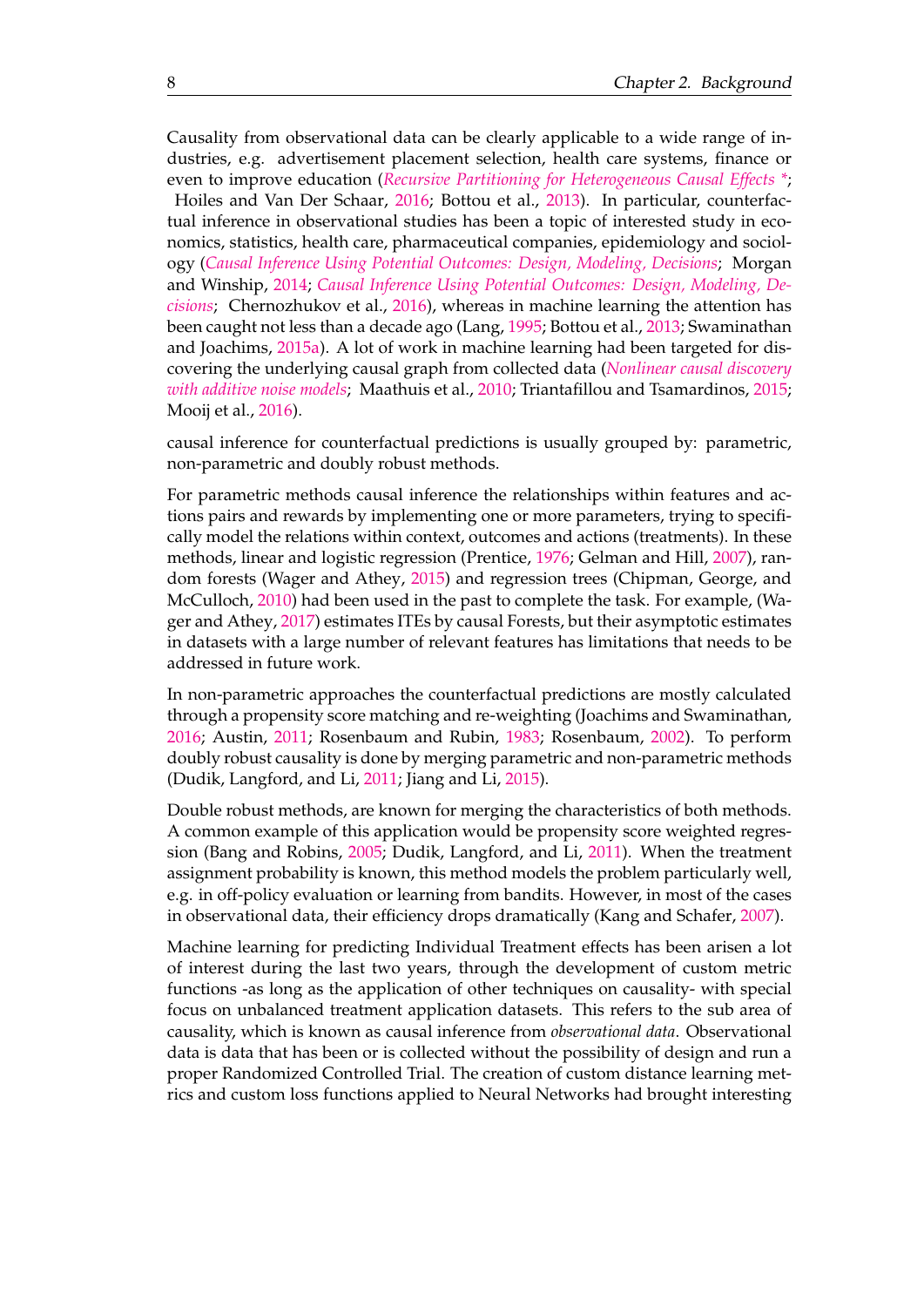advances to the scientific community (Shalit, Johansson, and Sontag, [2017;](#page-49-0) ["Learn](#page-48-7)[ing Representations for Counterfactual Inference"\)](#page-48-7). (Tian et al., [2014\)](#page-49-10) modeled interactions between the treatment and the inputs (covariates), creating a relatively balanced method. Specifically, for estimation of Individual Treatment Effect, (Johansson, Shalit, and Sontag, [2016a;](#page-48-8) Shalit, Johansson, and Sontag, [2017;](#page-49-0) Alaa, Weisz, and Van Der Schaar, [2017\)](#page-46-5) had made important contributions, whereas for Policy Optimization (Swaminathan and Joachims, [2015a;](#page-49-5) Swaminathan and Joachims, [2015b\)](#page-49-11) can be consulted for their work. In Policy Optimization, the goal is to find a policy (threshold) that maximizes the factual outcome, or in other words, that takes the risk of predicting the action to the minimum.

Adopting machine learning methods to estimate the individual treatment effect had gained increasing interest in the past years, just to name a few (Wager and Athey, [2015\)](#page-49-7), (Athey and Imbens, [2016\)](#page-46-6), [\("Learning Representations for Counterfactual In](#page-48-7)[ference"\)](#page-48-7), (Shalit and Sontag, [2016\)](#page-49-12), (Shalit, Johansson, and Sontag, [2017\)](#page-49-0). (Johansson, Shalit, and Sontag, [2016a\)](#page-48-8) and (Shalit, Johansson, and Sontag, [2017\)](#page-49-0) worked on learning balanced representations while using Neural Networks for both learn better predictions on the factual outcome and minimize the error loss between the factual and counterfactual representation of the unbalanced observational data. Specifically, in (Shalit, Johansson, and Sontag, [2017\)](#page-49-0), the authors built their work based on (Johansson, Shalit, and Sontag, [2016a\)](#page-48-8), focusing on the counterfactual error term, deriving a family of algorithms and metrics in the form of Integral Probability Metrics. In ITE prediction, other work was performed by implementing Gaussian processes (Alaa, Weisz, and Van Der Schaar, [2017\)](#page-46-5) and decision trees in different approaches (Hill, [2011;](#page-47-0) *[Recursive Partitioning for Heterogeneous Causal Effects \\*](#page-46-1)*; Wager and Athey, [2015\)](#page-49-7).

Similarly, (Atan et al., [2016\)](#page-46-7) faces the problem of learning from biased data and several features by performing feature selection while predicting among multiple possible actions (outcomes), being this more challenging but modeling closer to actual industry problems. The authors also remarks the difficulty of learning the relevant features leading to predict some actions while not taking them into account for others. The relevant feature selection learning was done by implementing a way of Online Contextual Multi-Armed Bandit (CMAB) likewise from (Tekin and Van Der Schaar, [2018\)](#page-49-13), with some limitations due to the nature of the observational data. Also, (Joachims and Swaminathan, [2016\)](#page-47-7) used IPS estimates and empirical Bernstein inequalities to learn counterfactual outcomes, although they do not worked with observational data and they do not identify individual important features to perform the task.

In terms of Policy Optimization methods, (Swaminathan and Joachims, [2015a\)](#page-49-5) came up with a Counterfactual Risk Minimization (CRM) method in which they look to minimize the Inverse Propensity Score of the *units* by introducing an algorithm named 'POEM'. After that, (Atan, Zame, and Van Der Schaar, [2018\)](#page-46-8) propose to address the selection bias by learning representations, working closely related to filed to domain adaptation bounds in (Ben-David et al., [2007;](#page-46-9) Blitzer, McDonald, and Pereira, [2006\)](#page-46-10). Additional techniques on policy optimization were done by (Beygelzimer and Langford, [2008\)](#page-46-11) in which the propensity scores need to be known, solving the selection bias through rejection measurements. The algorithm that (Atan, Zame, and Van Der Schaar, [2018\)](#page-46-8) introduces is based on domain adaptation (DA) as in (Gan et al., [2016\)](#page-47-10). More work in the DA techniques field was done by (Zhang et al., [2013;](#page-49-14) Daumé, [2009\)](#page-47-11).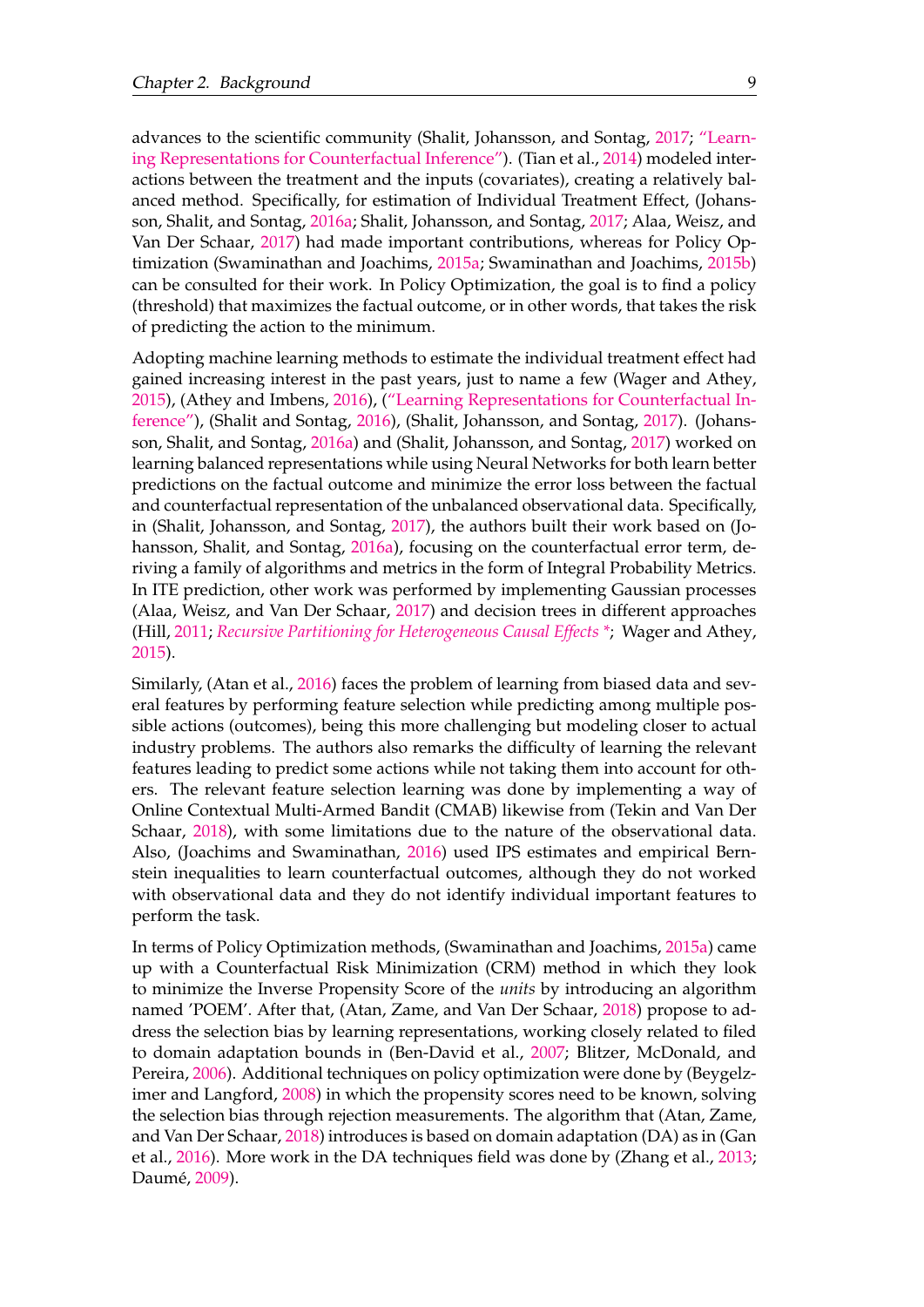To conclude, in cause and effect analysis, Time Series data, is widely adopted for decision making support. The main challenge in the continuous time space is to properly gather feedback from the outcomes to help determine a future decision (treatment). (Robins, [1986\)](#page-48-9) was the first to learn and optimize decisions throughout time accounting for the possible actions. Through the integration of action-value functions (Nahum-Shani et al., [2012\)](#page-48-10), algorithms can learn rules to make decisions along time-steps. An estimator on structural nested models, was introduced by (Lok, [2008\)](#page-48-11). Furthermore, (*[Causal Reasoning from Longitudinal Data](#page-46-12)*) used Bayesian posterior predictive distributions to solve this time series causality task. Later on time, (*[Reliable Decision Support using Counterfactual Models](#page-49-15)*) introduced the 'Counterfactual Gassian Process' to predict the counterfactual future progression of continuous-time trajectories under sequences of future actions, implementing a Reinforcement Learning approach (Sutton and Barto, [2017\)](#page-49-16) with off-policy learning due to the nature of the observational data. Retrospective observational data is used for off-policy learning to estimate the best expected reward of a policy that is set before (Dudik, Lang-ford, and Li, [2011;](#page-47-8) Swaminathan and Joachims, [2015a;](#page-49-5) Jiang and Li, [2015;](#page-47-9) Păduraru et al., [2012;](#page-48-12) Doroudi, Thomas, and Brunskill, [2017\)](#page-47-12).

### <span id="page-25-0"></span>**2.1 Machine Learning**

In this section, the applied machine learning techniques using *scikit-learn* open source framework to perform the experiments will be described.

The vast majority of the actual available methods tested belong to **Generalized Linear Models** and they can be represented as a target or label value as a linear combination of the covariates (inputs).

$$
\hat{y}(w, x) = w_0 + w_1 x_1 + \dots + w_p x_p \tag{2.1}
$$

where the vector  $w = (w_1, \ldots, w_p)$  represents the *coefficients* and  $w_0$  is the *intercept*.

#### <span id="page-25-1"></span>**2.1.1 Ordinary Least Squares (Linear Regression)**

In this model, the objective is to minimize the residual sum of squares between the observed dataset, and the predictions made on it.

Mathematically, it solves the problem of:

$$
\min_{w} ||Xw - y||_2^2
$$

The main limitation of this method is that if the features (covariates) have an approximate linear dependence, the model produces a high variance and therefore, it is more sensitive to random errors in the prediction. This limitation affects specially to data collected with out a design that was previously shaped in a experimental way.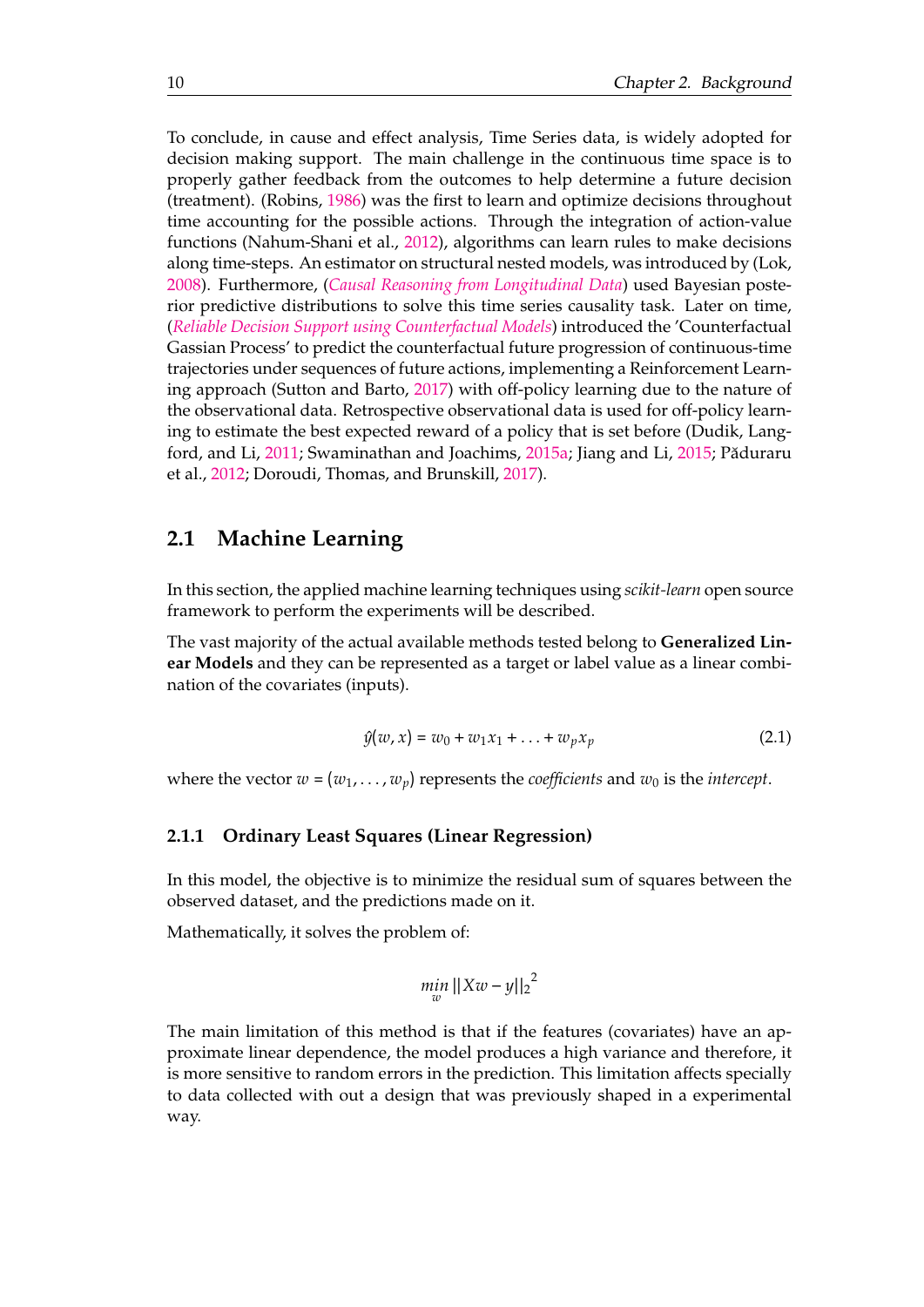#### <span id="page-26-0"></span>**2.1.2 Ridge Regression**

Ridge regression accounts some of the limitations of the above mentioned Linear Regression method by penalizing the coefficient's size. There can be noticed the loss turns into a problem of minimizing the sum of the squares penalized:

$$
\min_{w} ||Xw - y||_2^2 + \alpha ||w||_2^2
$$

It is worth mentioning, that the parameter  $\alpha \geq 0$  is the one that takes into account the amount of robustness to collinearity that the trained model is going to have.

#### <span id="page-26-1"></span>**2.1.3 Support Vector Regressor**

A Support Vector Regressor (SVR) method is an extension of the widely spread Support Vector Machines for classification in order to solve regression problems. During the training phase, the best possible solution is the one that gets less penalized in total by a loss function. The vectors will be the inputs that are either misclassified, classified within enough margin or the ones on the edged of the hyper-plane generated that splits the dataset for future predictions.

In particular, a SVR takes the training vectors  $x_i \in \mathbb{R}^p$ ,  $i = 1, ..., n$ , and a vector *y* ∈ **R**<sup>*n*</sup>ε−SVR solves the following primal problem:

$$
\min_{w,b,\zeta,\zeta^*} \frac{1}{2} w^T w + C \sum_{i=1}^n (\zeta_i + \zeta_i^*)
$$

where *e* is the vector of all ones, *C* > 0 is the upper bound, *Q* is an *n* by *n* positive semidefinite matrix,  $Q_{ij} = K(x_i, x_j) - \phi(x_i)^T \phi(x_j)$  is the kernel. Here training vectors are implicitly mapped into a higher (maybe infinite) dimensional space by the function *φ*.

The decision function is:

$$
\sum_{i=1}^n (\alpha_i - \alpha_i^*) K(x_i, x) + \rho
$$

#### <span id="page-26-2"></span>**2.1.4 Bayesian Ridge**

Bayesian Ridge Regression holds its robustness for ill-posed problems compared to Linear Regression.

This technique elaborates a probabilistic model formulated by a regression problem with parameter *w* of the general Bayesian Regression solver as a spherical Gaussian:

$$
p(w|\lambda) = \mathcal{N}(w|0, \lambda^{-1}I_p)
$$

The scikit-learn defaults are being used to train the model:  $\alpha_1 = \alpha_2 = \lambda_1 = \lambda_2 = 10^{-6}$ 

In the fitting of the model process, the parameters *w*, *αandλ* are the one to be estimated together.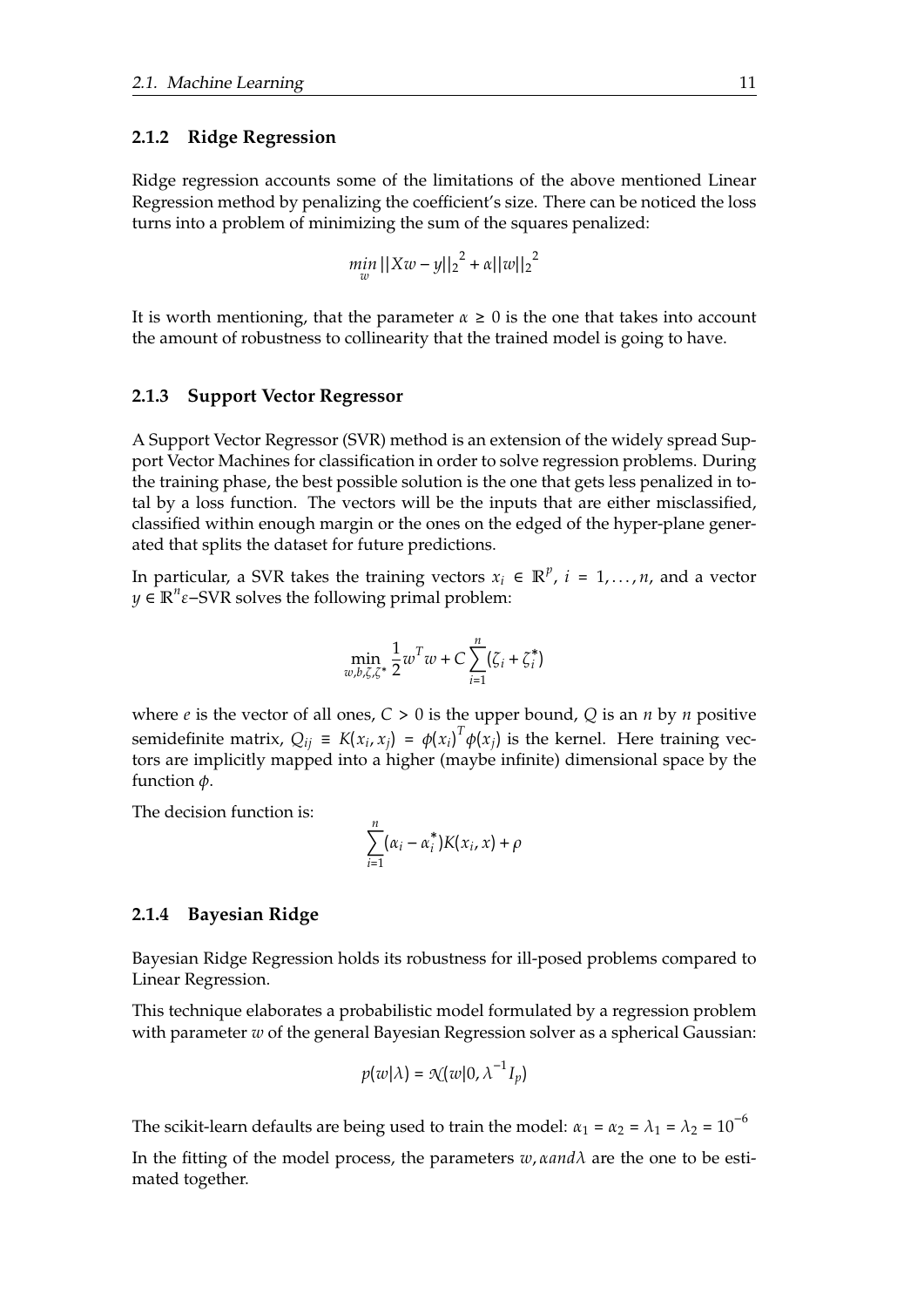#### <span id="page-27-0"></span>**2.1.5 Lasso**

Lasso Regression is a linear model but fitted with  $\ell_1$  prior as regularizer. Its objective is to minimize:

$$
\min_{w} \frac{1}{2n_{samples}} ||Xw - y||_2^2 + \alpha ||w||_1
$$

This method solves the *min* of the least-squares penalty with *α*||*w*||<sub>1</sub> added, where *α* is a constant and  $||w||_1$  is the  $\ell_1$ −norm of the parameter vector.

It is important to notice that this algorithm retrieves sparse models, which may be helpful to perform feature selection.

#### <span id="page-27-1"></span>**2.1.6 Lasso Lars**

This model is trained with the Least Angle Regression (Lars). The L1 regularization is applied.

The objective function is determined by:

$$
\frac{1}{2n_{samples}}||y - Xw||_2^2 + \alpha ||w||_1
$$

#### <span id="page-27-2"></span>**2.1.7 ARD Regression**

Although this method is similar to Bayesian Ridge, it may lead to sparser weights *w*. It drops the assumption of Gaussian being spherical, making it to elliptical. Mathematically:

$$
p(w|\lambda) = \mathcal{N}(w|0, A^{-1}),
$$

with diag  $(A) = \lambda = {\lambda_1, ..., \lambda_n}.$ 

#### <span id="page-27-3"></span>**2.1.8 Passive Aggressive Regressor**

Suitable for large scale learning, they do not require a learning rate but it requires a regularization parameter *c*.

It can be used with two different loss functions. PA-I or *epsilon intensive* or PA-II, also known as *squared epsilon intensive*.

#### <span id="page-27-4"></span>**2.1.9 Theil Sen Regressor**

It is specially suited for multi-variate outliers, but its efficiency decreases dramatically when it tries solve a high-dimensionality problem. When this happens, this method becomes similar to a Linear Regression with Ordinary Least Squares in high dimension.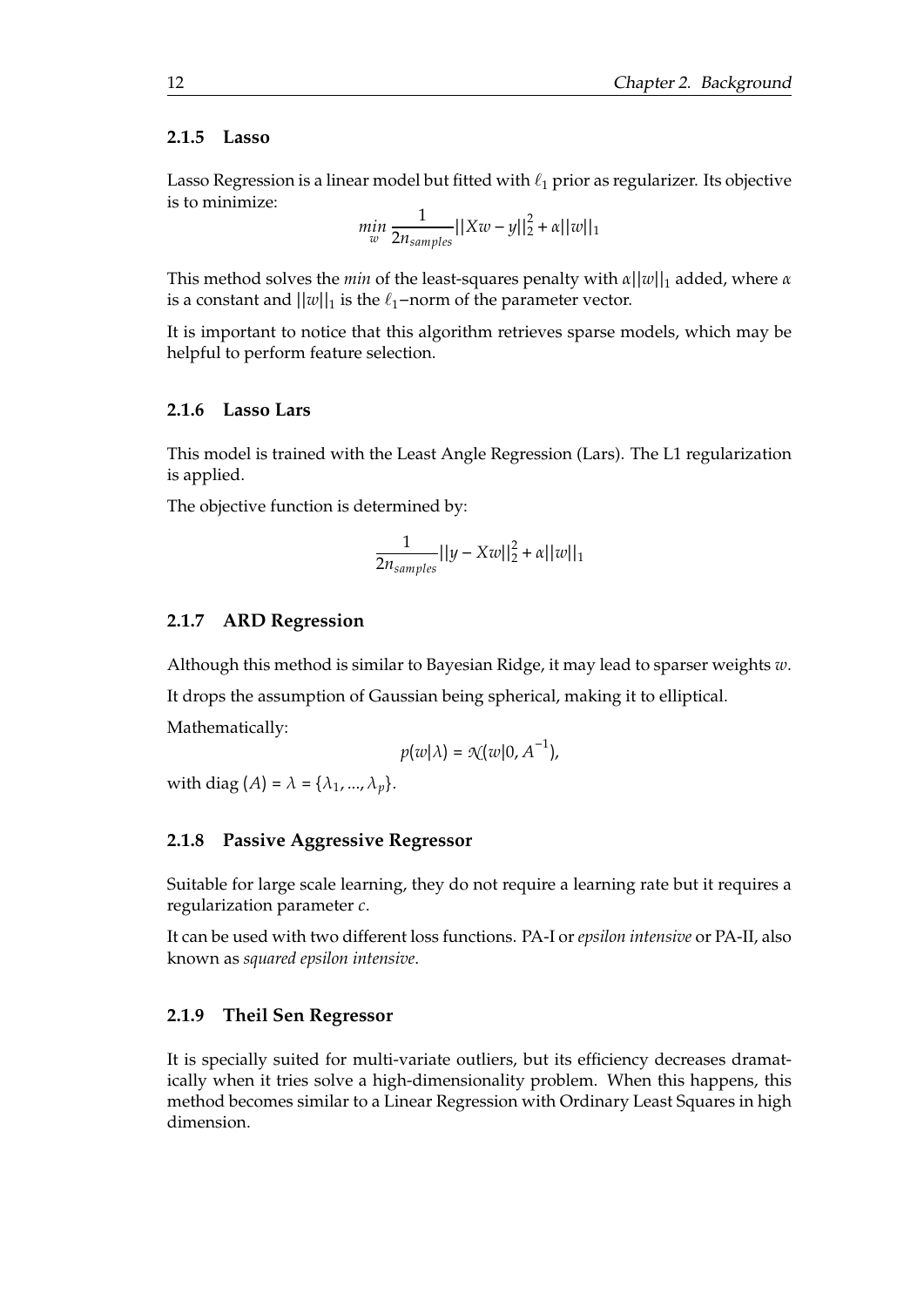### <span id="page-28-0"></span>**2.1.10 K-Neighbors Regressor**

In this algorithm, the target is predicted by *n* nearest neighbors used during the training phase. It is important to notice that *n* is defined by the user and it will affect positively or negatively the obtained results of the predictions.

### <span id="page-28-1"></span>**2.1.11 Logistic Regression**

Logistic Regression is mostly used for classification problems but it can be used for more than one class predictions using the *log* function.

This *scikit-learn* implementation can fit binary, One-vs-Rest, or multinomial logistic regression with optional L2 or L1 regularization.

Several solvers and regularizations were applied to the datasets and the results will be discussed in the Experiments section.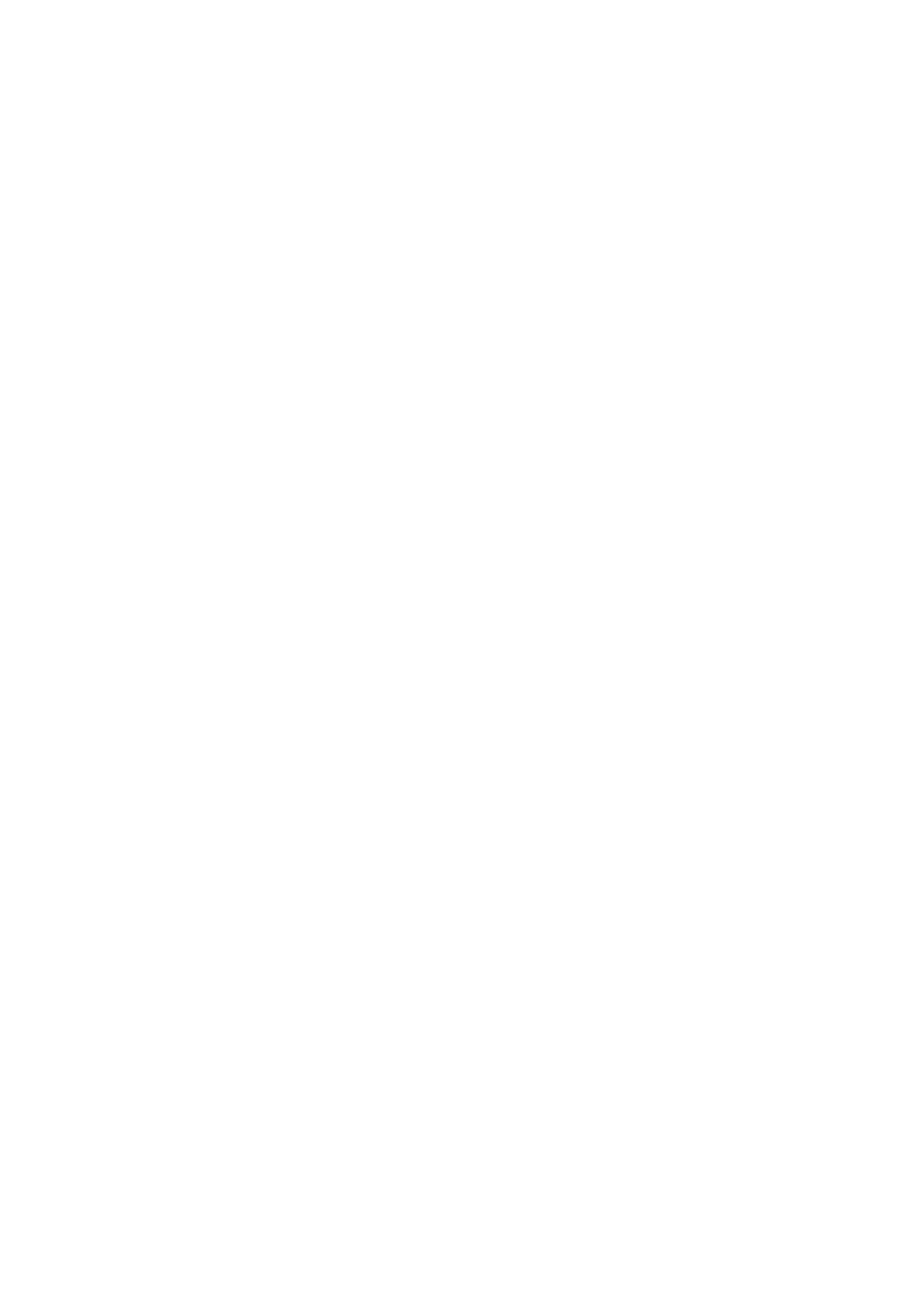# <span id="page-30-0"></span>**Chapter 3**

# **Methodology**

In this chapter, what was tried to be achieved will be detailed. In addition, the methods that were used are going to be explained, as well as any other necessary information related to help the reader to understand the flow of the later covered experiments.

In addition, how the dataset that had being used will be displayed, closing with a section about other possible datasets that can be applied and possible limitations to the ones used in this dissertation.

Finally, a whole coverage of the Dataset used to perform the experiments will be detailed.

### <span id="page-30-1"></span>**3.1 Dataset**

Datasets for testing causal inference on observational data extracted from real life scenarios are difficult to obtain.

On the one hand, the whole point of the current project - and at some extent - of the last efforts in machine learning applied to causality are to make mostly accurate predictions on a set of *units*, *patients* or *inputs* (in the Machine Learning vocabulary) that had been collected without the chance of previously design a carefully planned Randomized Controlled Trial. Since the nature of the already collected or *observational data* has not been randomized properly, neither it comes from the same probability distribution. Also, the amount of *units* which received the treatment versus the amount of them who did not receive the treatment could potentially differ substantially.

On the other hand, some experiments can not be designed and executed under Randomized Controlled Trial conditions since they are unethical or impossible to perform. For example, designing a experiment to test if driving while under the effects of alcohol is dangerous for the driver or the pedestrians tested against a control treatment which, in this case, will be driving without alcohol consumption is completely unethical to perform for clear reasons.

To solve these limitation when working on causal effects on observational data, synthetic, semi-synthetic or toy datasets are created by the researchers in order to establish a good starting point and benchmark framework to try, test or develop better algorithms that are able to make more accurate predictions surpassing the state-ofthe-art results.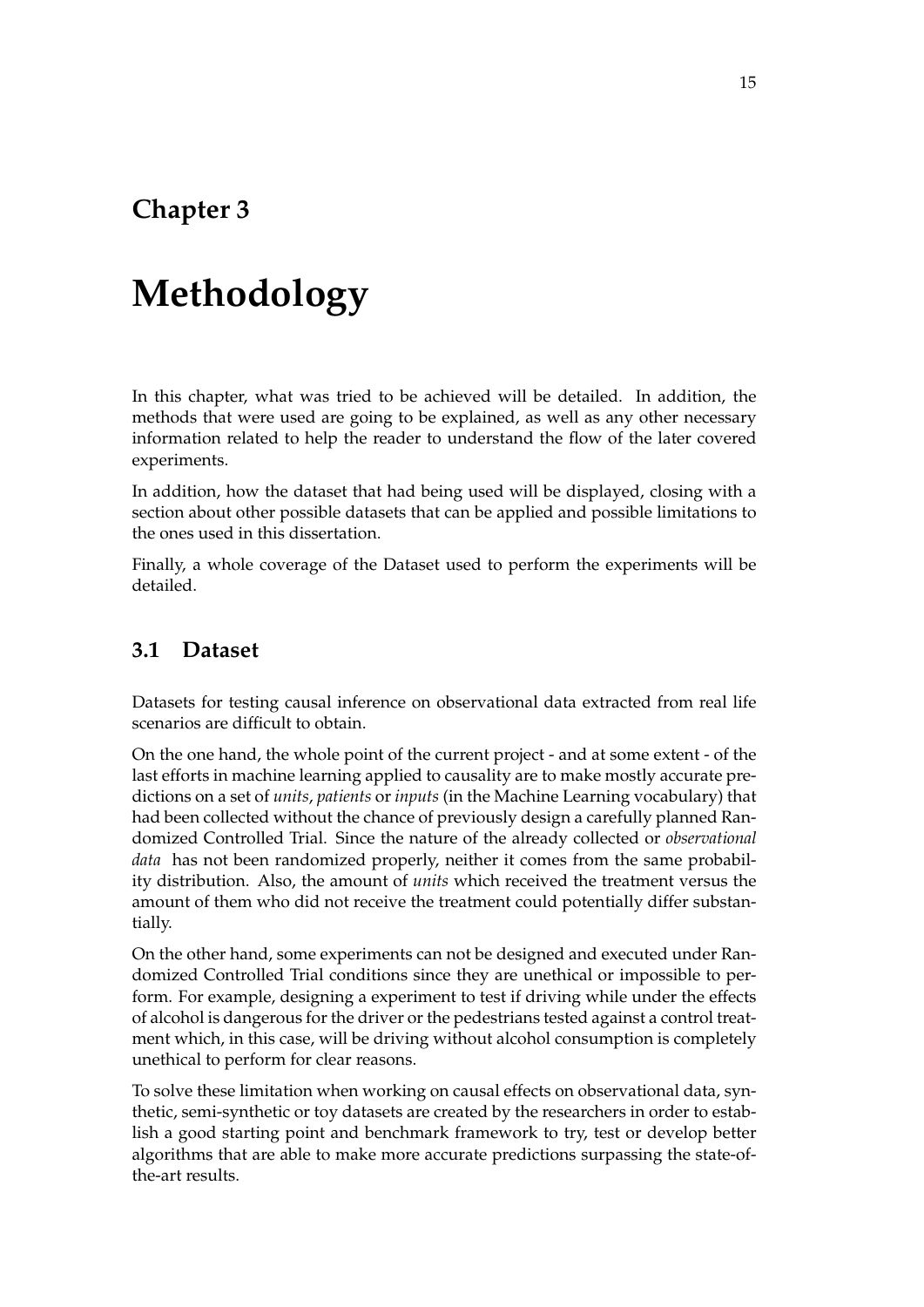Lastly, it is important to notice that there are two different kinds of predictions for causal inference. One is the most common one to obtain, in which, the counter factual outcomes could not be recorded because of the nature of the experiment (and being this the *fundamental problem of causal analysis*). In this cases, a Policy risk function  $\pi$  is designed to apply or not the treatment *t* depending on a certain threshold *θ*. The less possible errors when predicting the application of the active treatment or control, are the main goal when iterating over different values of the threshold variable for the dataset trained.

### <span id="page-31-0"></span>**3.2 IHDP dataset**

The Infant Health and Development Programa (IHDP) (Gross, [1993\)](#page-47-1) was a Randomized Controlled Trial (RCT) hold in the United States across multiple sites applying control and treatment to reduce the developmental and health problems of low birth weight of premature infants. On the one hand, the treated group received visits to their homes, integration at a dedicated child development center, in addition to a pediatric follow-up, which can be described as *high-quality child care*. On the other hand, the control group only received the pediatric follow-up.

However, (Hill, [2011\)](#page-47-0) presented a semi-synthetic (also could be mention in this work and in the field as semi-simulated) dataset that derived directly from the original IHDP RCT (Gross, [1993\)](#page-47-1) mentioned in the above paragraph. In (Hill, [2011\)](#page-47-0) some continuous and binary covariates from the this real life RCT were selected. Making use of these covariates, (Hill, [2011\)](#page-47-0) created a simulated outcome and generates non-parametric simulated outcomes for the whole population of the trial. In the dataset, 25 covariates of the whole study where taken for this dataset creation. Consequently, the author introduces an artificial imbalance on the control and treatment *individuals* by **removing a subset of the treated population**. Finally, the dataset comprises of 747 subjects (*units* or *inputs*) from which **608** had not been applied the treatment (control) and **139** treated. As it can be clearly noticed, the dataset end up being quite unbalanced, especially for learning and predicting effects of the treatment **t** = **0***or***t** = **1**based on the generalization task that an algorithm can perform.

Along with the covariates for each *unit*, it can be observed the simulated causal information. This is the effectively applied treatment  $(t = 0ort = 1$ , the observed outcome ( $Y_f t$ ), the counter-factual outcome ( $Y_c f t$ ) and the average outcomes with noise *mu*0 and *mu*1

In this dissertation, 100 and 1000 replications of the original (Hill, [2011\)](#page-47-0) dataset were used to evaluation and hyperparameter selection, all with the log-linear response surface implemented as setting "B" in the NPCI package (Dorie, [2016\)](#page-47-13). The 100 and 1000 replications were downloaded from (Johansson, [2017 \(accessed July 19, 2018\)\)](#page-47-14) and are the exact same files used in (Shalit, Johansson, and Sontag, [2017;](#page-49-0) Louizos et al., [2017\)](#page-48-13) which are the state-of-the-art baseline that was chosen to compare in the experiments of the present work.

This dataset is nowadays a strong **benchmark** framework for analysis the predictions results of a new machine learning technique applied to causal inference on observational data.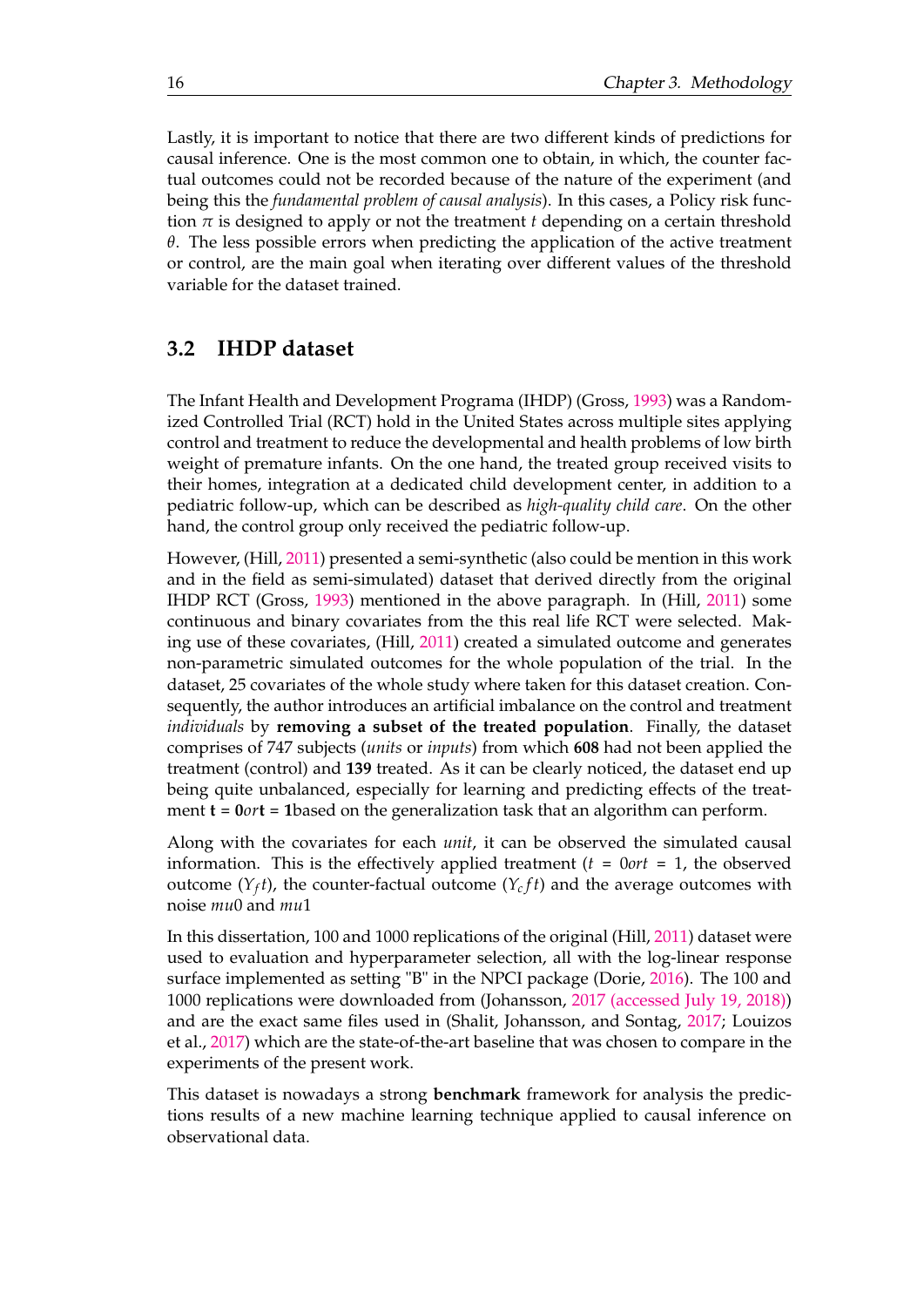### <span id="page-32-0"></span>**3.3 Other articles metrics**

It is worth to mention other published articles evaluating ITE, ATE and PEHE errors for the reader to look further on them if intended. The results of the papers mentioned in this section had been collected using the same initial dataset from (Hill, [2011\)](#page-47-0) but with slightly different methods for replications, different number of runs or not specifying how many replication were used.

In (Johansson, Shalit, and Sontag, [2016b\)](#page-48-14) they run the IHDP dataset(Hill, [2011\)](#page-47-0), on 100 replication experiments in order to perform hyperparameter tuning and 1000 replications for evaluation. All these replications were created using the NPCI pack-age (Dorie, [2016\)](#page-47-13) while selecting the log-linear response surface implemented as setting "B" in the mentioned tool. These results are not shown in this dissertation since the response surface chosen differs from the state-of-the-art results and papers published on the following years (Louizos et al., [2017;](#page-48-13) Shalit, Johansson, and Sontag, [2017\)](#page-49-0). In (Johansson, Shalit, and Sontag, [2016b\)](#page-48-14), to implement the **BART** results, they were based on Bayesian Additive Regression Trees (Chipman, George, and Mc-Culloch, [2010\)](#page-47-6) applying a non-linear regression model, following the implementation given in the *BayesTree Rpackage*.

In a recent publication, from the Proceeding of the 10th International Conference on Educational Data Mining (*[Estimating Individual Treatment Effect from Educational Stud](#page-49-17)[ies with Residual Counterfactual Networks](#page-49-17)*), referenced and run the experiments on the IHDP dataset (Hill, [2011\)](#page-47-0). However, the authors *do not explicit the amount of replications* used to gather the metrics, *neither they express* if a log-linear "A" or "B" or any other method that was used to simulate the semi-synthetic dataset. Consequently, the results obtained by them can not be compared to this dissertation results and they are not shown on this work.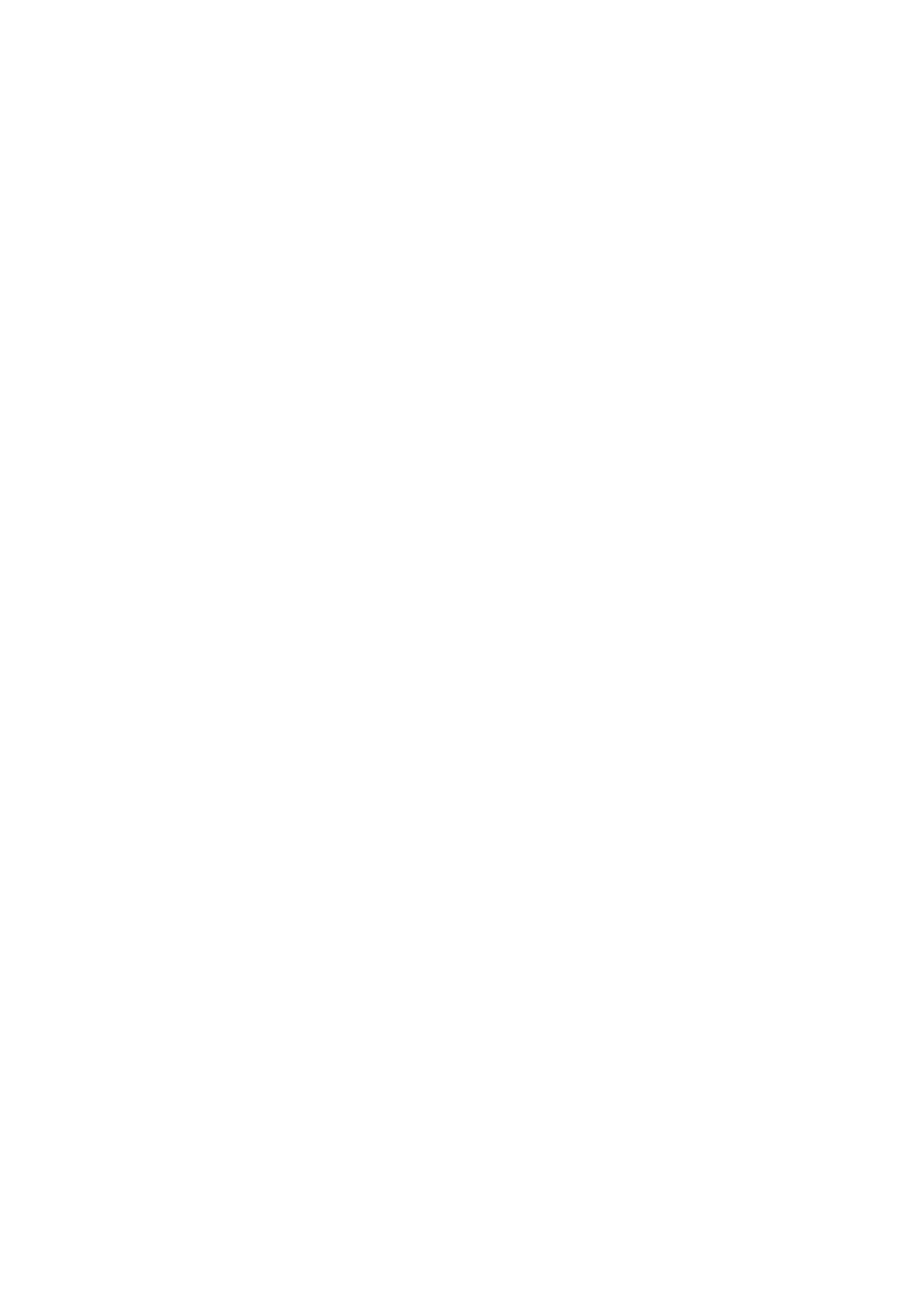# <span id="page-34-0"></span>**Chapter 4**

# **Experiments**

A series of runs with replications of the IHDP dataset were performed to ultimately predict all the factual  $y^F$  and counterfactual  $y^{CF}$  outcomes for every single *unit*. Subsequently, those values are inputed into the programming code produced by (Louizos et al., [2017\)](#page-48-13) in which the *eITE*,*eATE* and *ePEHE* errors are calculated to evaluate the performance of the applied machine learning methods. In this work, it is of particular interest correctly predicting the *Individual Treatment Effect*(ITE) that accounts for identifying the best possible *action* or *treatment* to a given *unit x* with its unique covariates (features).

This is a challenging goal since, as the reader might have clear by this point, is that neither the counterfactual outcome *y CF* nor the average treatment effect with noise *mu*0, *mu*1 can be used at all to train the regressor models. Insted, these three values, as long with the factual outcome  $y^F$  are used to obtain the  $\epsilon$ ITE, $\epsilon$ ATE and  $\epsilon$ PEHE errors.

The experiments were run on 10, 100 and 1,000 replications, both **within-sample** and **out-of-sample**. The 10, 100 and 1,000 replications were downloaded from (Johansson, [2017 \(accessed July 19, 2018\)\)](#page-47-14) and they are the same used to produce the results in (Shalit, Johansson, and Sontag, [2017;](#page-49-0) Louizos et al., [2017\)](#page-48-13) from which the tables with their state-of-the-art errors will be also displayed in this section so the reader can compare with the outcomes of this work.

It is important to clarify and define here what **within-sample** and **out-of-sample** stands for. The definition given by (Shalit, Johansson, and Sontag, [2017\)](#page-49-0) in its publication, being the same technique later followed by (Louizos et al., [2017\)](#page-48-13) to perform, compare and show their results.

**Within-sample**: this test refers to all the errors (ITE, ATE nd PEHE) made by the predictions of the already trained model against the training and validation (if any) dataset. **Note bold** here, that this is not a trivial task since the model has already been trained with and unbalanced dataset (different number of samples in which treatments *t* = 0 and *t* = 1 was applied and observed) in which it is only known one treatment applied and the factual outcome of that treatment applied to an individual  $x \in \Delta$ . The other problem to overcome, is that in practice the population who received treatment  $t = 1$  and the population who received  $t = 0$  might come from completely different probability distributions. All these are common problems of observational data and they were mention in the **??**.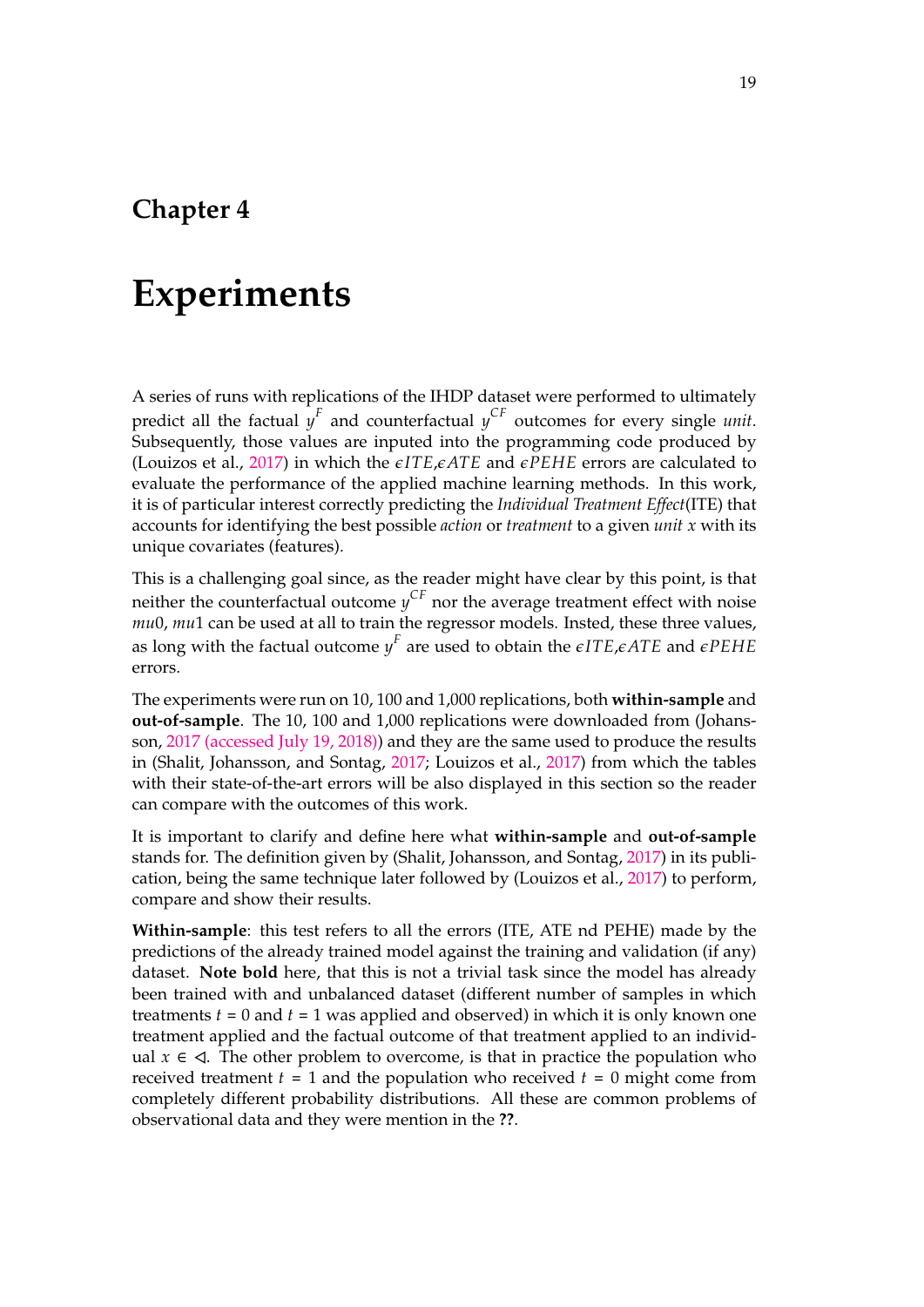**Out-of-sample**: These predictions are made on a completely unseen, out of training or validation phase with new *units*. In this case, it is naturally harder to make predictions since the inputs might come from even different probability distributions from the training phase (already potentially unbalanced). The experiment procedure is the same, predictions for *t* = 0 and *t* = 1 are made for each single *unit*(input) of the testing dataset to later determine the errors ITE, ATE and PEHE.

Once the model is trained, it predicts for the each one of the inputs (*units*) using the treatment value *t* = 0 and consequently they predictions are made setting all the values of the treatment to  $t = 1$ . The subtraction between this two predictions for each input is known as the ITE and will ultimately define if the *patient* would be benefited or not by applying the treatment. Mathematically, it is represented by **E**[ $Y_1 - Y_0|x$ ].

The machine learning algorithms implemented in python programming code by (*[User guide: contents — scikit-learn 0.19.2 documentation](#page-49-2)*) were run with the default hyperparameters to obtain the above mentioned metrics that are finally shown in the tables displayed in this chapter. The hyperparameter tunning was done with 100 replications following the same methodology of the compared methods in the previously mentioned publications.

### <span id="page-35-0"></span>**4.1 Machine learning methods applied to IHDP dataset**

First, traditional, out of the shelf machine learning methods, were applied to the 10 replications IHDP dataset.

Their medians and variances across the 10 Replications for within-sample run are displayed in the Table [4.1,](#page-35-1) whereas in Table [4.2,](#page-36-0) it can be observed the **out-of-sample** errors (the lower the better) for 10 Replication of the IHDP dataset with the same algorithms.

<span id="page-35-1"></span>

|                                | $\epsilon_{ITE}$ | $\epsilon_{ATE}$ | $\sqrt{\epsilon_{PEHE}}$ |
|--------------------------------|------------------|------------------|--------------------------|
|                                |                  |                  |                          |
| Support Vector Regressor (SVG) | $2.62 \pm 1.14$  | $0.94 \pm 0.35$  | $2.73 \pm 1.23$          |
| BayesianRidge                  | $3.90 \pm 1.99$  | $0.97 \pm 0.67$  | $4.80 \pm 2.80$          |
| LassoLars                      | $4.76 \pm 1.25$  | $4.67 \pm 0.57$  | $7.40 \pm 2.55$          |
| Lasso                          | $4.76 \pm 1.25$  | $4.67 \pm 0.57$  | $7.40 \pm 2.55$          |
| ARDRegression                  | $3.92 \pm 2.01$  | $0.97 \pm 0.74$  | $4.80 \pm 2.81$          |
| PassiveAggressiveRegressor     | $4.39 \pm 2.09$  | $1.54 \pm 1.07$  | $4.97 \pm 2.92$          |
| TheilSenRegressor              | $3.93 \pm 1.99$  | $0.89 \pm 0.63$  | $4.78 \pm 2.79$          |
| BaggingRegressor               | $5.14 \pm 1.67$  | $3.57 \pm 0.47$  | $6.27 \pm 2.31$          |
| KNeighboursRegressor           | $5.14 \pm 1.67$  | $3.57 \pm 0.47$  | $6.27 \pm 2.31$          |
| LinearRegression               | $3.92 \pm 2.01$  | $0.89 \pm 0.65$  | $4.79 \pm 2.79$          |

TABLE 4.1: IHDP 10 replications with traditional machine learning algorithms - **Within sample**

In the next experiment, Tables [4.4](#page-36-2) and [4.4](#page-36-2) show 100 Replications of the IHDP dataset were taking into account both for within-sample and out-of-sample respectively. In this case, it is remarkable that **the split in between training and testing was perform only over the training dataset** randomly. The intention was to prove if the results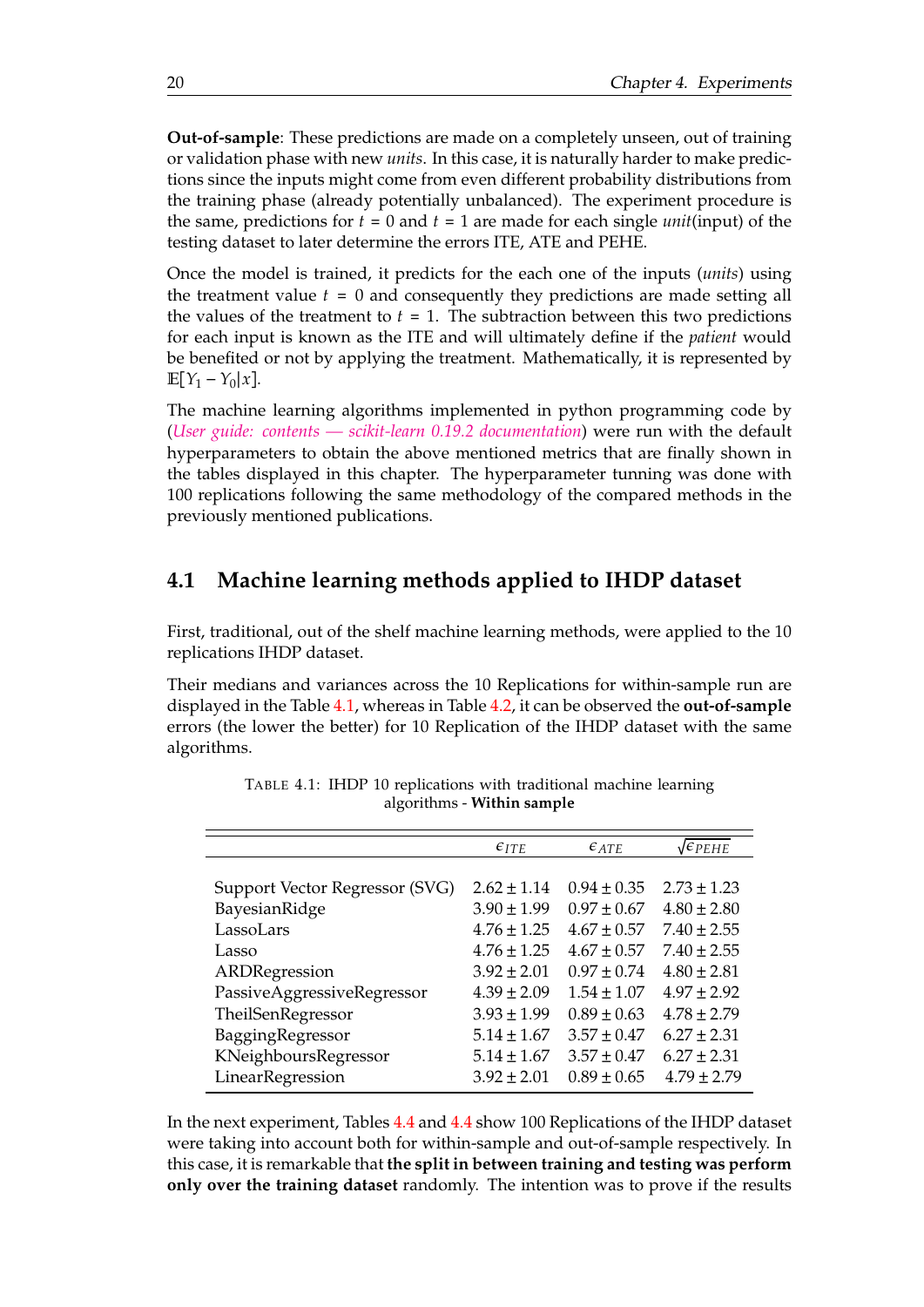<span id="page-36-0"></span>

|                                | $\epsilon_{ITE}$ | $\epsilon$ ATE  | $\sqrt{\epsilon_{PEHE}}$ |
|--------------------------------|------------------|-----------------|--------------------------|
|                                |                  |                 |                          |
| Support Vector Regressor (SVG) | $2.26 \pm 0.63$  | $1.24 \pm 0.62$ | $2.34 \pm 0.98$          |
| BayesianRidge                  | $3.54 \pm 1.67$  | $1.82 \pm 1.35$ | $4.13 \pm 2.23$          |
| LassoLars                      | $4.30 \pm 0.89$  | $5.48 \pm 1.25$ | $6.95 \pm 2.06$          |
| Lasso                          | $4.30 \pm 0.89$  | $5.48 \pm 1.25$ | $6.95 \pm 2.06$          |
| ARDRegression                  | $3.57 \pm 1.70$  | $1.83 \pm 1.41$ | $4.14 \pm 2.27$          |
| PassiveAggressiveRegressor     | $4.19 \pm 1.94$  | $2.38 \pm 1.75$ | $4.45 \pm 2.49$          |
| TheilSenRegressor              | $3.62 \pm 1.68$  | $1.76 \pm 1.30$ | $4.08 \pm 2.21$          |
| BaggingRegressor               | $4.27 \pm 1.18$  | $3.92 \pm 0.95$ | $5.63 \pm 1.81$          |
| KNeighboursRegressor           | $4.27 \pm 1.18$  | $3.92 \pm 0.95$ | $5.63 \pm 1.81$          |
| LinearRegression               | $3.58 \pm 1.70$  | $1.77 \pm 1.33$ | $4.09 \pm 2.22$          |

TABLE 4.2: IHDP 10 replications with traditional machine learning algorithms - **Out-of-sample**

obtained for the following experiments with the datasets already split into train and test, downloaded from (Johansson, [2017 \(accessed July 19, 2018\)\)](#page-47-14), are similar or differ dramatically.

TABLE 4.3: IHDP 100 replications - **Within sample**

<span id="page-36-1"></span>

|                                | $\epsilon_{ITE}$ | $\epsilon$ ATE  | $\sqrt{\epsilon_{PEHE}}$ |
|--------------------------------|------------------|-----------------|--------------------------|
|                                |                  |                 |                          |
| Support Vector Regressor (SVG) | $3.17 \pm 0.40$  | $0.82 \pm 0.09$ | $3.30 \pm 0.42$          |
| BayesianRidge                  | $4.49 \pm 0.60$  | $0.86 + 0.16$   | $5.65 \pm 0.83$          |
| LassoLars                      | $4.76 \pm 0.36$  | $4.57 \pm 0.17$ | $7.90 \pm 0.77$          |
| Lasso                          | $4.76 \pm 0.36$  | $4.57 \pm 0.17$ | $7.90 \pm 0.77$          |
| ARDRegression                  | $4.49 \pm 0.60$  | $0.81 + 0.16$   | $5.64 \pm 0.83$          |
| PassiveAggressiveRegressor     | $5.49 \pm 0.75$  | $0.83 \pm 0.14$ | $5.66 \pm 0.83$          |
| TheilSenRegressor              | $4.45 \pm 0.59$  | $0.79 \pm 0.15$ | $5.63 \pm 0.83$          |
| BaggingRegressor               | $5.35 \pm 0.49$  | $3.46 \pm 0.14$ | $6.78 \pm 0.70$          |
| KNeighboursRegressor           | $5.35 \pm 0.49$  | $3.46 \pm 0.14$ | $6.78 \pm 0.70$          |
| LinearRegression               | $4.53 \pm 0.60$  | $0.79 \pm 0.16$ | $5.63 \pm 0.83$          |

TABLE 4.4: IHDP 100 replications - **Out-of-sample**

<span id="page-36-2"></span>

|                                | $\epsilon_{ITE}$ | $\epsilon$ ATE  | $\sqrt{\epsilon_{PEHE}}$ |
|--------------------------------|------------------|-----------------|--------------------------|
|                                |                  |                 |                          |
| Support Vector Regressor (SVG) | $2.79 \pm 0.27$  | $0.86 \pm 0.13$ | $3.25 \pm 0.42$          |
| BayesianRidge                  | $4.27 \pm 0.54$  | $1.02 \pm 0.26$ | $5.37 \pm 0.78$          |
| LassoLars                      | $4.75 \pm 0.39$  | $4.51 \pm 0.23$ | $7.57 \pm 0.71$          |
| Lasso                          | $4.75 \pm 0.39$  | $4.51 \pm 0.23$ | $7.57 \pm 0.71$          |
| ARDRegression                  | $4.27 \pm 0.54$  | $1.00 \pm 0.26$ | $5.36 \pm 0.78$          |
| PassiveAggressiveRegressor     | $5.28 \pm 0.69$  | $1.00 \pm 0.21$ | $5.36 \pm 0.77$          |
| TheilSenRegressor              | $4.24 \pm 0.53$  | $0.99 \pm 0.25$ | $5.35 \pm 0.78$          |
| BaggingRegressor               | $4.93 \pm 0.43$  | $3.19 \pm 0.18$ | $6.23 \pm 0.63$          |
| KNeighboursRegressor           | $4.93 \pm 0.43$  | $3.19 \pm 0.18$ | $6.23 \pm 0.63$          |
| LinearRegression               | $4.31 \pm 0.55$  | $0.99 \pm 0.26$ | $5.36 \pm 0.79$          |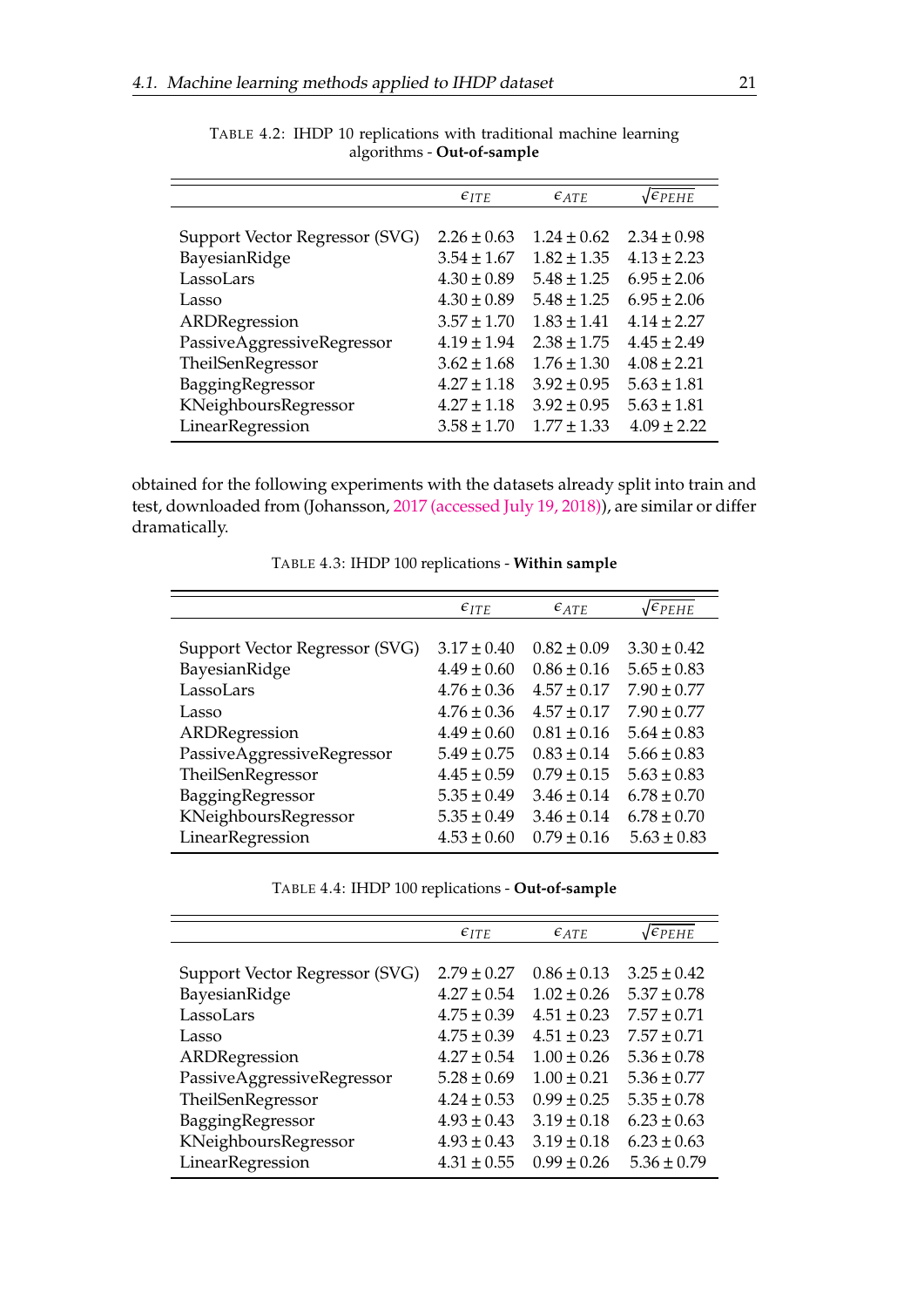Consequently, in Table [4.5](#page-37-0) and Table [4.6](#page-37-1) it can be observed, the results for the already split in training and test obtained from (Johansson, [2017 \(accessed July 19,](#page-47-14) [2018\)\)](#page-47-14) which accounts for the exact same dataset used in (Louizos et al., [2017;](#page-48-13) Shalit, Johansson, and Sontag, [2017\)](#page-49-0). As mentioned in this thesis, the hyperparameter tunning was performed on this number of replications, if any.

<span id="page-37-0"></span>

|                                | $\epsilon_{ITE}$ | $\epsilon_{ATE}$ | $\sqrt{\epsilon_{PEHE}}$ |
|--------------------------------|------------------|------------------|--------------------------|
|                                |                  |                  |                          |
| Support Vector Regressor (SVG) | $3.05 \pm 0.38$  | $0.76 \pm 0.08$  | $3.17 \pm 0.40$          |
| BayesianRidge                  | $4.44 \pm 0.58$  | $0.80 \pm 0.14$  | $5.61 \pm 0.83$          |
| LassoLars                      | $4.76 \pm 0.36$  | $4.55 \pm 0.17$  | $7.88 \pm 0.76$          |
| Lasso                          | $4.76 \pm 0.36$  | $4.55 \pm 0.17$  | $7.88 \pm 0.76$          |
| ARDRegression                  | $4.45 \pm 0.59$  | $0.77 \pm 0.15$  | $5.61 \pm 0.83$          |
| PassiveAggressiveRegressor     | $5.03 \pm 0.62$  | $0.83 \pm 0.13$  | $5.63 \pm 0.82$          |
| TheilSenRegressor              | $4.40 \pm 0.57$  | $0.72 \pm 0.13$  | $5.60 \pm 0.82$          |
| BaggingRegressor               | $5.31 \pm 0.48$  | $3.41 \pm 0.14$  | $6.72 \pm 0.69$          |
| KNeighboursRegressor           | $5.31 \pm 0.48$  | $3.41 \pm 0.14$  | $6.72 \pm 0.69$          |
| LinearRegression               | $4.48 \pm 0.59$  | $0.75 \pm 0.14$  | $5.60 \pm 0.82$          |

TABLE 4.5: IHDP 100 replications already split dataset - **Within sample**

TABLE 4.6: IHDP 100 replications already split dataset - **Out-ofsample**

<span id="page-37-1"></span>

|                                | $\epsilon_{ITE}$ | $\epsilon$ ATE  | $\sqrt{\epsilon_{PEHE}}$ |
|--------------------------------|------------------|-----------------|--------------------------|
|                                |                  |                 |                          |
| Support Vector Regressor (SVG) | $2.84 \pm 0.28$  | $0.73 \pm 0.07$ | $3.49 \pm 0.49$          |
| BayesianRidge                  | $4.41 \pm 0.57$  | $0.81 \pm 0.11$ | $5.74 \pm 0.89$          |
| LassoLars                      | $4.65 \pm 0.34$  | $4.31 \pm 0.14$ | $7.96 \pm 0.82$          |
| Lasso                          | $4.65 \pm 0.34$  | $4.31 \pm 0.14$ | $7.96 \pm 0.82$          |
| ARDRegression                  | $4.42 \pm 0.58$  | $0.78 \pm 0.11$ | $5.73 \pm 0.89$          |
| PassiveAggressiveRegressor     | $4.95 \pm 0.59$  | $1.01 \pm 0.17$ | $5.78 \pm 0.89$          |
| TheilSenRegressor              | $4.38 \pm 0.56$  | $0.85 \pm 0.13$ | $5.74 \pm 0.89$          |
| BaggingRegressor               | $4.95 \pm 0.46$  | $2.98 \pm 0.10$ | $6.65 \pm 0.75$          |
| KNeighboursRegressor           | $4.95 \pm 0.46$  | $2.98 \pm 0.10$ | $6.65 \pm 0.75$          |
| LinearRegression               | $4.45 \pm 0.58$  | $0.78 \pm 0.11$ | $5.73 \pm 0.89$          |

With 1,000 replications, it can be compared, both within sample and out-of-sample with the results obtained in (Shalit, Johansson, and Sontag, [2017;](#page-49-0) Louizos et al., [2017\)](#page-48-13). The same semi-synthetic dataset IHDP by (Hill, [2011\)](#page-47-0) with *log-linear response setting "A"* generated using the code from (Dorie, [2016\)](#page-47-13) was used to perform both type of measures.

It can be observed four different tables for the 1,000 replications. In pairs, two of them (Tables [4.7,](#page-38-0) [4.8\)](#page-38-1) were obtained without normalization of the *input features* (covariates), the other couple was obtained by scaling from [0, 1] using the *Min-MaxScaler()* from the scikit-learn library. The results improved, not significantly, but enough for keeping the scaling as the presented final result of the methods in following section.

——————————-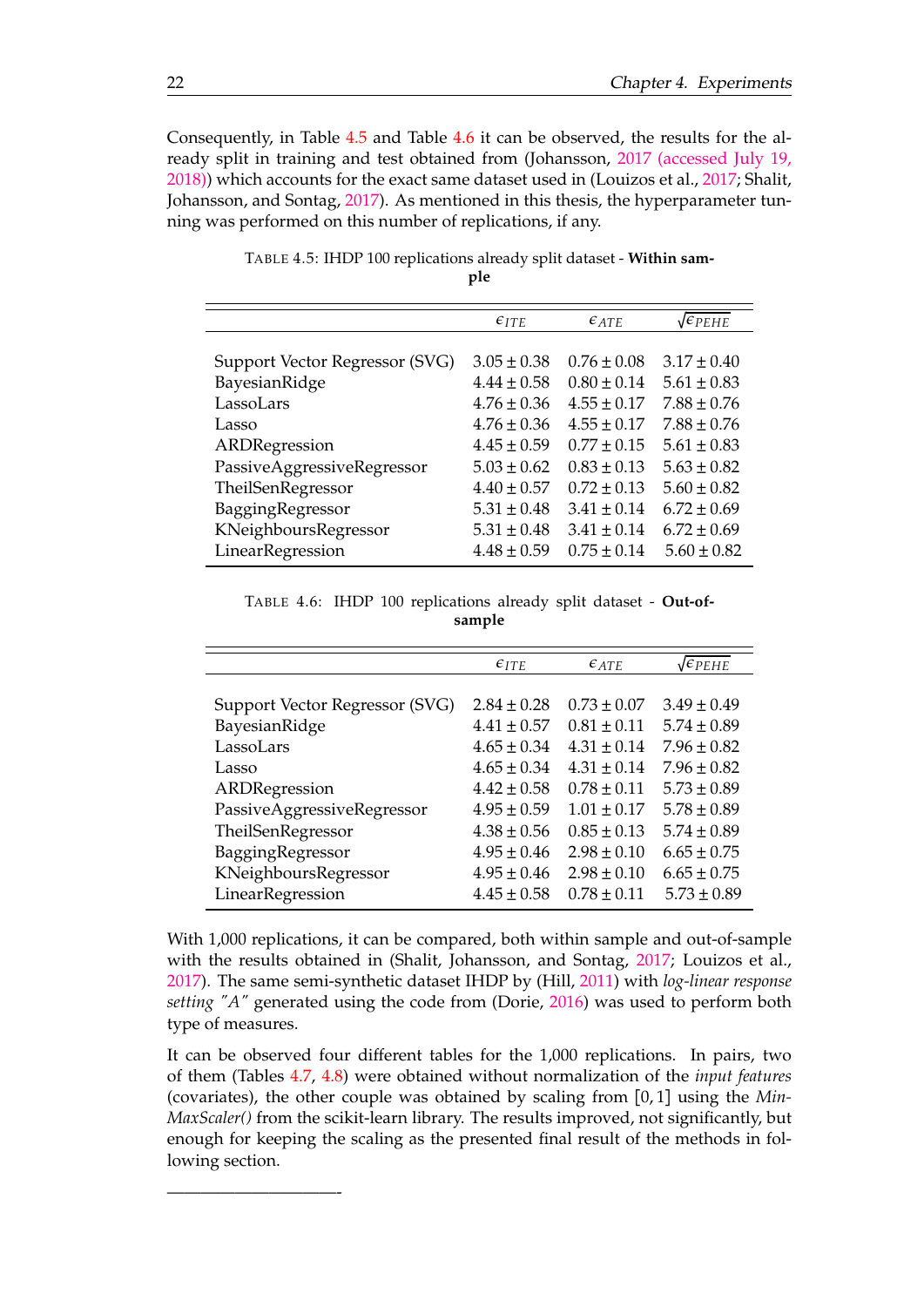<span id="page-38-0"></span>

|                                | $\epsilon_{ITE}$ | $\epsilon_{ATE}$ | $\sqrt{\epsilon_{PEHE}}$ |
|--------------------------------|------------------|------------------|--------------------------|
|                                |                  |                  |                          |
| Support Vector Regressor (SVG) | $3.09 \pm 0.12$  | $0.69 \pm 0.02$  | $3.21 \pm 0.13$          |
| BayesianRidge                  | $4.59 \pm 0.19$  | $0.78 \pm 0.04$  | $5.81 \pm 0.26$          |
| LassoLars                      | $4.65 \pm 0.10$  | $4.40 \pm 0.04$  | $7.91 \pm 0.24$          |
| Lasso                          | $4.65 \pm 0.10$  | $4.40 \pm 0.04$  | $7.91 \pm 0.24$          |
| ARDRegression                  | $4.59 \pm 0.19$  | $0.76 \pm 0.04$  | $5.80 \pm 0.26$          |
| PassiveAggressiveRegressor     | $5.41 \pm 0.22$  | $0.90 \pm 0.05$  | $5.85 \pm 0.26$          |
| TheilSenRegressor              | $4.55 \pm 0.18$  | $0.70 \pm 0.03$  | $5.79 \pm 0.26$          |
| BaggingRegressor               | $5.31 \pm 0.15$  | $3.28 \pm 0.04$  | $6.76 \pm 0.21$          |
| KNeighboursRegressor           | $5.31 \pm 0.15$  | $3.28 \pm 0.04$  | $6.76 \pm 0.21$          |
| LinearRegression               | $4.63 \pm 0.19$  | $0.73 \pm 0.04$  | $5.80 \pm 0.26$          |

TABLE 4.7: IHDP 100 replications - No scaling - **Within sample**

TABLE 4.8: IHDP 1000 replications - No Scaling - **Out-of-sample**

<span id="page-38-1"></span>

|                                | $\epsilon_{ITE}$ | $\epsilon_{ATE}$ | $\sqrt{\epsilon_{PEHE}}$ |
|--------------------------------|------------------|------------------|--------------------------|
|                                |                  |                  |                          |
| Support Vector Regressor (SVG) | $2.81 \pm 0.09$  | $0.78 + 0.03$    | $3.37 \pm 0.14$          |
| BayesianRidge                  | $4.57 \pm 0.19$  | $0.98 \pm 0.05$  | $5.79 \pm 0.26$          |
| LassoLars                      | $4.66 \pm 0.11$  | $4.41 + 0.05$    | $7.90 \pm 0.24$          |
| Lasso                          | $4.66 \pm 0.11$  | $4.41 \pm 0.05$  | $7.90 \pm 0.24$          |
| ARDRegression                  | $4.58 \pm 0.19$  | $0.96 + 0.05$    | $5.78 \pm 0.26$          |
| PassiveAggressiveRegressor     | $5.42 \pm 0.22$  | $1.13 \pm 0.07$  | $5.83 \pm 0.27$          |
| TheilSenRegressor              | $4.54 \pm 0.19$  | $0.95 \pm 0.05$  | $5.78 \pm 0.26$          |
| BaggingRegressor               | $4.95 \pm 0.14$  | $3.09 \pm 0.05$  | $6.54 \pm 0.22$          |
| KNeighboursRegressor           | $4.95 \pm 0.14$  | $3.09 \pm 0.05$  | $6.54 \pm 0.22$          |
| LinearRegression               | $4.61 \pm 0.19$  | $0.94 \pm 0.05$  | $5.78 \pm 0.26$          |

TABLE 4.9: IHDP 100 replications - Scaled - **Within sample**

<span id="page-38-2"></span>

| $\epsilon_{ITE}$ | $\epsilon_{ATE}$ | $\sqrt{\epsilon_{PEHE}}$ |
|------------------|------------------|--------------------------|
|                  |                  |                          |
| $2.38 \pm 0.08$  | $0.33 \pm 0.02$  | $2.77 \pm 0.12$          |
| $4.58 \pm 0.19$  | $0.73 \pm 0.04$  | $5.80 \pm 0.26$          |
| $4.65 \pm 0.10$  | $4.40 \pm 0.04$  | $7.91 \pm 0.24$          |
| $4.65 \pm 0.10$  | $4.40 \pm 0.04$  | $7.91 \pm 0.24$          |
| $4.59 \pm 0.19$  | $0.76 \pm 0.04$  | $5.80 \pm 0.26$          |
| $5.47 \pm 0.22$  | $1.02 \pm 0.06$  | $5.88 \pm 0.26$          |
| $4.68 \pm 0.19$  | $0.69 \pm 0.03$  | $5.79 \pm 0.26$          |
| $4.77 \pm 0.13$  | $2.67 \pm 0.03$  | $6.37 \pm 0.21$          |
| $4.77 \pm 0.13$  | $2.67 \pm 0.03$  | $6.37 \pm 0.21$          |
| $4.93 \pm 0.20$  | $1.64 \pm 0.09$  | $6.09 \pm 0.26$          |
| $4.44 \pm 0.18$  | $0.67 \pm 0.03$  | $5.79 \pm 0.25$          |
| $4.65 \pm 0.10$  | $4.40 \pm 0.04$  | $7.91 \pm 0.24$          |
| $4.63 \pm 0.19$  | $0.73 \pm 0.04$  | $5.80 \pm 0.26$          |
|                  |                  |                          |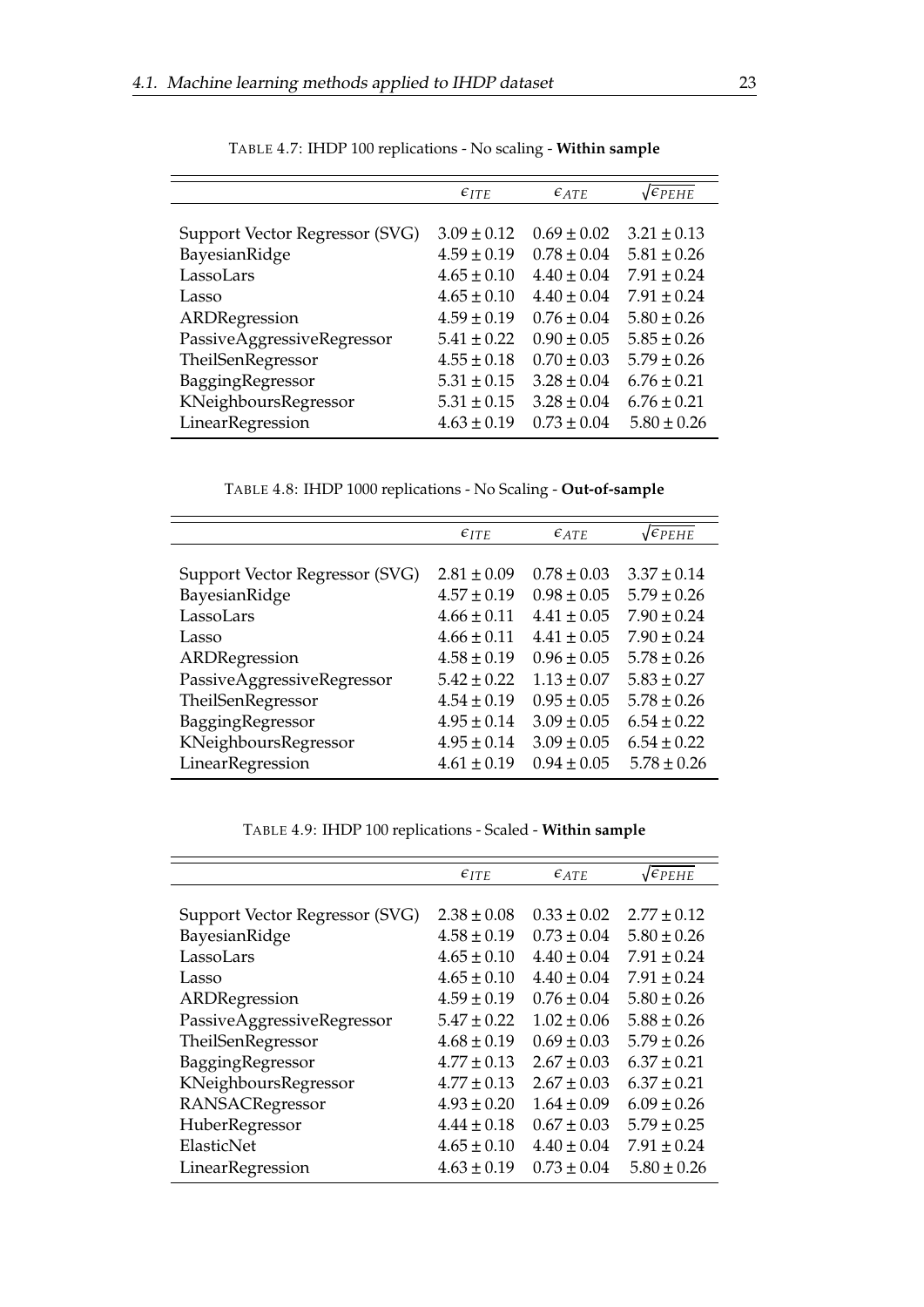<span id="page-39-0"></span>

|                                | $\epsilon_{ITE}$ | $\epsilon$ ATE  | $\sqrt{\epsilon_{PEHE}}$ |
|--------------------------------|------------------|-----------------|--------------------------|
|                                |                  |                 |                          |
| Support Vector Regressor (SVG) | $2.44 + 0.08$    | $0.45 \pm 0.03$ | $2.81 \pm 0.13$          |
| BayesianRidge                  | $4.55 \pm 0.19$  | $0.95 \pm 0.05$ | $5.78 \pm 0.26$          |
| LassoLars                      | $4.66 \pm 0.11$  | $4.41 \pm 0.05$ | $7.90 \pm 0.24$          |
| Lasso                          | $4.66 \pm 0.11$  | $4.41 \pm 0.05$ | $7.90 \pm 0.24$          |
| ARDRegression                  | $4.58 \pm 0.19$  | $0.96 \pm 0.05$ | $5.78 \pm 0.26$          |
| PassiveAggressiveRegressor     | $5.44 \pm 0.22$  | $1.18 \pm 0.07$ | $5.87 \pm 0.26$          |
| TheilSenRegressor              | $4.68 \pm 0.19$  | $0.95 \pm 0.05$ | $5.78 \pm 0.26$          |
| BaggingRegressor               | $4.46 \pm 0.13$  | $2.33 \pm 0.04$ | $6.12 \pm 0.22$          |
| KNeighboursRegressor           | $4.46 \pm 0.13$  | $2.33 \pm 0.04$ | $6.12 \pm 0.22$          |
| RANSACRegressor                | $4.91 \pm 0.20$  | $1.73 \pm 0.09$ | $6.06 \pm 0.27$          |
| HuberRegressor                 | $4.44 \pm 0.18$  | $0.92 \pm 0.05$ | $5.77 \pm 0.26$          |
| ElasticNet                     | $4.66 \pm 0.11$  | $4.41 \pm 0.05$ | $7.90 \pm 0.24$          |
| LinearRegression               | $4.61 \pm 0.19$  | $0.94 \pm 0.05$ | $5.78 \pm 0.26$          |

TABLE 4.10: IHDP 1000 replications - No Scaling - **Out-of-sample**

Consequently, Logistic Regression with multi-class as multinomial predictor has been applied. The performance is way bellow the regressors, being the main reason that, when encoding the target values to assign them a probability, these are not the same that are needed to be predicted. Also when decoding the predictions, precision is lost. The l2 norm has been used with two different solvers: *newton-cg* and *lbfgs*. This results are displayed in Table [4.11](#page-39-1) and Table [4.12.](#page-39-2)

TABLE 4.11: IHDP 100 replications logistic regressions - **Within sam-**

**ple**

<span id="page-39-1"></span>

|                                                                                                                        | $\epsilon_{ITF}$ | $\epsilon$ at $\epsilon$                        | $\sqrt{\epsilon_{PEHE}}$ |
|------------------------------------------------------------------------------------------------------------------------|------------------|-------------------------------------------------|--------------------------|
|                                                                                                                        |                  |                                                 |                          |
| LogisticRegression - L2 (NEWTON-CG) $7.77 \pm 0.76$ $4.40 \pm 0.17$ $7.77 \pm 0.76$<br>LogisticRegression - L2 (lbfgs) |                  | $7.77 \pm 0.76$ $4.40 \pm 0.17$ $7.77 \pm 0.76$ |                          |

TABLE 4.12: IHDP 100 replications logistic regressions - **Out-ofsample**

<span id="page-39-2"></span>

|                                                                                     | $\epsilon_{ITF}$ | $\epsilon$ at $\epsilon$                        | $\sqrt{\epsilon_{PEHE}}$ |
|-------------------------------------------------------------------------------------|------------------|-------------------------------------------------|--------------------------|
| LogisticRegression - L2 (NEWTON-CG) $5.90 \pm 0.57$ $2.41 \pm 0.11$ $7.21 \pm 0.85$ |                  |                                                 |                          |
| LogisticRegression - L2 (lbfgs)                                                     |                  | $5.90 \pm 0.57$ $2.41 \pm 0.11$ $7.21 \pm 0.85$ |                          |

———————————

From all these tables, the method which obtained the best results, was consistently the Support Vector Regressor. Therefore, a few runs of hyper-parameters tunning were done. The errors observed were even smaller, so the final hyper-parameters selected for this dataset were: Radial Basis Function (rbf), C=1e3 and gamma=0.01. The selection was performed within sample and out-of-sample but for 100 replications of the dataset, this is the same method the authors (Shalit, Johansson, and Sontag, [2017;](#page-49-0) Johansson, Shalit, and Sontag, [2016a;](#page-48-8) Louizos et al., [2017\)](#page-48-13) state to use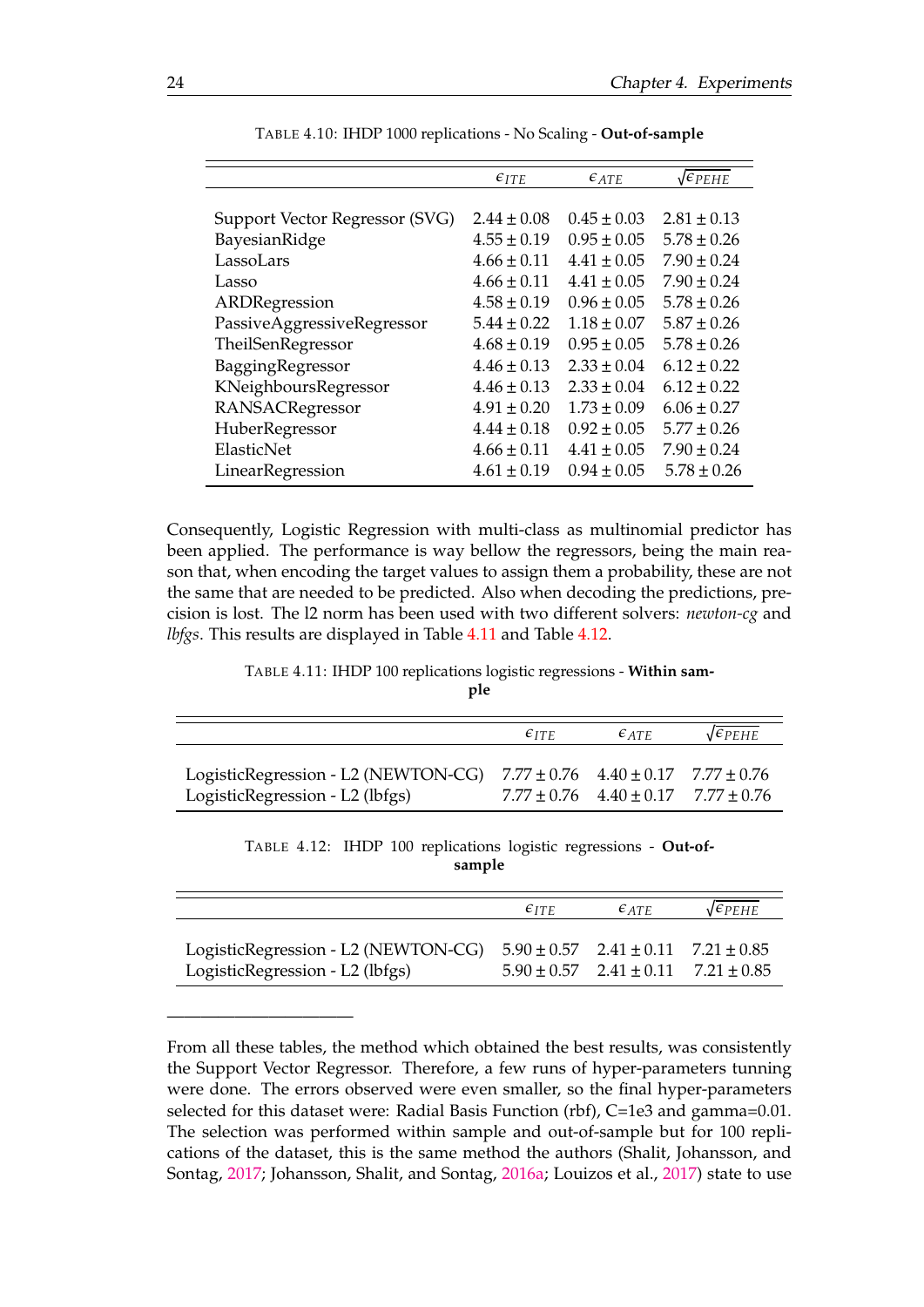<span id="page-40-0"></span>for their own hyper-parameter selection. In Table [4.13](#page-40-0) and Table [4.14](#page-40-1) the results of running SVR hyperparameter selection with the final results shown.

| $\epsilon_{ITE}$ | $\epsilon$ ATE  | $\sqrt{\epsilon_{PEHE}}$ |
|------------------|-----------------|--------------------------|
|                  |                 |                          |
| $3.17 \pm 0.40$  | $0.82 \pm 0.09$ | $3.30 \pm 0.42$          |
| $2.71 \pm 0.34$  | $0.45 \pm 0.07$ | $2.78 \pm 0.36$          |
| $2.35 \pm 0.29$  | $0.24 \pm 0.03$ | $2.32 \pm 0.31$          |
| $3.65 \pm 0.45$  | $0.52 \pm 0.09$ | $4.51 \pm 0.65$          |
| $4.28 \pm 0.55$  | $0.76 \pm 0.11$ | $5.61 \pm 0.82$          |
| $4.25 \pm 0.52$  | $1.49 \pm 0.10$ | $5.97 \pm 0.81$          |
| $3.17 \pm 0.40$  | $0.82 \pm 0.09$ | $3.30 \pm 0.42$          |
| $3.17 \pm 0.40$  | $0.82 \pm 0.09$ | $3.30 \pm 0.42$          |
| $3.17 \pm 0.40$  | $0.82 \pm 0.09$ | $3.30 \pm 0.42$          |
| $2.50 \pm 0.29$  | $0.28 \pm 0.03$ | $2.53 \pm 0.30$          |
| $2.50 \pm 0.29$  | $0.28 \pm 0.03$ | $2.53 \pm 0.30$          |
| $2.50 \pm 0.29$  | $0.28 \pm 0.03$ | $2.53 \pm 0.30$          |
| $2.99 \pm 0.34$  | $0.41 \pm 0.06$ | $3.00 \pm 0.39$          |
|                  |                 |                          |

TABLE 4.13: IHDP 100 replications SVR Hyper-parameters tunning - **Within sample**

<span id="page-40-1"></span>TABLE 4.14: IHDP 100 replications SVR Hyper-parameters tunning - **Out-of-sample**

|                       | $\epsilon_{ATE}$<br>$\epsilon_{ITE}$ |                 | $\sqrt{\epsilon_{PEHE}}$ |
|-----------------------|--------------------------------------|-----------------|--------------------------|
|                       |                                      |                 |                          |
| SVR-rbf-1e3-g0.1      | $2.79 \pm 0.27$                      | $0.86 \pm 0.13$ | $3.25 \pm 0.42$          |
| SVR-rbf-1e3-g0.05     | $2.66 \pm 0.24$                      | $0.53 \pm 0.10$ | $2.71 \pm 0.35$          |
| SVR-rbf-1e3-g0.01     | $2.50 \pm 0.23$                      | $0.31 \pm 0.05$ | $2.26 \pm 0.31$          |
| SVR-rbf-1e3-g0.001    | $3.45 \pm 0.40$                      | $0.77 \pm 0.16$ | $4.23 \pm 0.62$          |
| SVR-rbf-1e3-g0.0001   | $4.09 \pm 0.50$                      | $0.96 \pm 0.21$ | $5.31 \pm 0.77$          |
| SVR-rbf-1e3-g0.00001  | $4.05 \pm 0.47$                      | $1.59 \pm 0.18$ | $5.65 \pm 0.75$          |
| SVR-rbf-1e10-g0.1     | $2.79 \pm 0.27$                      | $0.86 \pm 0.13$ | $3.25 \pm 0.42$          |
| SVR-rbf-1e20-g0.1     | $2.79 \pm 0.27$                      | $0.86 \pm 0.13$ | $3.25 \pm 0.42$          |
| SVR-rbf-1e30-g0.1     | $2.79 \pm 0.27$                      | $0.86 \pm 0.13$ | $3.25 \pm 0.42$          |
| SVR-poly-1e3-degree2  | $2.87 \pm 0.22$                      | $0.38 \pm 0.05$ | $2.48 \pm 0.29$          |
| SVR-poly-1e3-degree1  | $2.87 \pm 0.22$                      | $0.38 \pm 0.05$ | $2.48 \pm 0.29$          |
| SVR-poly-1e3-degree4  | $2.87 \pm 0.22$                      | $0.38 \pm 0.05$ | $2.48 \pm 0.29$          |
| SVR-poly-1e10-degree2 | $3.21 \pm 0.33$                      | $0.48 \pm 0.06$ | $2.95 \pm 0.39$          |
|                       |                                      |                 |                          |

Finally, the **final results obtained** by this thesis and the run experiments are displayed in **Table [4.10](#page-39-0)** and **Table [4.9](#page-38-2)**, whereas in **Table [4.15](#page-41-0)** and **Table [4.16](#page-41-1)** show the results obtained in publication (Shalit, Johansson, and Sontag, [2017\)](#page-49-0).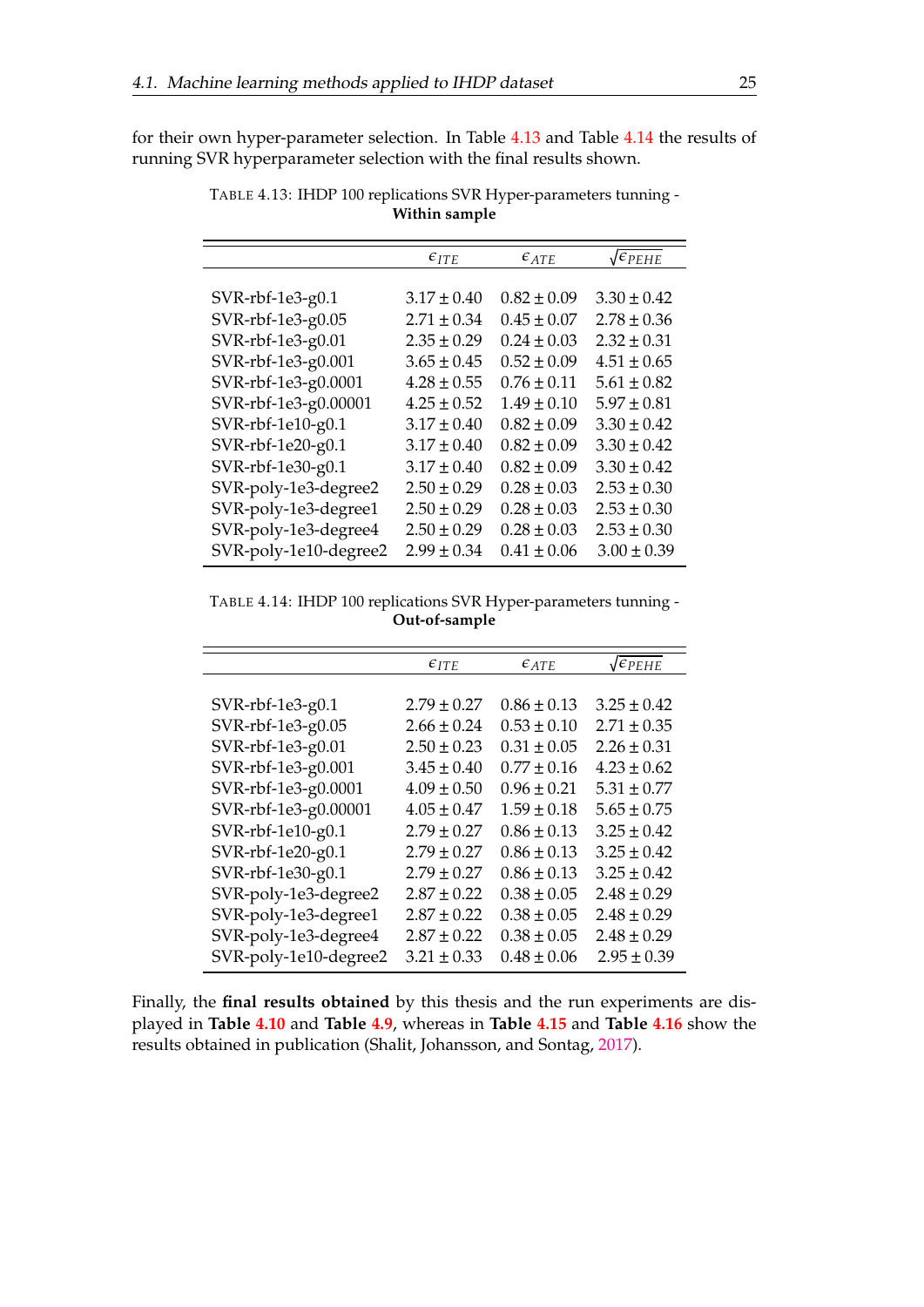| $\sqrt{\epsilon_{PEHE}}$ | $\epsilon_{ATE}$ |
|--------------------------|------------------|
| $5.8 + .3$               | $.73 + .04$      |
| $2.4 \pm .1$             | $.14 + .01$      |
| $5.8 + .3$               | $.72 + .04$      |
| $2.1 + .1$               | $.14 + .01$      |
| $5.0 + .2$               | $.30 + .01$      |
| $2.1 + .1$               | $.23 + .01$      |
| $4.2 + .2$               | $.73 \pm .05$    |
| $3.8 \pm .2$             | $.18 + .01$      |
| $2.2 \pm .1$             | $.37 + .03$      |
| $.88 \pm .0$             | $.26 + .01$      |
| $.73 + .0$               | $.30 \pm .01$    |
| $.71 \pm .0$             | $.25 + .01$      |
|                          |                  |

<span id="page-41-0"></span>TABLE 4.15: ICML 2017 - "Estimating individual treatment effect: generalization bounds and algorithms" (Shalit, Johansson, and Sontag, [2017\)](#page-49-0)

**Within sample IHDP 1000 replications**

<span id="page-41-1"></span>TABLE 4.16: ICML 2017 - "Estimating individual treatment effect: generalization bounds and algorithms" (Shalit, Johansson, and Sontag, [2017\)](#page-49-0)

|               | $\sqrt{\epsilon_{PEHE}}$          | $\epsilon$ ATE |
|---------------|-----------------------------------|----------------|
| OLS/LR-1      | $5.8 + .3.94 + .06$               |                |
| $OLS/LR-2$    | $2.5 \pm .1$ .31 $\pm .02$        |                |
| BL R          | $5.8 + .3.93 + .05$               |                |
| k-NN          | $4.1 + .2$ . 79 + .05             |                |
| BART          | $2.3 \pm .1$ .34 $\pm .02$        |                |
| RAND.FOR.     | $6.6 + 3.96 + 0.06$               |                |
| CAUS.FOR.     | $3.8 + .2$ $.40 + .03$            |                |
| BNN           | $2.1 + .1$ . $42 + .03$           |                |
| <b>TARNET</b> | $.95 + .0.28 + .01$               |                |
| CFRMMD        | $.78 + .0.31 + .01$               |                |
| CFRWASS       | $.76 \pm .0$ .27 $\pm .01$<br>. . |                |

**Out-of-sample IHDP 1000 replications**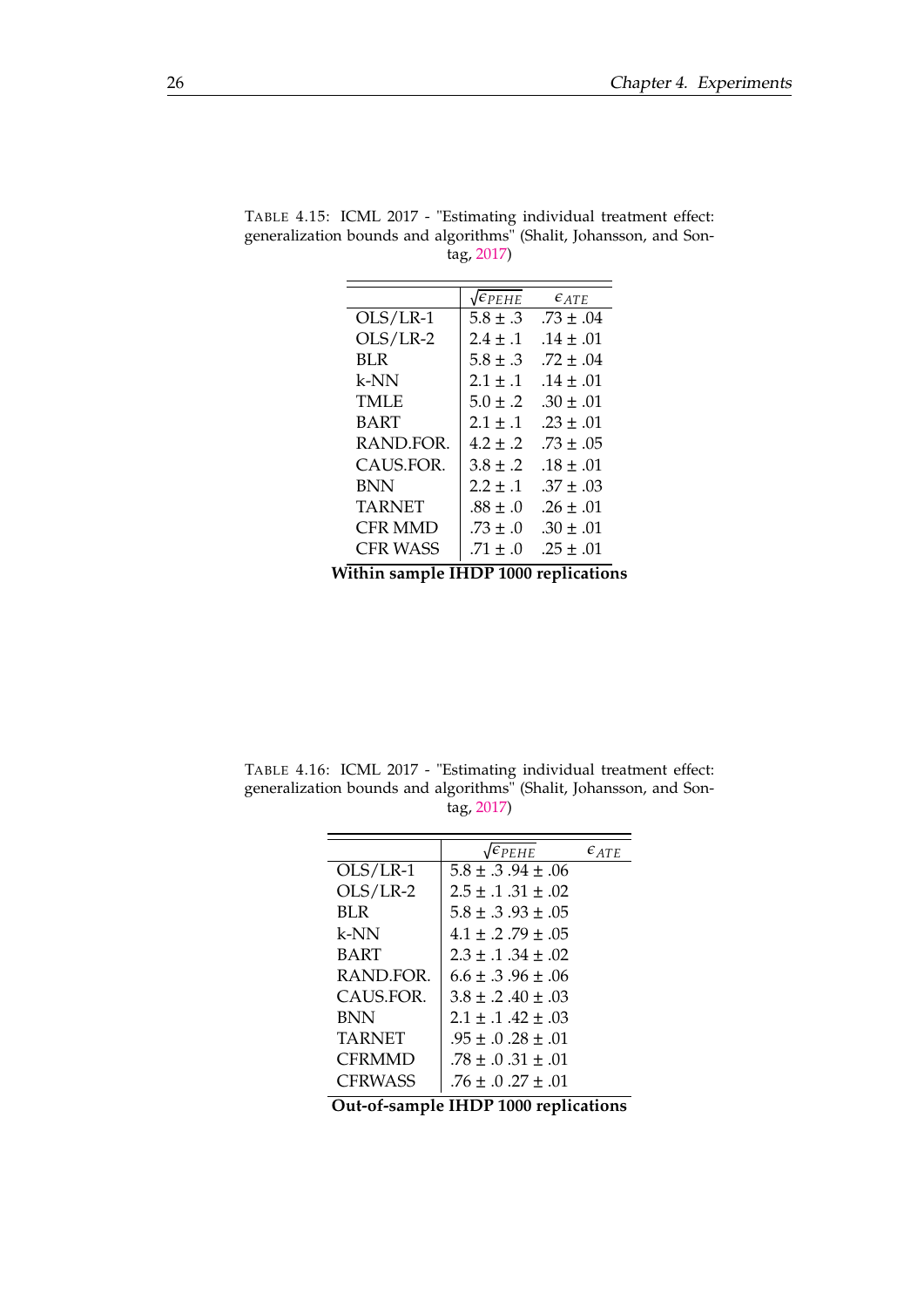## <span id="page-42-0"></span>**4.2 Other experiments**

### <span id="page-42-1"></span>**4.2.1 Recursive Feature Elimination**

Even thought in the Related Work section, powerful Feature Selection methods implementation publications were shown, there was a experimented performed in the developed code that performs machine learning Recursive Feature Elimination (RFE) using the sci-kit learn library framework.

In addition, assuming Strong Ignorability on the dataset studied, it would not be appropriate to perform such experiment but due to the nature of the machine learning regressors and their sensibility to highly correlated input features this might relief some of the errors made by them.

The results perform significantly worst in all algorithms for the causality inference metrics detailed in this work, thus the results are not show but can be revised by the reader in the code implementation for further analysis.

### <span id="page-42-2"></span>**4.2.2 Domain Adaptation Neural Networks**

A Domain Adaptation Neural Networks implementation was tested on just 10 replications of the IHDP dataset. However, the code in the [github repository](https://github.com/ssamot/DANN-causal) of Dr. Spyros Samothrakis, was executed to obtain the results for 10 replications, in this work, the code uploaded contains the straightforward implementation for the 1,000 replications used in the other experiments.

The results shown bellow in Table [4.17,](#page-42-4) clearly state promising results. Although the results are not directly comparable with the ones in the previous subsection, the code uploaded is ready to run the 1,000 replication in a GPU powered machine. In terms of CPU the estimated finished time was about 4 days and a half with a Intel Dual Core i7.

<span id="page-42-4"></span>Domain Adaptation algorithms are a promising field to explore ITE and ATE predictions due to its architectural design.

|                                                                      | $\epsilon_{ITF}$ | $\epsilon$ at $\epsilon$ | $\sqrt{\epsilon_{PEHE}}$ |
|----------------------------------------------------------------------|------------------|--------------------------|--------------------------|
| DANN (Within-sample) $\vert 1.18 \pm 0.17 \quad 0.12 \pm 0.04 \vert$ |                  |                          | $1.02 \pm 0.48$          |
| DANN (Out-of-sample) $\vert$ 1.20±0.11 0.17 ± 0.08 0.76 ± 0.23       |                  |                          |                          |

TABLE 4.17: Domain Adaptation Neural Networks

**Within-sample and Out-of-sample IHDP 10 replications**

### <span id="page-42-3"></span>**4.3 Discussion**

As it can be clearly noticed, machine learning regressor algorithms applied in this dissertation are very close to the one obtained by the work published by the cited compared authors.

It is remarkable that no custom metric function, Integral Probability Metric to overcome the unbalanced treated dataset, or any other custom loss function were applied to obtain the shown results in Table [4.10](#page-39-0) and Table [4.9.](#page-38-2)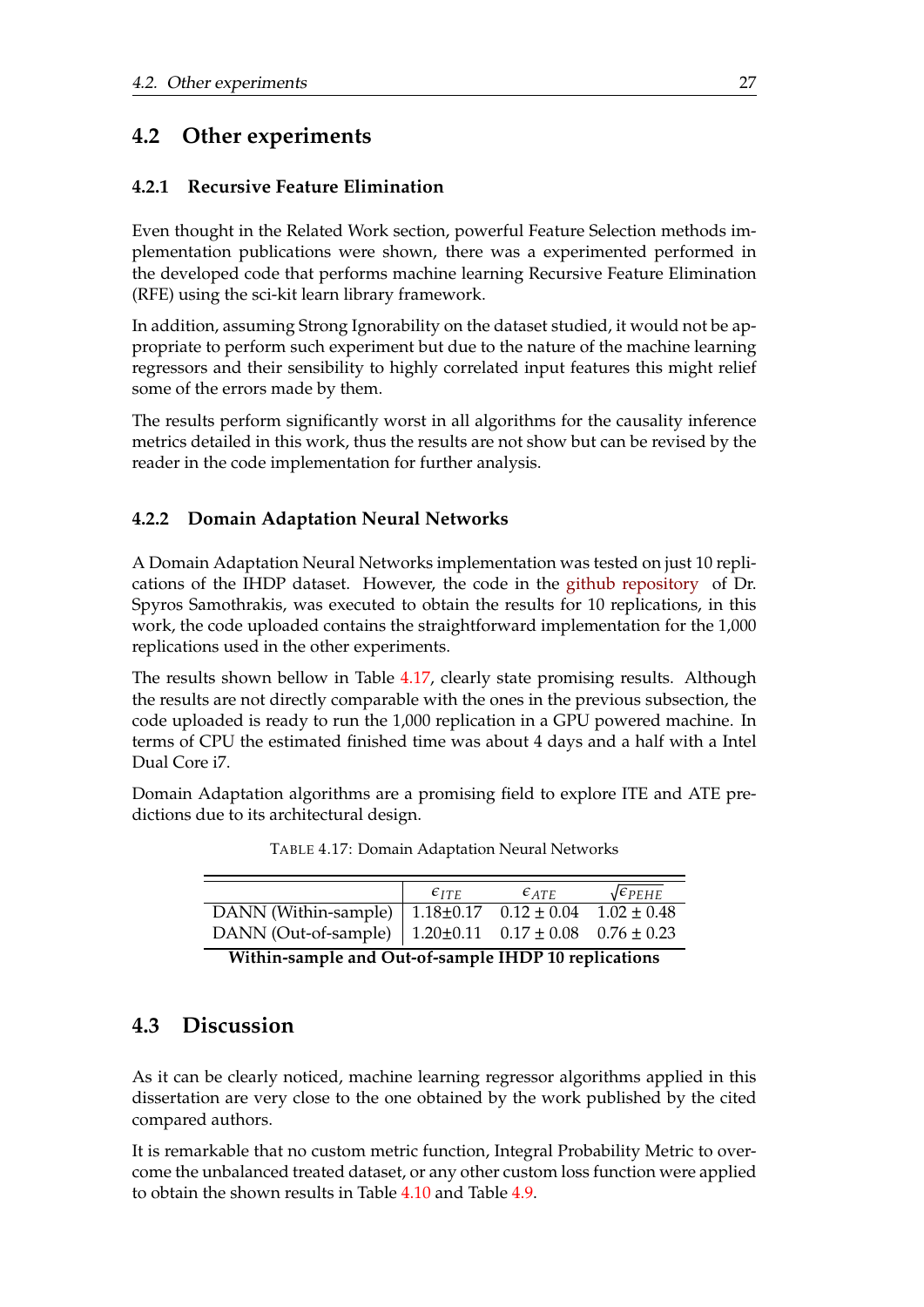It seems to be an excessive amount of effort from the authors, that leads into complicated methods, not gaining much more into causality prediction from observational data.

However, they claim that with more unbalanced representations of the feature space or treatment assignment, their methods can help to overcome this problem much better than out-of-the-box machine learning algorithms. No other metrics are reported on heavily unbalanced treatment assignment datasets.

Finally, the 10 replications of the Domain Adaptation Neural Networks training and testing errors showed promising results that needs to be addressed in future works.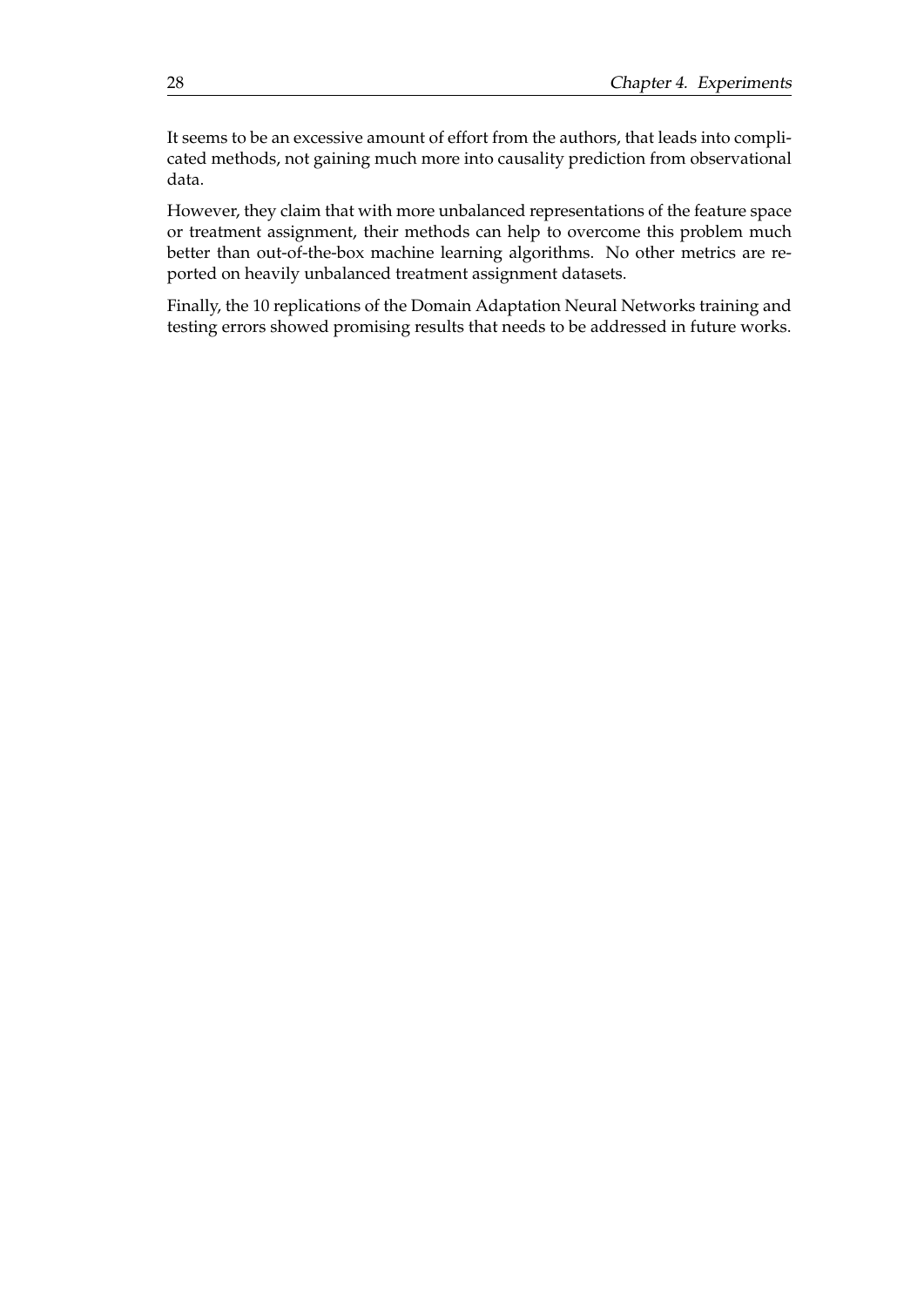# <span id="page-44-0"></span>**Chapter 5**

# **Conclusions**

## <span id="page-44-1"></span>**5.1 Concluding Remarks**

The results obtained applying machine learning regressors with significant less, or no added, complexity out-of-the-box to predict the factual and counterfactual outcomes given a *unit* are close to the ones obtained in more elaborated and custom techniques that are implemented as the state-of-the-art performance results.

It has to be taken into account that no custom metric functions, nor special preprocessing steps, except from scaling the features, which is part of the must do tasks when using machine learning algorithms) have been performed to achieve similar results to the state-of-the-art metrics achieved in the mentioned and compared papers in **??**.

In addition, this dissertation shows the results for *not applied before* machine learning techniques on the adopted benchmark IHDP dataset for performing predictions on both the factual and counterfactual outcomes, to later present the ITE, ATE and PEHE error calculations. This was the main goal of this thesis but it changed when the obtained metrics were almost as close as the ones in the state-of-the-art numbers.

It is important to notice that there are machine learning techniques that had been introduced in the last years that are potentially more suitable than both machine learning regressors and custom or generalized metric and error functions, like Domain Adaptation Neural Networks, as well as other methods from the Deep Learning literature. Moreover, there are continuous space causality from observational data that include more than two possible outcomes to apply that are substantially more suitable to solve with Reinforcement Learning algorithms better than any other Deep Neural Network or Regressor.

Finally, this work is intended to cover a considerably empty space of straightforward definitions to apply machine learning to causality. Although in the last two years, several noticeable papers were published, there are difficult to follow when relating terms from the causal inference field to the computer and data sciences background researchers. I gave my best to compile, define, explain, detail and relate, causal inference with machine learning terminology.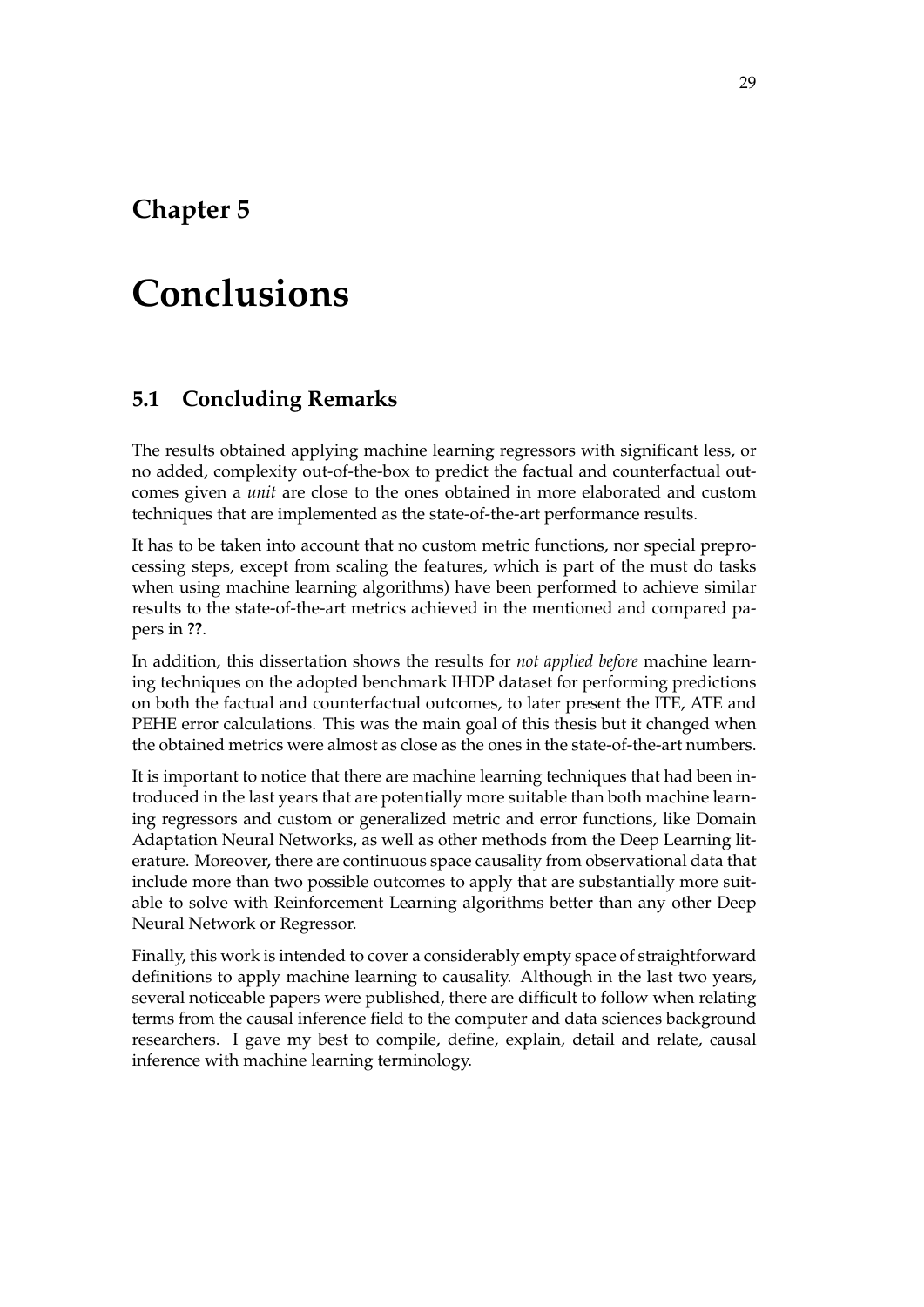### <span id="page-45-0"></span>**5.2 Future work**

Future directions on this work will include four different approaches that should be taken.

First, it would be important to try the applied machine learning methods to other benchmark datasets and compare the results with other published papers and algorithms with the same or more complexity.

Second, extending the functionality developed for a binary treatment and a continuous output to a multi-valued treatment To the best of my knowledge, it should not be costly to perform such modification in the code, however at least one new dataset that supports this kind of treatment size would need to be processed.

Third, applying this method to perform binary factual predictions and Policy Risk threshold for which a treatment should be applied or not, should be an important next step regarding causal inference from observational data. The machine learning algorithms applied in this work are suitable to test with this type of datasets, solving a common real life problem in the field.

Fourth, implement Domain Adaptation Neural Networks on the IHDP 1,000 replications dataset is a very promising task due to both the architectural design of the algorithm, as well as the outperforming state-of-the-art precision that they had for the experiment run.

Lastly, the application of these methods on causal datasets that accounts for outcomes that varies against the application of time and applied treatments are framed within time series problems in the continuous space. These kind of datasets will be possibly the next focus on the researchers of machine learning applied to treatments applied over time.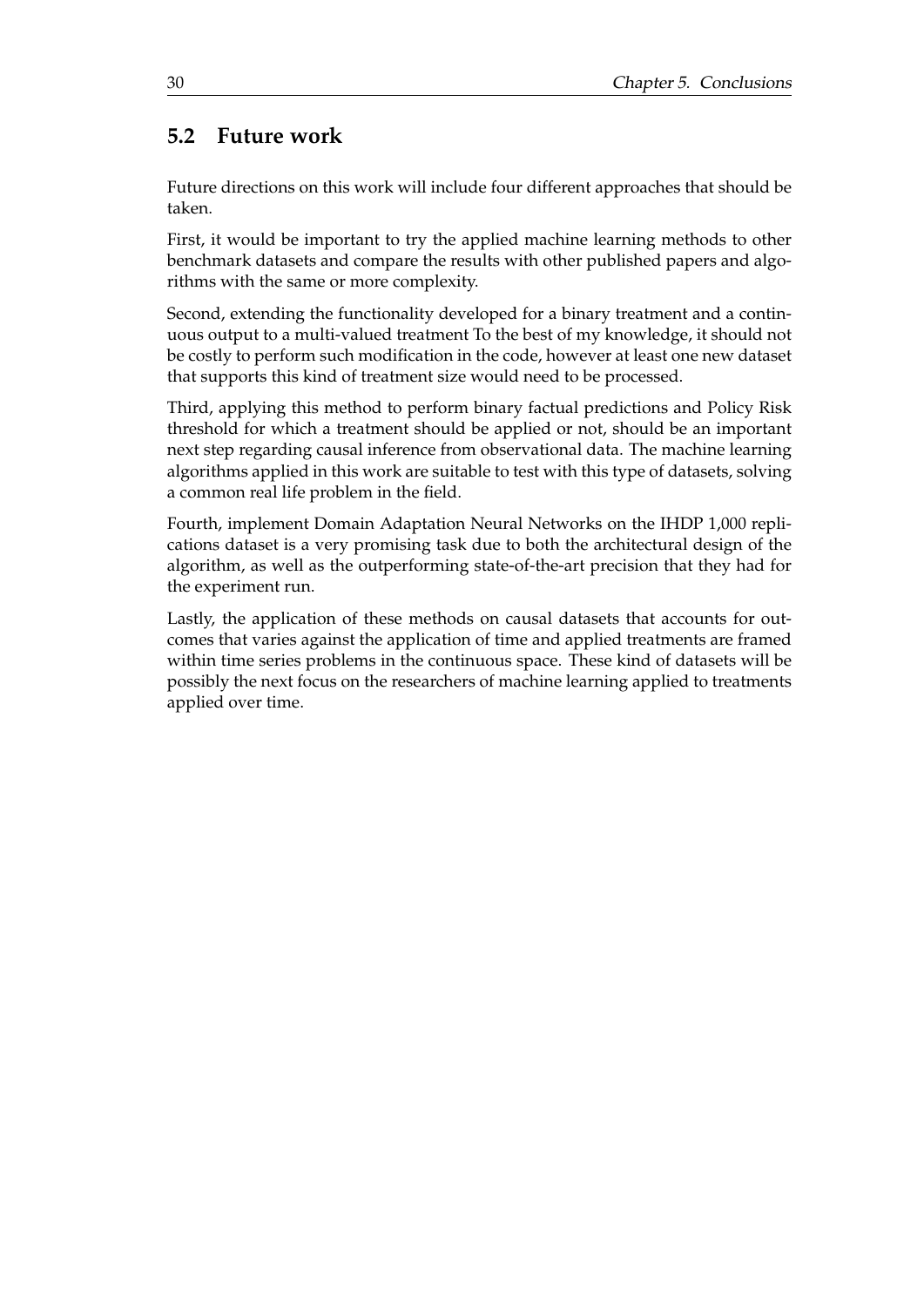# <span id="page-46-0"></span>**Bibliography**

- <span id="page-46-5"></span>Alaa, Ahmed M, Michael Weisz, and Mihaela Van Der Schaar (2017). *Deep Counterfactual Networks with Propensity-Dropout*. Tech. rep. arXiv: [arXiv : 1706 . 05966v1](https://arxiv.org/abs/arXiv:1706.05966v1). URL: <https://arxiv.org/pdf/1706.05966.pdf>.
- <span id="page-46-12"></span>Arjas, Elja and Jan Parner. *Causal Reasoning from Longitudinal Data*. DOI: [10.2307/](https://doi.org/10.2307/4616822) [4616822](https://doi.org/10.2307/4616822). URL: <https://www.jstor.org/stable/4616822>.
- <span id="page-46-8"></span>Atan, Onur, William R Zame, and Mihaela Van Der Schaar (2018). *Counterfactual Policy Optimization Using Domain-Adversarial Neural Networks*. Tech. rep. URL: [http:](http://medianetlab.ee.ucla.edu/papers/cf{\_}treat{\_}v5) [//medianetlab.ee.ucla.edu/papers/cf{\\\_}treat{\\\_}v5](http://medianetlab.ee.ucla.edu/papers/cf{\_}treat{\_}v5).
- <span id="page-46-7"></span>Atan, Onur et al. (2016). *Constructing Effective Personalized Policies Using Counterfactual Inference from Biased Data Sets with Many Features*. Tech. rep. arXiv: [arXiv :](https://arxiv.org/abs/arXiv:1612.08082v1) [1612.08082v1](https://arxiv.org/abs/arXiv:1612.08082v1).
- <span id="page-46-6"></span>Athey, Susan and Guido Imbens (2016). "Recursive partitioning for heterogeneous causal effects." In: *Proceedings of the National Academy of Sciences of the United States of America* 113.27, pp. 7353–60. ISSN: 1091-6490. DOI: [10.1073/pnas.1510489113](https://doi.org/10.1073/pnas.1510489113). URL: [http://www.ncbi.nlm.nih.gov/pubmed/27382149http://www.pubmedcentra](http://www.ncbi.nlm.nih.gov/pubmed/27382149 http://www.pubmedcentral.nih.gov/articlerender.fcgi?artid=PMC4941430)l. [nih.gov/articlerender.fcgi?artid=PMC4941430](http://www.ncbi.nlm.nih.gov/pubmed/27382149 http://www.pubmedcentral.nih.gov/articlerender.fcgi?artid=PMC4941430).
- <span id="page-46-1"></span>Athey, Susan and Guido W Imbens. *Recursive Partitioning for Heterogeneous Causal Effects \**. Tech. rep. arXiv: [arXiv:1504.01132v3](https://arxiv.org/abs/arXiv:1504.01132v3). URL: [https://arxiv.org/pdf/](https://arxiv.org/pdf/1504.01132.pdf) [1504.01132.pdf](https://arxiv.org/pdf/1504.01132.pdf).
- <span id="page-46-3"></span>Austin, Peter C (2011). "An Introduction to Propensity Score Methods for Reducing the Effects of Confounding in Observational Studies." In: *Multivariate behavioral research* 46.3, pp. 399–424. ISSN: 1532-7906. DOI: [10 . 1080 / 00273171 . 2011 .](https://doi.org/10.1080/00273171.2011.568786) [568786](https://doi.org/10.1080/00273171.2011.568786). URL: [http://www.ncbi.nlm.nih.gov/pubmed/21818162http://www.](http://www.ncbi.nlm.nih.gov/pubmed/21818162 http://www.pubmedcentral.nih.gov/articlerender.fcgi?artid=PMC3144483) [pubmedcentral.nih.gov/articlerender.fcgi?artid=PMC3144483](http://www.ncbi.nlm.nih.gov/pubmed/21818162 http://www.pubmedcentral.nih.gov/articlerender.fcgi?artid=PMC3144483).
- <span id="page-46-4"></span>Bang, Heejung and James M Robins (2005). "Doubly Robust Estimation in Missing Data and Causal Inference Models". In: DOI: [10.1111/j.1541-0420.2005.00377.](https://doi.org/10.1111/j.1541-0420.2005.00377.x) [x](https://doi.org/10.1111/j.1541-0420.2005.00377.x).
- <span id="page-46-9"></span>Ben-David, Shai et al. (2007). *Analysis of Representations for Domain Adaptation*. URL: [https://papers.nips.cc/paper/2983- analysis- of- representations- for](https://papers.nips.cc/paper/2983-analysis-of-representations-for-domain-adaptation)[domain-adaptation](https://papers.nips.cc/paper/2983-analysis-of-representations-for-domain-adaptation).
- <span id="page-46-11"></span>Beygelzimer, Alina and John Langford (2008). "The Offset Tree for Learning with Partial Labels". In: arXiv: [0812.4044](https://arxiv.org/abs/0812.4044). URL: <http://arxiv.org/abs/0812.4044>.
- <span id="page-46-10"></span>Blitzer, John, Ryan McDonald, and Fernando Pereira (2006). "Domain adaptation with structural correspondence learning". In: *Proceedings of the 2006 Conference on Empirical Methods in Natural Language Processing - EMNLP '06*. Morristown, NJ, USA: Association for Computational Linguistics, p. 120. ISBN: 1932432736. DOI: [10.3115/1610075.1610094](https://doi.org/10.3115/1610075.1610094). URL: [http://portal.acm.org/citation.cfm?doid=](http://portal.acm.org/citation.cfm?doid=1610075.1610094) [1610075.1610094](http://portal.acm.org/citation.cfm?doid=1610075.1610094).
- <span id="page-46-2"></span>Bottou, Léon et al. (2013). *Counterfactual Reasoning and Learning Systems: The Example of Computational Advertising*. Tech. rep., pp. 3207–3260. URL: [https : / / www .](https://www.microsoft.com/en-us/research/wp-content/uploads/2013/11/bottou13a.pdf) [microsoft.com/en- us/research/wp- content/uploads/2013/11/bottou13a.](https://www.microsoft.com/en-us/research/wp-content/uploads/2013/11/bottou13a.pdf) [pdf](https://www.microsoft.com/en-us/research/wp-content/uploads/2013/11/bottou13a.pdf).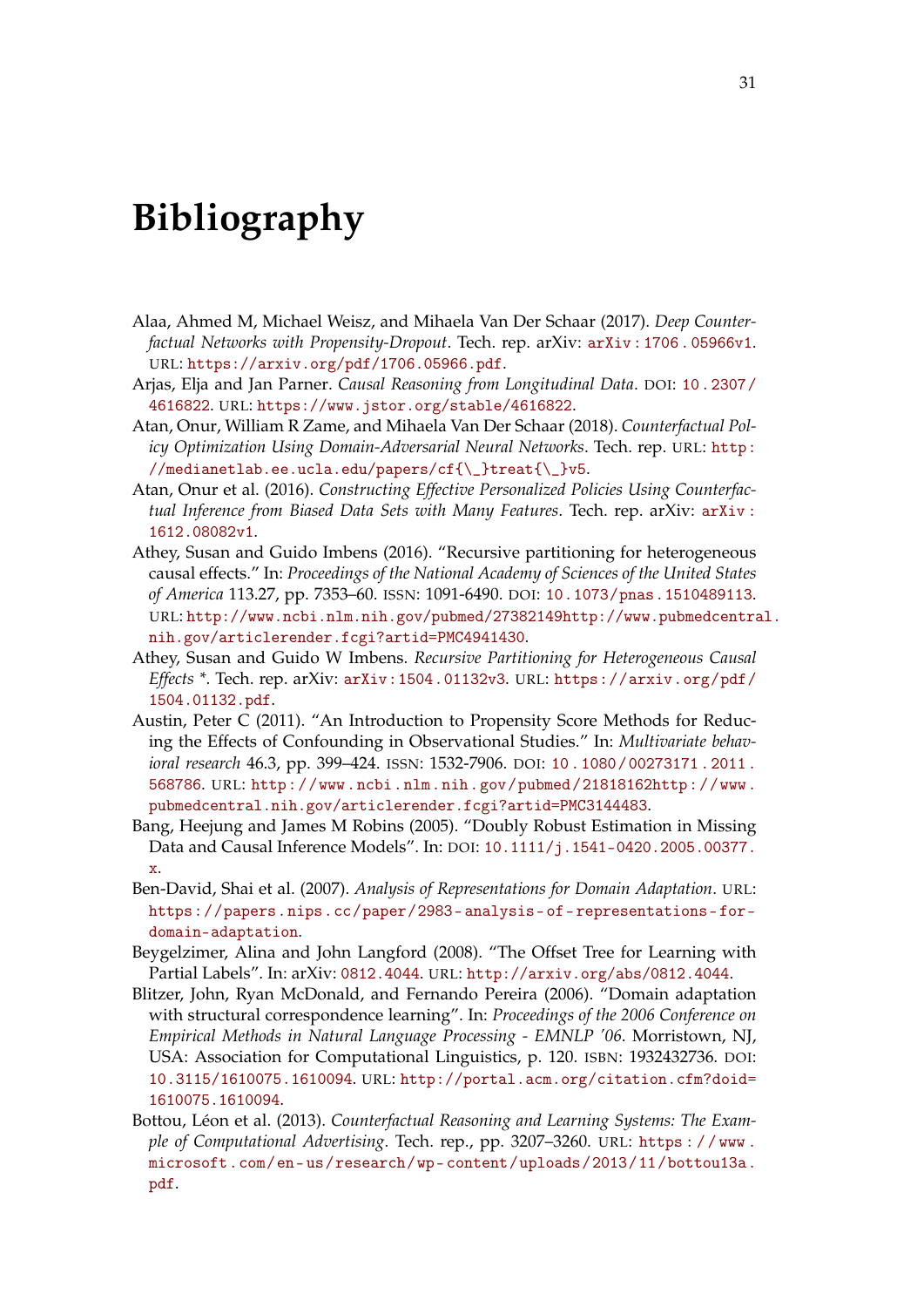- <span id="page-47-3"></span>Chernozhukov, Victor et al. (2016). "Double/Debiased Machine Learning for Treatment and Causal Parameters". In: arXiv: [1608.00060](https://arxiv.org/abs/1608.00060). URL: [http://arxiv.org/](http://arxiv.org/abs/1608.00060) [abs/1608.00060](http://arxiv.org/abs/1608.00060).
- <span id="page-47-6"></span>Chipman, Hugh A., Edward I. George, and Robert E. McCulloch (2010). "BART: Bayesian additive regression trees". In: *The Annals of Applied Statistics* 4.1, pp. 266– 298. ISSN: 1932-6157. DOI: [10.1214/09- AOAS285](https://doi.org/10.1214/09-AOAS285). URL: [http://projecteuclid.](http://projecteuclid.org/euclid.aoas/1273584455) [org/euclid.aoas/1273584455](http://projecteuclid.org/euclid.aoas/1273584455).
- <span id="page-47-11"></span>Daumé, Hal (2009). "Frustratingly Easy Domain Adaptation". In: arXiv: [0907.1815](https://arxiv.org/abs/0907.1815). URL: <http://arxiv.org/abs/0907.1815>.
- <span id="page-47-13"></span>Dorie, Vincent. (2016). *NPCI: Non-parametrics for Causal Inference*. URL: [https : / /](https://github.com/vdorie/npci) [github.com/vdorie/npci](https://github.com/vdorie/npci).
- <span id="page-47-12"></span>Doroudi, Shayan, Philip S Thomas, and Emma Brunskill (2017). *Importance Sampling for Fair Policy Selection \**. Tech. rep. URL: [https://www.ijcai.org/proceedings/](https://www.ijcai.org/proceedings/2018/0729.pdf) [2018/0729.pdf](https://www.ijcai.org/proceedings/2018/0729.pdf).
- <span id="page-47-8"></span>Dudik, Miroslav, John Langford, and Lihong Li (2011). "Doubly Robust Policy Evaluation and Learning". In: arXiv: [1103.4601](https://arxiv.org/abs/1103.4601). URL: [http://arxiv.org/abs/1103.](http://arxiv.org/abs/1103.4601) [4601](http://arxiv.org/abs/1103.4601).
- <span id="page-47-10"></span>Gan, Chuang et al. (2016). "Webly-Supervised Video Recognition by Mutually Voting for Relevant Web Images and Web Video Frames". In: pp. 849–866. DOI: [10.](https://doi.org/10.1007/978-3-319-46487-9_52) [1007/978-3-319-46487-9\\_52](https://doi.org/10.1007/978-3-319-46487-9_52). URL: [http://link.springer.com/10.1007/978-](http://link.springer.com/10.1007/978-3-319-46487-9{\_}52) [3-319-46487-9{\\\_}52](http://link.springer.com/10.1007/978-3-319-46487-9{\_}52).
- <span id="page-47-5"></span>Gelman, Andrew. and Jennifer Hill (2007). *Data analysis using regression and multilevel/hierarchical models*. Cambridge University Press, p. 625. ISBN: 9780521686891.
- <span id="page-47-1"></span>Gross, Ruth T (1993). *Infant Health and Development Program (IHDP): Enhancing the Outcomes of Low Birth Weight, Premature Infants in the United States, 1985-1988*. DOI: [10.3886/ICPSR09795.v1](https://doi.org/10.3886/ICPSR09795.v1).
- <span id="page-47-0"></span>Hill, Jennifer L. (2011). "Bayesian Nonparametric Modeling for Causal Inference". In: *Journal of Computational and Graphical Statistics* 20.1, pp. 217–240. ISSN: 1061- 8600. DOI: [10.1198/jcgs.2010.08162](https://doi.org/10.1198/jcgs.2010.08162). URL: [http://www.tandfonline.com/doi/](http://www.tandfonline.com/doi/abs/10.1198/jcgs.2010.08162) [abs/10.1198/jcgs.2010.08162](http://www.tandfonline.com/doi/abs/10.1198/jcgs.2010.08162).
- <span id="page-47-2"></span>Hoiles, William and Mihaela Van Der Schaar (2016). "Bounded Off-policy Evaluation with Missing Data for Course Recommendation and Curriculum Design". In: ICML'16, pp. 1596–1604. URL: [http://dl.acm.org/citation.cfm?id=3045390.](http://dl.acm.org/citation.cfm?id=3045390.3045559) [3045559](http://dl.acm.org/citation.cfm?id=3045390.3045559).
- <span id="page-47-4"></span>Hoyer, Patrik O et al. *Nonlinear causal discovery with additive noise models*. Tech. rep. URL: https://is.tuebingen.mpg.de/fileadmin/user{\\_}upload/files/ [publications/NIPS2008-Hoyer-neu{\\\_}5406\[0\].pdf](https://is.tuebingen.mpg.de/fileadmin/user{\_}upload/files/publications/NIPS2008-Hoyer-neu{\_}5406[0].pdf).
- <span id="page-47-9"></span>Jiang, Nan and Lihong Li (2015). "Doubly Robust Off-policy Value Evaluation for Reinforcement Learning". In: arXiv: [1511.03722](https://arxiv.org/abs/1511.03722). URL: [http://arxiv.org/abs/](http://arxiv.org/abs/1511.03722) [1511.03722](http://arxiv.org/abs/1511.03722).
- <span id="page-47-7"></span>Joachims, Thorsten and Adith Swaminathan (2016). "Counterfactual Evaluation and Learning for Search, Recommendation and Ad Placement". In: *Proceedings of the 39th International ACM SIGIR Conference on Research and Development in Information Retrieval*. SIGIR '16. Pisa, Italy: ACM, pp. 1199–1201. ISBN: 978-1-4503-4069-4. DOI: [10 . 1145 / 2911451 . 2914803](https://doi.org/10.1145/2911451.2914803). URL: [http : / / doi . acm . org / 10 . 1145 / 2911451 .](http://doi.acm.org/10.1145/2911451.2914803) [2914803](http://doi.acm.org/10.1145/2911451.2914803).
- <span id="page-47-14"></span>Johansson, Fredrik D. (2017 (accessed July 19, 2018)). *Fredrik D. Johansson, PhD - MIT Personal Website*. URL: [https://stuff.mit.edu/afs/athena.mit.edu/user/f/r/](https://stuff.mit.edu/afs/athena.mit.edu/user/f/r/fredrikj/www/) [fredrikj/www/](https://stuff.mit.edu/afs/athena.mit.edu/user/f/r/fredrikj/www/).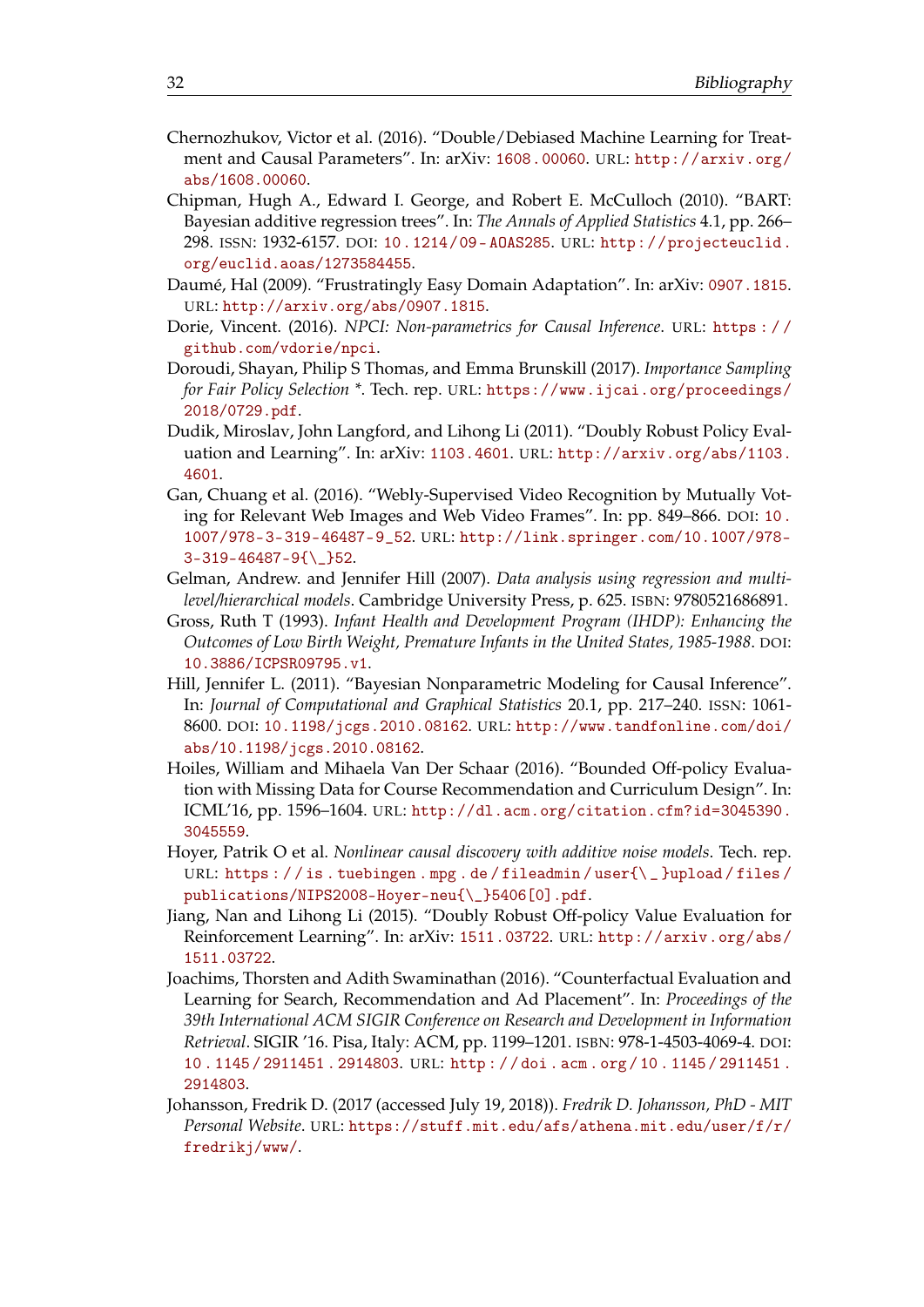- <span id="page-48-7"></span>Johansson, Fredrik D, Uri Shalit, and David Sontag. "Learning Representations for Counterfactual Inference". In: (). URL: [https://people.csail.mit.edu/dsontag/](https://people.csail.mit.edu/dsontag/papers/JohanssonShalitSontag{\_}icml16.pdf) [papers/JohanssonShalitSontag{\\\_}icml16.pdf](https://people.csail.mit.edu/dsontag/papers/JohanssonShalitSontag{\_}icml16.pdf).
- <span id="page-48-8"></span>– (2016a). *Learning Representations for Counterfactual Inference*. Tech. rep. URL: [http:](http://proceedings.mlr.press/v48/johansson16.pdf) [//proceedings.mlr.press/v48/johansson16.pdf](http://proceedings.mlr.press/v48/johansson16.pdf).
- <span id="page-48-14"></span>– (2016b). *Learning Representations for Counterfactual Inference*. Tech. rep. URL: [http:](http://proceedings.mlr.press/v48/johansson16.pdf) [//proceedings.mlr.press/v48/johansson16.pdf](http://proceedings.mlr.press/v48/johansson16.pdf).
- <span id="page-48-6"></span>Kang, Joseph D. Y. and Joseph L. Schafer (2007). "Demystifying Double Robustness: A Comparison of Alternative Strategies for Estimating a Population Mean from Incomplete Data". In: *Statistical Science* 22.4, pp. 523–539. ISSN: 0883-4237. DOI: [10.1214/07-STS227](https://doi.org/10.1214/07-STS227). URL: <http://projecteuclid.org/euclid.ss/1207580167>.
- <span id="page-48-1"></span>Lang, Ken (1995). "NewsWeeder: Learning to Filter Netnews". In: *Machine Learning Proceedings 1995*. Elsevier, pp. 331–339. DOI: [10 . 1016 / B978 - 1 - 55860 - 377 - 6 .](https://doi.org/10.1016/B978-1-55860-377-6.50048-7) [50048-7](https://doi.org/10.1016/B978-1-55860-377-6.50048-7).
- <span id="page-48-11"></span>Lok, Judith J. (2008). "Statistical modeling of causal effects in continuous time". In: *The Annals of Statistics* 36.3, pp. 1464–1507. ISSN: 0090-5364. DOI: [10 . 1214 /](https://doi.org/10.1214/009053607000000820) [009053607000000820](https://doi.org/10.1214/009053607000000820). URL: <http://projecteuclid.org/euclid.aos/1211819571>.
- <span id="page-48-13"></span>Louizos, Christos et al. (2017). "Causal Effect Inference with Deep Latent-Variable Models arXiv : 1705 . 08821v2 [ stat . ML ] 6 Nov 2017". In: Nips. arXiv: [arXiv:](https://arxiv.org/abs/arXiv:1705.08821v2) [1705.08821v2](https://arxiv.org/abs/arXiv:1705.08821v2).
- <span id="page-48-2"></span>Maathuis, Marloes H et al. (2010). "Predicting causal effects in large-scale systems from observational data". In: *Nature Methods* 7.4, pp. 247–248. ISSN: 1548-7091. DOI: [10.1038/nmeth0410- 247](https://doi.org/10.1038/nmeth0410-247). URL: [http://www.ncbi.nlm.nih.gov/pubmed/](http://www.ncbi.nlm.nih.gov/pubmed/20354511 http://www.nature.com/articles/nmeth0410-247) [20354511http://www.nature.com/articles/nmeth0410-247](http://www.ncbi.nlm.nih.gov/pubmed/20354511 http://www.nature.com/articles/nmeth0410-247).
- <span id="page-48-3"></span>Mooij, Joris M et al. (2016). *Distinguishing Cause from Effect Using Observational Data: Methods and Benchmarks*. Tech. rep., pp. 1–102. URL: [http://jmlr.org/papers/](http://jmlr.org/papers/volume17/14-518/14-518.pdf) [volume17/14-518/14-518.pdf](http://jmlr.org/papers/volume17/14-518/14-518.pdf).
- <span id="page-48-0"></span>Morgan, Stephen L. and Christopher Winship (2014). *Counterfactuals and Causal Inference*. Cambridge: Cambridge University Press. ISBN: 9781107587991. DOI: [10 .](https://doi.org/10.1017/CBO9781107587991) [1017/CBO9781107587991](https://doi.org/10.1017/CBO9781107587991).
- <span id="page-48-10"></span>Nahum-Shani, Inbal et al. (2012). "Q-learning: A data analysis method for constructing adaptive interventions." In: *Psychological Methods* 17.4, pp. 478–494. ISSN: 1939- 1463. DOI: [10.1037/a0029373](https://doi.org/10.1037/a0029373). URL: [http://www.ncbi.nlm.nih.gov/pubmed/](http://www.ncbi.nlm.nih.gov/pubmed/23025434 http://www.pubmedcentral.nih.gov/articlerender.fcgi?artid=PMC3747013 http://doi.apa.org/getdoi.cfm?doi=10.1037/a0029373) [23025434http : / / www . pubmedcentral . nih . gov / articlerender . fcgi ? artid =](http://www.ncbi.nlm.nih.gov/pubmed/23025434 http://www.pubmedcentral.nih.gov/articlerender.fcgi?artid=PMC3747013 http://doi.apa.org/getdoi.cfm?doi=10.1037/a0029373) [PMC3747013http://doi.apa.org/getdoi.cfm?doi=10.1037/a0029373](http://www.ncbi.nlm.nih.gov/pubmed/23025434 http://www.pubmedcentral.nih.gov/articlerender.fcgi?artid=PMC3747013 http://doi.apa.org/getdoi.cfm?doi=10.1037/a0029373).
- <span id="page-48-4"></span>Prentice, Ross (1976). "Use of the Logistic Model in Retrospective Studies". In: *Biometrics* 32.3, p. 599. ISSN: 0006341X. DOI: [10.2307/2529748](https://doi.org/10.2307/2529748). URL: [https://www.](https://www.jstor.org/stable/2529748?origin=crossref) [jstor.org/stable/2529748?origin=crossref](https://www.jstor.org/stable/2529748?origin=crossref).
- <span id="page-48-12"></span>Păduraru, Cosmin et al. (2012). An Empirical Analysis of Off-policy Learning in Dis*crete MDPs*. Tech. rep., pp. 89–101. URL: [http://proceedings.mlr.press/v24/](http://proceedings.mlr.press/v24/paduraru12a/paduraru12a.pdf) [paduraru12a/paduraru12a.pdf](http://proceedings.mlr.press/v24/paduraru12a/paduraru12a.pdf).
- <span id="page-48-9"></span>Robins, James (1986). "A new approach to causal inference in mortality studies with a sustained exposure period—application to control of the healthy worker survivor effect". In: *Mathematical Modelling* 7.9-12, pp. 1393–1512. ISSN: 0270-0255. DOI: [10 . 1016 / 0270 - 0255\(86 \) 90088 - 6](https://doi.org/10.1016/0270-0255(86)90088-6). URL: [https : / / www . sciencedirect .](https://www.sciencedirect.com/science/article/pii/0270025586900886) [com/science/article/pii/0270025586900886](https://www.sciencedirect.com/science/article/pii/0270025586900886).
- <span id="page-48-5"></span>Rosenbaum, Paul R. (2002). "Observational Studies". In: pp. 1–17. DOI: [10 . 1007 /](https://doi.org/10.1007/978-1-4757-3692-2_1) [978-1-4757-3692-2\\_1](https://doi.org/10.1007/978-1-4757-3692-2_1). URL: [http://link.springer.com/10.1007/978-1-4757-](http://link.springer.com/10.1007/978-1-4757-3692-2{\_}1) [3692-2{\\\_}1](http://link.springer.com/10.1007/978-1-4757-3692-2{\_}1).